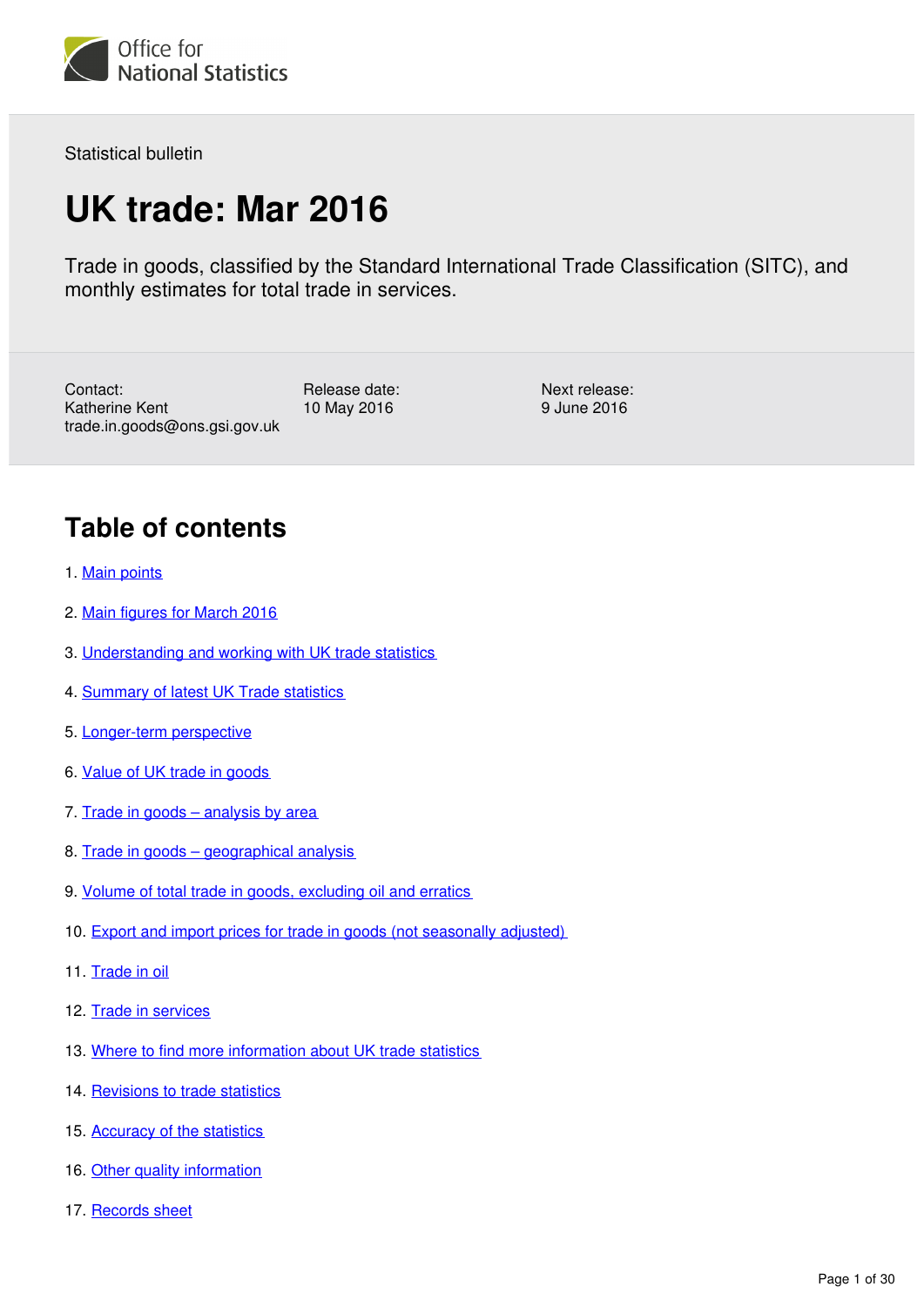18. [Background notes](#page-29-1)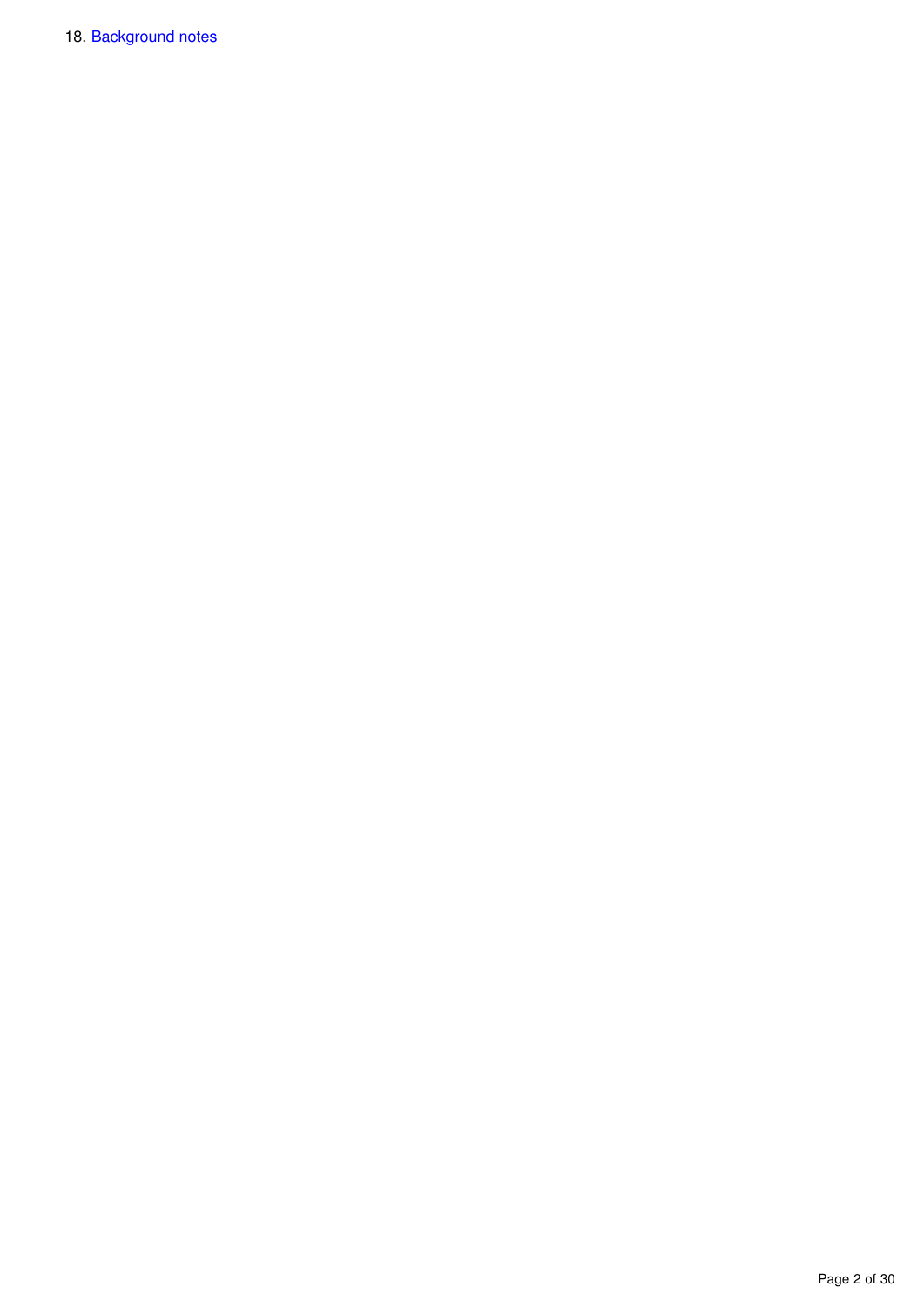# <span id="page-2-0"></span>**1. Main points**

UK trade shows import and export activity and is a main contributor to the overall economic growth of the UK. All data are shown on a seasonally adjusted, balance of payments basis, at current prices unless otherwise stated.

The UK's deficit on trade in goods and services was estimated to have been £3.8 billion in March 2016, a narrowing of £0.5 billion from February 2016. The narrowing is attributed to both trade in goods and trade in services. The trade in goods deficit has narrowed from £11.4 billion in February 2016, to £11.2 billion in March 2016. The trade in services surplus increased from £7.1 billion in February 2016, to £7.4 billion in March 2016.

The narrowing of the trade in goods deficit between February 2016 and March 2016 reflected an increase in exports of £0.4 billion to £23.7 billion; mainly attributed to a rise in unspecified goods and machinery and transport equipment.

Between Quarter 4 (October to December) 2015 and Quarter 1 (January to March) 2016, the total trade deficit for goods and services widened by £1.1 billion to £13.3 billion.

Between Quarter 4 (October to December) 2015 and Quarter 1 (January to March) 2016, the trade in goods deficit widened by £1.4 billion to £34.7 billion. This widening is attributed to a £1.9 billion rise in imports of goods to £104.6 billion (of which, machinery and transport equipment rose by £1.6 billion).

Between Quarter 4 (October to December) 2015 and Quarter 1 (January to March) 2016, the UK's trade in goods deficit with the EU widened by £0.7 billion to £23.9 billion – the widest on record - reflecting a 1.6% increase in exports and a 2.3% increase in imports.

Between Quarter 4 (October to December) 2015 and Quarter 1 (January to March) 2016, the trade in services surplus widened by £0.4 billion to £21.4 billion.

# <span id="page-2-1"></span>**2. Main figures for March 2016**

|                   |        | Balance of trade in<br>goods |               | Balance of trade in<br>services | Total trade<br>balance |
|-------------------|--------|------------------------------|---------------|---------------------------------|------------------------|
|                   | EU     | Non-EU                       | Total         |                                 |                        |
| $2015$ Mar $-7.6$ |        | $-3.8$                       | $-11.4$       | 7.4                             | $-4.0$                 |
| $2016$ Jan $-7.7$ |        |                              | $-4.4 - 12.1$ | 6.9                             | $-5.1$                 |
| Feb               | -8.1   | -3.4                         | $-11.4$       | 7.1                             | $-4.3$                 |
| Mar               | $-8.1$ | -3.1                         | $-11.2$       | 7.4                             | $-3.8$                 |

**Table 1: Balance of UK trade in goods and services, March 2015 and January 2016 to March 2016**

Source: Office for National Statistics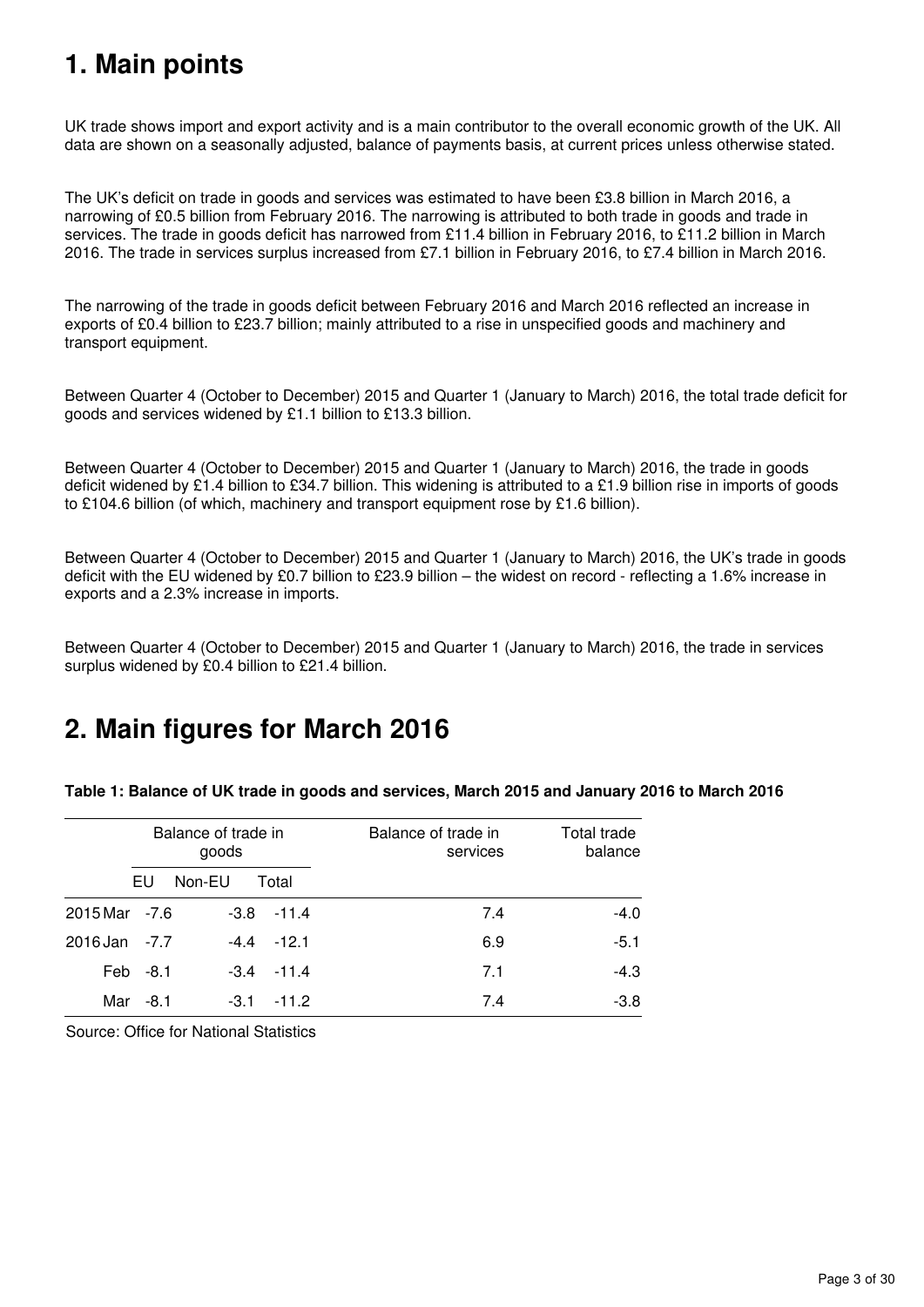

### **Figure 1: Balance of UK trade, March 2014 to March 2016**

**Source: Office for National Statistics**

# <span id="page-3-0"></span>**3. Understanding and working with UK trade statistics**

## **Short guide to UK trade**

UK Trade shows the extent of import and export activity and is an important contributor to the overall economic growth of the UK. Trade is measured through both imports and exports of goods and/or services. Data are supplied by over 30 sources including several administrative sources, Her Majesty's Revenue and Customs (HMRC) being the largest.

This monthly release contains tables showing the total value of trade in goods together with index numbers of volume and price. Figures are analysed by broad commodity group (values and indices) and according to geographical area (values only). In addition, the UK Trade statistical bulletin also includes early monthly estimates of the value of trade in services.

This bulletin focuses on trade in goods due to the coverage and comprehensiveness of the administrative data sources available for goods as it is easier to quantify and measure. Trade in services is more difficult to measure, and source data is provided mainly on a quarterly or annual basis principally from ITIS (International Trade in Services survey). Monthly estimates are derived using this quarterly data; therefore the data are less robust on a monthly basis compared with goods.

As more information becomes available on trade in services this bulletin will focus on the values, volumes and geographic breakdown on a 3 monthly cycle described below: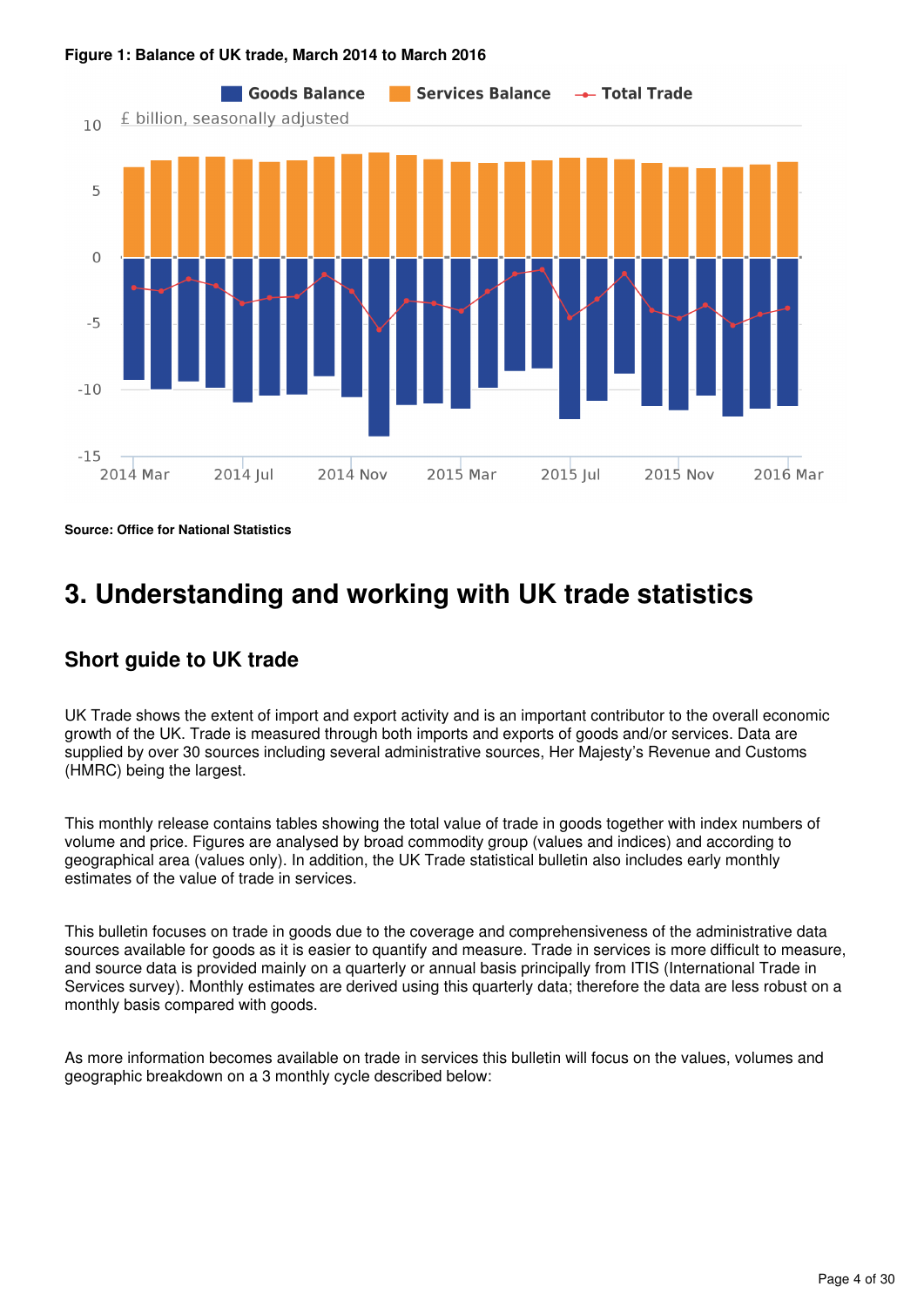| Month                            | Trade in services detail                                                                                   |  |  |  |  |  |
|----------------------------------|------------------------------------------------------------------------------------------------------------|--|--|--|--|--|
| March, June, October, December   | Focus on the estimated quarterly change in exports<br>and imports of services by the main types of service |  |  |  |  |  |
| January, April, July, October    | Focus on trade in services in volume terms                                                                 |  |  |  |  |  |
| February, May, October, November | Focus on trade in services with EU and selected non-<br>EU countries                                       |  |  |  |  |  |

## **Our website**

The [UK trade methodology web pages](http://www.ons.gov.uk/economy/nationalaccounts/balanceofpayments/methodologies/uktrade) can now be found on our website. These have been developed to provide detailed information about the methods used to produce UK trade statistics. Any recent [user requested trade data](https://www.ons.gov.uk/search?q=uk%20trade&sortBy=relevance&filter=user_requested_data&q=uk%20trade) are included on our website.

# **Understanding UK trade**

We make every effort to provide informative commentary on the data in this release. Where possible, the commentary draws on evidence from other sources of information to help explain possible reasons behind the observed changes. However, in some instances it can prove difficult to draw out detailed reasons for movements; consequently, it is not possible for all data movements to be fully explained.

Trade statistics for any one month can be erratic. For that reason, it is recommended to compare the latest 3 months against the preceding 3 months and the same 3 months of the previous year.

When examining the trade in goods data, oil and "erratics", which are high value, low volume products, are removed from some analysis as they are extremely influential on trade in goods as a whole. Therefore we publish data inclusive and exclusive of these categories. We also provide a separate analysis of oil because it is subject to erratic price fluctuations and therefore volume data is provided in metric tonnes as well as value ( $\epsilon$  million).

## **Strengths and weaknesses of the data**

### **Strengths**

### **Quality of trade in goods data**

The quality of the source data for trade in goods is high in terms of the timeliness, comprehensiveness and coverage and this level of quality compares well internationally. The data are used across government, business and academia and feed into a number of other outputs and publications; including GDP and balance of payments. The Bank of England uses the total figures to make policy decisions, whereas government departments such as the Foreign and Commonwealth Office are interested in the individual country detail.

We have frequent communication with our suppliers to discuss quality, including regular meetings, telephone conversations and email correspondence. Service level agreements are in place to define the level of quality expected in the data received and these are reviewed annually. Data suppliers have their own internal quality assurance processes to meet the quality standards outlined in the service level agreements and we work closely with them to understand these. Suppliers are required to advise us of any changes to the collection or processing of the data to ensure our expectations are still met.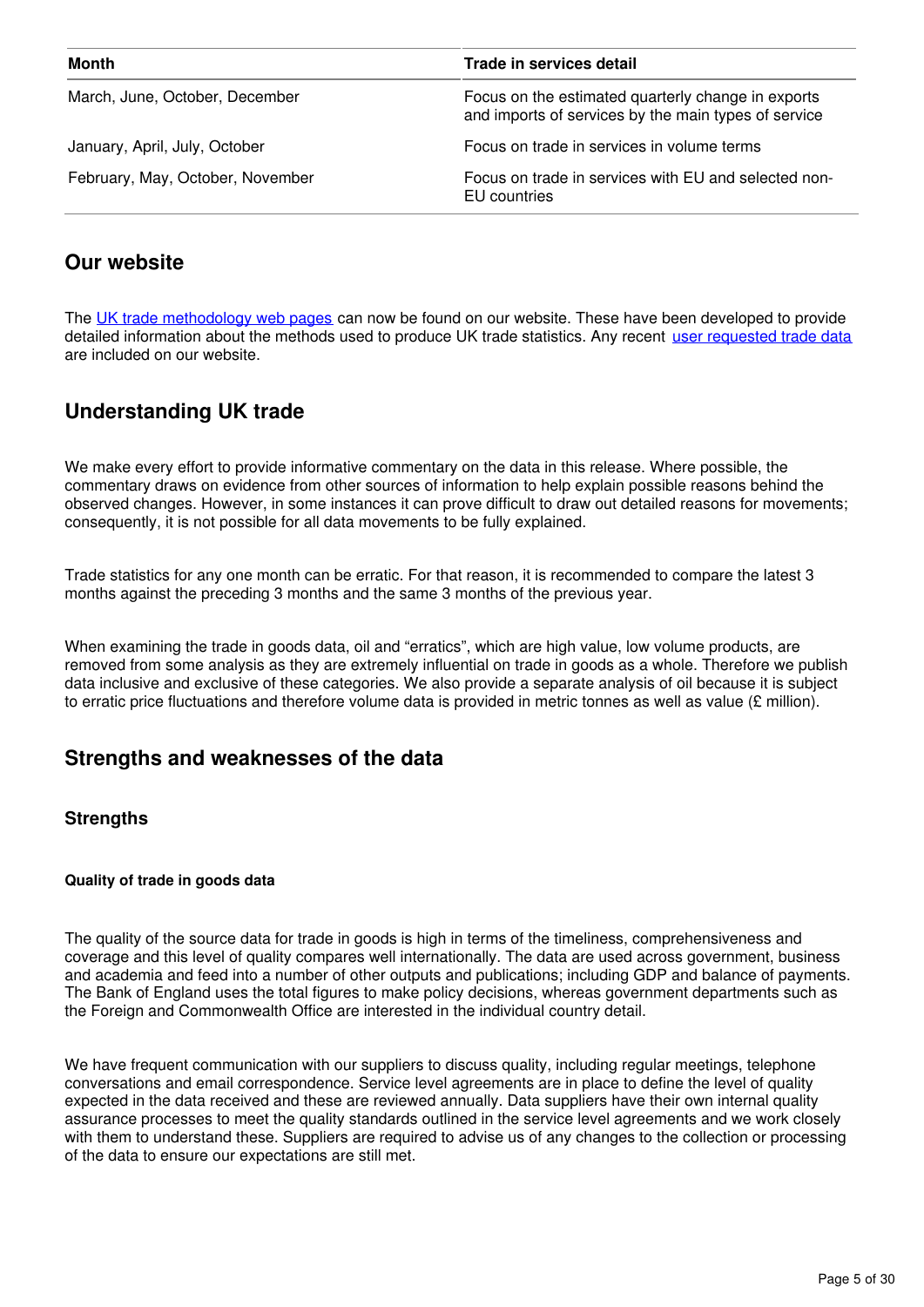When data is received by the trade team we conduct our own initial quality assurance. Further quality analysis is then conducted at several stages of processing; this is detailed in a process map and quality assurance plan. If there are any quality concerns we work closely with the supplier to address these.

We have regular discussions with users on the quality of our data and provide comprehensive explanations of the terms, methodology and processes we use. **[Eurostat](http://ec.europa.eu/eurostat)** is an important customer influence and helps improve the quality of our data through task force meetings and by producing quality quidelines[.](http://ec.europa.eu/eurostat/documents/3888793/6182577/KS-TC-14-009-EN-N.pdf/fc46caf3-5c6d-4359-af64-af0a0952e231)

#### **Timeliness of publications**

The UK trade publication is very timely (generally 40 days after the period to which it refers), helping to inform policy and to assess UK economic performance.

### **Weaknesses**

#### **Quality and timeliness of trade in services data**

Where trade in goods has one main data supplier, there are a large number of suppliers of trade in services data. Additionally, a number are voluntary, so it can be difficult to establish and maintain the same quality assurance processes and relationships with these businesses or suppliers.

Due to the collection methods and complexities of quantifying trade in services, data is less timely than trade in goods estimates. The data is processed quarterly, so monthly forecasts are made to provide a complete trade total.

#### **Monthly volatility**

Trade statistics for any one month can be erratic. For that reason, we recommend comparing the latest 3 months against the preceding 3 months and the same 3 months of the previous year, however we also recognise the importance to users of an early estimate of trade therefore we continue to produce a monthly estimate.

### **UK trade National Statistics suspension**

Due to a series of errors during 2014, the UK Statistics Authority [suspended the National Statistics designation of](http://www.statisticsauthority.gov.uk/reports---correspondence/correspondence/letter-from-sir-andrew-dilnot-to-john-pullinger-141114.pdf)  [UK trade](http://www.statisticsauthority.gov.uk/reports---correspondence/correspondence/letter-from-sir-andrew-dilnot-to-john-pullinger-141114.pdf) on 14 November 2014. The Authority's [reassessment of UK trade](https://www.statisticsauthority.gov.uk/publication/statistics-on-uk-trade/) against the Code of Practice for [Official Statistics](https://www.statisticsauthority.gov.uk/monitoring-and-assessment/code-of-practice/) has been completed. We are committed to meeting the requirements and regaining National Statistics status for UK trade as soon as possible and will keep you informed of progress.

One of the recommendations of the reassessment was to consult with users on the use of UK trade statistics. The [results of this user engagement survey](http://www.ons.gov.uk/ons/about-ons/get-involved/consultations-and-user-surveys/consultations/uk-trade-survey/feedback-from-consultations-on-ons-uk-trade-outputs.doc) can be found on our website.

To provide feedback on the bulletin please contact us via email  $\text{trade@ons.}\text{asi.gov.uk.}$ 

The [trade development plan](https://www.ons.gov.uk/economy/nationalaccounts/balanceofpayments/articles/uktradedevelopmentplan/2016) has now been launched for consultation. We are seeking feedback by 27 May 2016, any comments or feedback should be directed to the UK trade inbox ( $\text{trade@ons.}\$ gsi.gov.uk).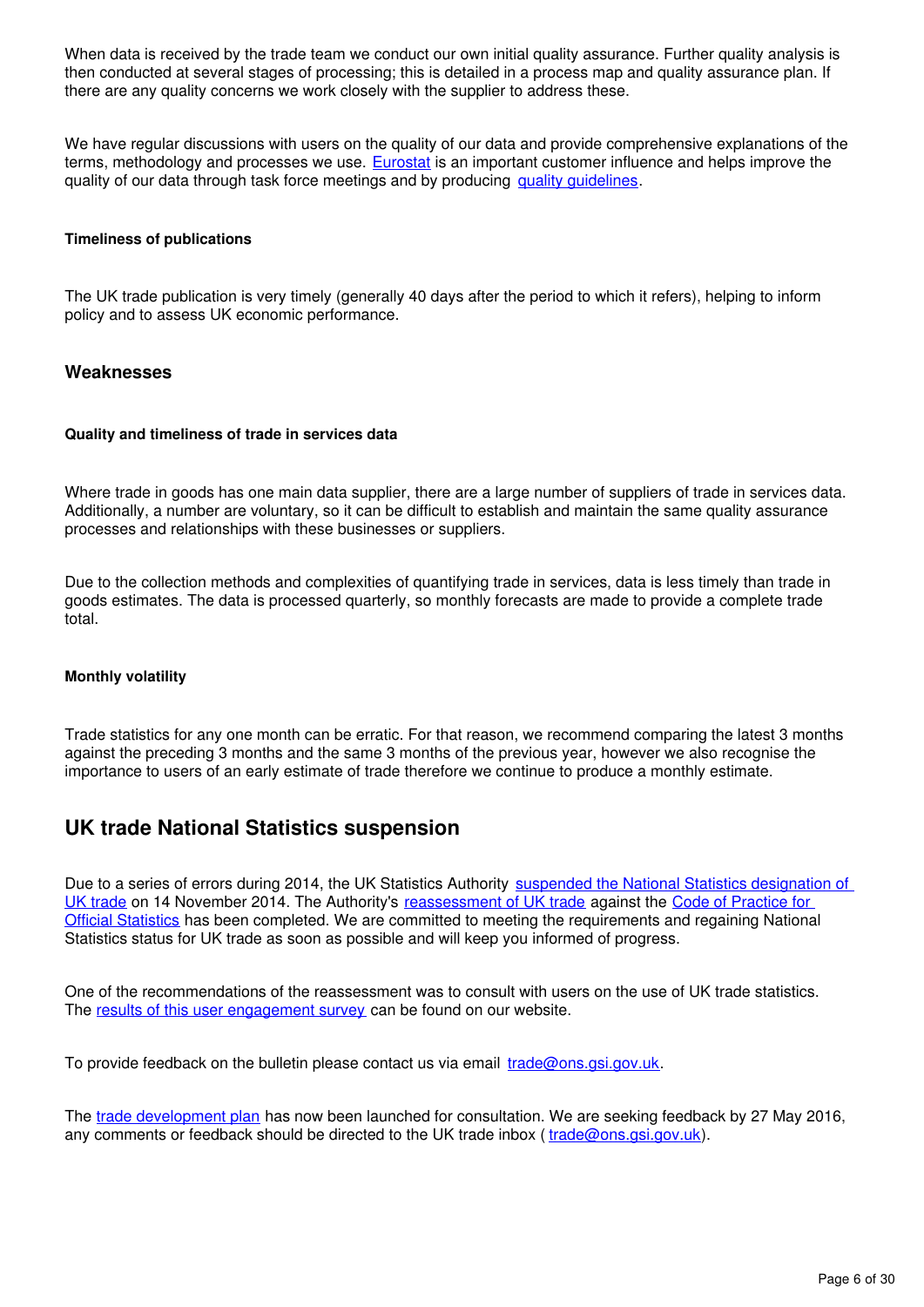### **UK trade re-assessment update**

ONS has now addressed some of the requirements of the re-assessment of UK trade and is in the final stages of providing evidence on the remaining requirements. In doing so, we are working with the Assessment Team to evaluate whether any additional evidence will be required as a result of the [Independent review of UK economic](https://www.gov.uk/government/publications/independent-review-of-uk-economic-statistics-final-report)  [statistics,](https://www.gov.uk/government/publications/independent-review-of-uk-economic-statistics-final-report) led by Professor Sir Charles Bean.

# **Definitions and explanations**

A glossary of terms is published in the [UK trade glossary](http://webarchive.nationalarchives.gov.uk/20160204094749/http:/ons.gov.uk/ons/guide-method/method-quality/specific/economy/uk-trade/index.html) and the [UK Balance of Payments - The Pink Book, 2015](https://www.ons.gov.uk/economy/nationalaccounts/balanceofpayments/compendium/unitedkingdombalanceofpaymentsthepinkbook/2015-10-30)

## **Nonmonetary gold**

.

According to internationally agreed standards, nonmonetary gold held in allocated accounts is recorded as a good; therefore, gold of this type which is being stored as a financial asset is recognised under trade in goods when ownership changes between a resident and non-resident.

Data are collected by the Bank of England from the London Bullion Market on holdings of nonmonetary gold. Working alongside the Bank of England and the London Bullion Market Association we have implemented a method for smoothing the source data; effectively minimising volatility whilst enabling the underlying trend of the gold market to be reflected in the trade balance.

Estimates for trade in nonmonetary gold still remain volatile compared with other commodities and, as such, is classified under erratics.

## **Use of the data**

UK trade is a main economic indicator due to the importance of international trade to the UK economy. It is also a very timely statistic, providing an early indicator of what is happening more generally in the economy.

In addition, it is a major component of 2 other main economic indicators: UK gross domestic product (GDP) and the UK balance of payments. This means that there is a threefold potential for UK trade statistics to inform the government's view of the UK economy, as well as the views of others, such as economists, city analysts, academics, the media and international organisations.

### **Notes on tables**

Rounding: The sum of constituent items in tables does not always agree exactly with the totals shown due to rounding.

Symbols: .. Not applicable - Nil or less than half the final digit shown.

# <span id="page-6-0"></span>**4. Summary of latest UK Trade statistics**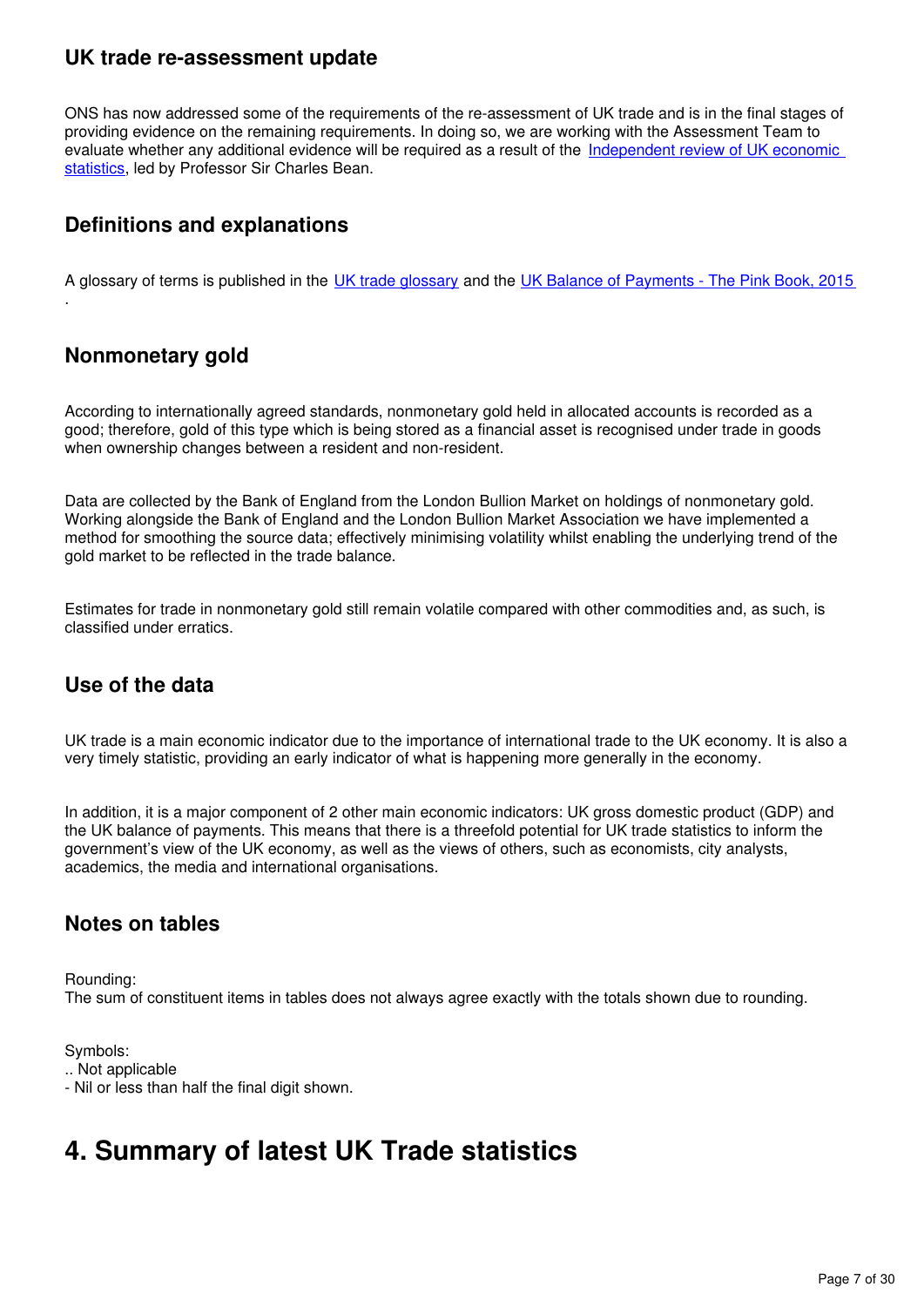# **Monthly analysis**

The deficit on trade in goods and services in March 2016 was £3.8 billion, compared with a deficit of £4.3 billion in February 2016. The trade position reflects exports minus imports; the narrowing of the deficit was attributed to an increase in exports between February 2016 and March 2016.

Between February 2016 and March 2016, total exports increased by £0.5 billion (1.2%) to £42.6 billion. This increase comprised a £0.4 billion rise in the export of goods and a £0.1 billion rise in the export of services. Total imports increased by £0.1 billion to £46.4 billion (0.1%) over the same period.

The deficit on trade in goods was £11.2 billion in March 2016; narrowing by £0.2 billion from February 2016. This narrowing reflected an increase in exports (up £0.4 billion to £23.7 billion) and an increase in imports (up £0.2 billion to £34.9 billion). The increase in exports was mainly attributed to a £0.6 billion increase in unspecified goods\* and £0.2 billion increase in exports of aircraft; these increases were offset by a £0.5 billion fall in chemicals. The increase in imports was attributed to a £0.4 billion increase in oil and a £0.2 billion increase in aircraft; these increases were offset by a £0.3 billion fall in chemicals.

Exports of goods to EU countries was unchanged between February 2016 and March 2016. There was a £0.2 billion increase in exports of cars and a £0.1 billion increase in aircraft; these movements were offset by a £0.3 billion decrease in chemicals and a £0.1 billion fall in oil. Imports of goods from EU countries increased by £16.0 million, to a monthly record of £19.4 billion over the same period. There was a £0.1 billion increase in imports of works of art, to a record of £0.2 billion; offset by a £0.3 billion fall in chemicals and a £0.1 billion fall in aircraft. These movements resulted in widening of the trade in a goods deficit with EU countries by £16.0 million, to a record monthly deficit of £8.1 billion in March 2016.

Between February 2016 and March 2016, exports of goods to countries outside the EU increased by £0.4 billion. There was a £0.6 billion increase in exports of unspecified goods\* and £0.1 billion increases in both aircraft and oil; these increases were offset by a £0.2 billion fall in chemicals and a £0.1 billion fall in cars. Imports from countries outside the EU increased by £0.2 billion; specifically oil, which increased by £0.4 billion and aircraft, which increased by £0.3 billion. These movements resulted in a £0.2 billion narrowing of the deficit with non-EU countries to £3.1 billion.

\*Unspecified goods includes parcel post and low value trade, and, most notably, nonmonetary gold.

# **Quarterly analysis**

Between Quarter 4 (October to December) 2015 and Quarter 1 (January to March) 2016, the total trade deficit (goods and services) widened by £1.1 billion to £13.3 billion. The trade position reflects exports minus imports; the widening of the deficit was attributed to an increase in imports, partially offset by an increase in exports.

The deficit on trade in goods widened by £1.4 billion to a record quarterly deficit of £34.7 billion between Quarter 4 (October to December) 2015 and Quarter 1 (January to March) 2016. Exports of goods increased by £0.5 billion, to £69.9 billion, reflecting a £0.7 billion increase in the export of chemicals and a £0.4 billion increase in cars; these increases were offset by a decrease in the export of fuels of £0.8 billion and £0.2 billion falls in both iron and steel and aircraft exports. Imports increased by £1.9 billion due to a £1.1 billion increase in mechanical machinery, a £0.7 billion increase in unspecified goods\*, a £0.3 billion increase in cars and clothing and footwear and jewellery both increased by £0.2 billion to record highs of £0.6 billion and £0.9 billion respectively. These increases were offset by a £1.3 billion decrease in imports of fuels.

Between Quarter 4 (October to December) 2015 and Quarter 1 (January to March) 2016, exports of goods to EU countries increased by £0.5 billion due to exports of chemicals which increased by £0.5 billion, this was offset by a decrease in exports of fuels other than oil, which fell by £0.4 billion. Imports from the EU increased by £1.3 billion, with increases in imports of mechanical machinery of £0.4 billion and chemicals of £0.2 billion. This resulted in a widening of the trade in goods deficit with EU countries to a record quarterly and 3 monthly level of £23.9 billion in Quarter 1 (January to March) 2016.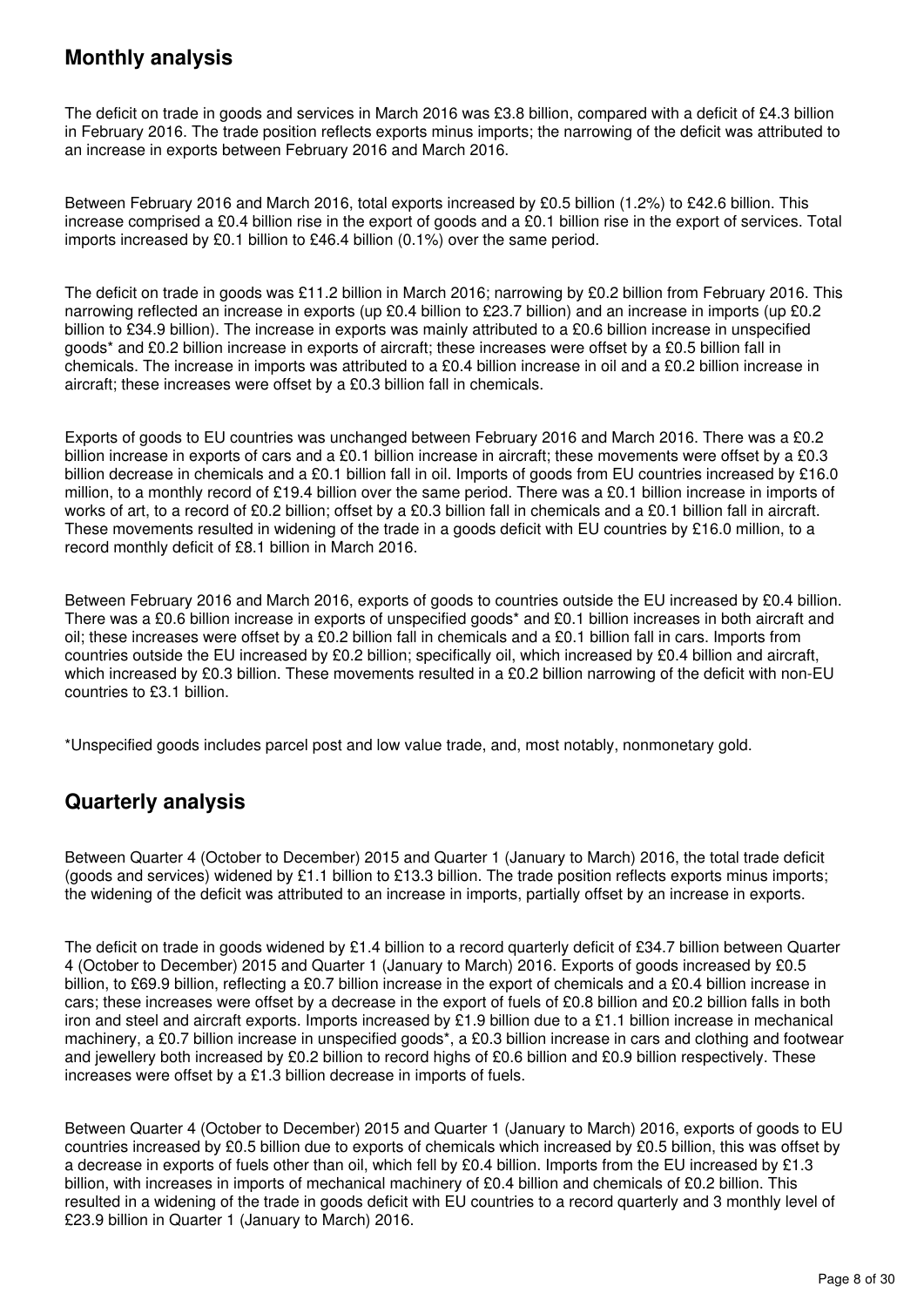There was a trade in goods deficit with non-EU countries of £10.8 billion in Quarter 1 (January to March) 2016, a widening of £0.7 billion from Quarter 4 (October to December) 2015. Exports of goods to countries outside the EU fell by £41.0 million, this was the result of a £0.3 billion increase in cars, offset by a £0.5 billion fall in oil and a £0.2 billion fall in aircraft. Imports of goods to countries outside the EU increased by £0.7 billion; most notably there were increases in mechanical machinery and unspecified goods\*, both of £0.7 billion. These increases were offset by a decrease in fuels of £1.4 billion.

\*Unspecified goods includes parcel post and low value trade, and, most notably, nonmonetary gold.

Please note, the month span for Quarter 1 2016 in this section was incorrectly labelled as January to December. This was amended on 11 May, 10:00am.

### **Revisions**

In this publication periods from January 2016 are open for revision. The total trade (goods and services) deficit for February 2016 has been revised down by £0.5 billion. This is attributed to a £0.5 billion downwards revision to imports of EU goods. These revisions were mainly due to finished manufactures, specifically road vehicles other than cars (revised down by £0.3 billion) and aircraft (revised down by £0.1 billion).

# <span id="page-8-0"></span>**5. Longer-term perspective**

## **UK trade with the EU**

In 2015, exports of goods and services to the EU accounted for 44% of the total exports. The proportion is closer to half for exports of goods (47%) and just under two-fifths (39%) for trade in services. The share of exports has fallen by more than 10 percentage points over the last 15 years.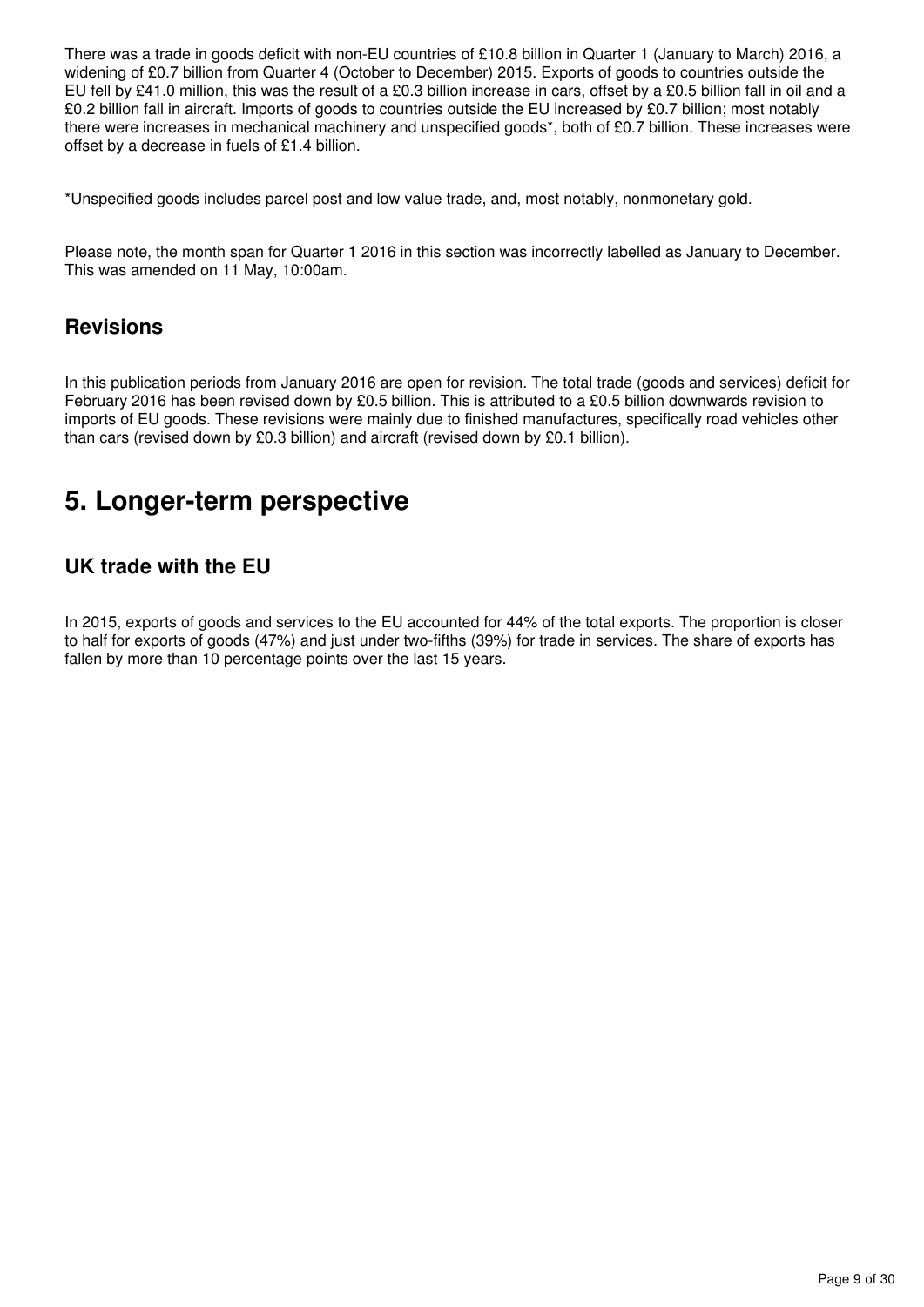#### **Table 2: UK trade with the EU and percentages of World total, 2000 to 2015**

|                                        |      |      |                                      | £ million |
|----------------------------------------|------|------|--------------------------------------|-----------|
| Trade with European Union              | 2000 | 2005 | 2010                                 | 2015      |
| Exports of goods                       |      |      | L87S 113,108 123,069 145,173 134,332 |           |
| Percentage of World total              |      |      | 60.1% 58.0% 53.7%                    | $47.0\%$  |
| <b>Exports of services</b>             |      |      | L854 33,452 54,497 70,991            | 89,015    |
| Percentage of World total              |      |      | 40.9% 42.2% 40.8%                    | 39.4%     |
| Total exports of goods and<br>services |      |      | L84Y 146,560 177,566 216,164 223,347 |           |
| Percentage of World total              |      |      | 54.3% 52.0% 48.6% 43.7%              |           |
| Imports of goods                       |      |      | L87U 118,548 161,921 189,072 223,009 |           |
| Percentage of World total              |      |      | 53.5% 57.4% 51.4% 54.3%              |           |
| Imports of services                    |      |      | L868 37,613 52,895 58,074 68,099     |           |
| Percentage of World total              |      |      | 55.0% 55.4% 48.5% 49.6%              |           |
| Total imports of goods and<br>services |      |      | L864 156,161 214,816 247,146 291,108 |           |
| Percentage of World total              |      |      | 53.8% 56.9% 50.7%                    | 53.1%     |

Source: UKEA, Office for National Statistics

### **Rotterdam effect**

In this context users should note the 'Rotterdam effect' where goods initially exported to one country are subsequently re-exported to another country. This might overstate the share of exports going to a particular country, in this case the Netherlands, and therefore overstate the share of exports going to the EU.

It is not possible to quantify the **[Rotterdam effect](http://webarchive.nationalarchives.gov.uk/20160105160709/http:/www.ons.gov.uk/ons/rel/uktrade/uk-trade/december-2014/sty-trade-rotterdam-effect-.html)** precisely, but an article exploring this issue was published in 2015 . The article used 2013 data to estimate the effect, and made an assumption that 50 per cent of all goods exports to the Netherlands were re-exported to non-EU countries. Using this assumption the Rotterdam effect would account for around 4 percentage points of the UK's exports of goods. These effects were calculated to illustrate the possible size of the Rotterdam effect. The Rotterdam effect applies only to trade in goods. The 4 percentage points estimate therefore applies to the share of the exports of goods only.

When considering the total exports of goods and services to the  $EU$  – the 44.0% figure quoted above – the Rotterdam effect is estimated at around 2 percentage points. It is also important to note that the Rotterdam effect could also affect the UK's imports. However these effects were calculated to illustrate the possible size of the Rotterdam effect and does not imply that a different data series should be produced or used.

### **International comparisons**

This section compares movements in the UK's export growth rates with its G7 counterparts (Canada, France, Italy, Germany, Japan, US). Figure 2 shows the range of G7 annual export growth rates between 2000 and 2015 using OECD data.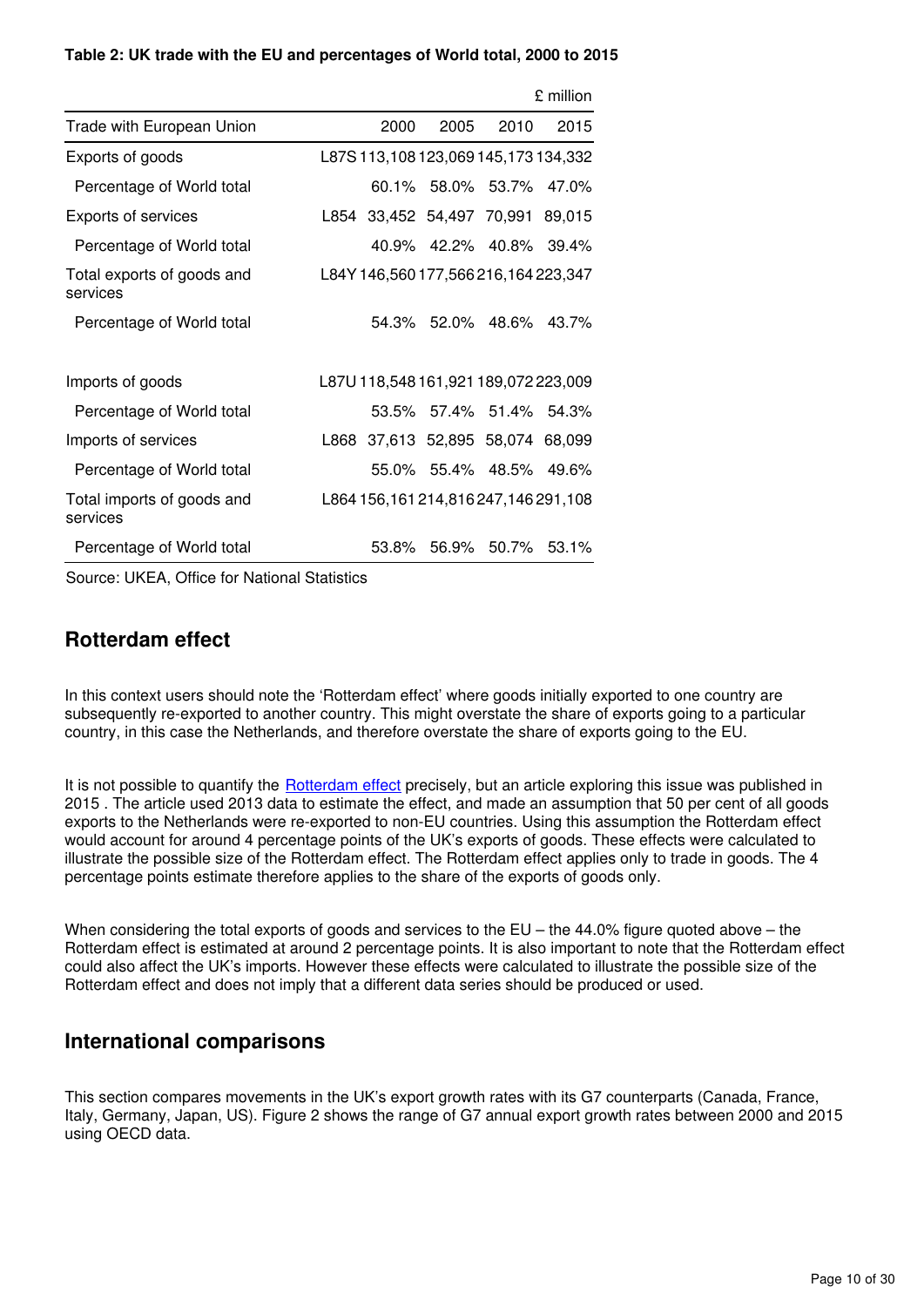UK export growth averaged 4.9% per year over the past 15 years, between 2000 and 2015. This was higher than that of Canada, France, Italy and Japan - by 2.1 percentage points, 1.0 percentage points, 0.8 percentage points and 0.9 percentage points respectively. The UK had the highest export growth among the G7 in 4 of the past 15 years, and was in the top half of G7 range in 7 of the past 15 years. Figure 2 also shows that UK exports fell the least in 2009, by 5.3%. Conversely, UK export growth was among the lowest of the G7 export growth performance in 7 of the past 15 years. Overall, UK export growth appears to be more variable than that of the G7 average.



#### **Figure 2: Exports of goods and services of G7 countries, current price in national currency, 2000 to 2015**

Although G7 export growth improved in 2013 and 2014 compared with 2012 - indicating improved trade activity across the G7, UK export growth has been at the bottom of the G7 range in the last 3 years. In 2015 UK exports fell by 0.4% and were 5.3 percentage points below their longer-term average growth of 4.9% (2000 to 2015). Nevertheless, this was a 1.1 percentage point improvement, compared with 2014-ranking the UK fifth among the G7 economies in 2015 from seventh in 2014. The UK performed better than Japan and the United States by 4.2 percentage points and 4.7 percentage points respectively in 2015. This improved performance was largely driven by goods exports, the negative contribution of which decreased by 0.8 percentage points in 2015 compared with the previous year.

# <span id="page-10-0"></span>**6. Value of UK trade in goods**

## **Monthly commentary**

In March 2016, the UK's deficit on trade in goods was £11.2 billion, narrowing by £0.2 billion from February 2016.

Exports increased by £0.4 billion (1.9%) to £23.7 billion in March 2016, from £23.2 billion in February 2016.

In detail:

- unspecified goods rose by £0.6 billion (148.7%) to £1.0 billion
- this increase was partially offset by a decrease in chemicals which fell by £0.5 billion (10.9%) to £4.1 billion

Imports increased by £0.2 billion (0.6%) to £34.9 billion in March 2016, from £34.7 billion in February 2016.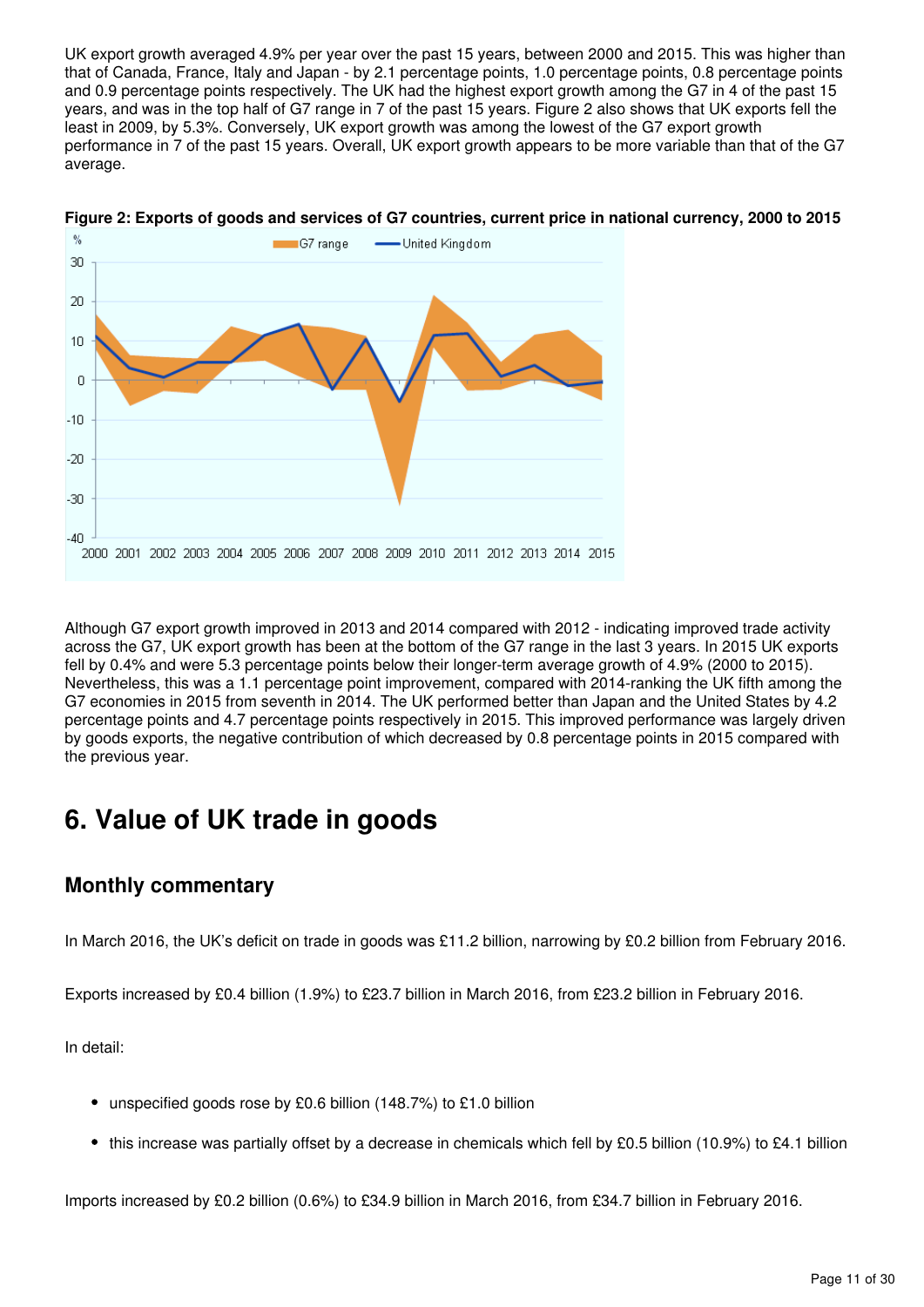In detail:

- oil rose by £0.4 billion (24.3%) to £2.1 billion
- this increase was partially offset by a decrease in chemicals which fell by £0.3 billion (5.9%) to £4.3 billion

## **Quarterly analysis**

In Quarter 1 (January to March) 2016, the deficit on trade in goods was £34.7 billion, widening by £1.4 billion from Quarter 4 (October to December) 2015.

Exports increased by £0.5 billion (0.7%) to £69.9 billion in Quarter 1 (January to March) 2016, compared with £69.4 billion in Quarter 4 (October to December) 2015.

In detail:

- chemicals rose by £0.7 billion (6.1%) to £12.8 billion
- this increase was partially offset by a decrease in oil which fell by £0.4 billion (9.3%) to £4.1 billion

Imports increased by £1.9 billion (1.9%) to £104.6 billion in Quarter 1 (January to March) 2016, compared with £102.6 billion in Quarter 4 (October to December) 2015.

In detail:

- machinery and transport equipment rose by £1.6 billion (4.1%) to £40.1 billion
- unspecified goods rose by £0.7 billion (23.2%) to £3.6 billion
- miscellaneous manufactures rose by £0.7 billion (4.0%) to a quarterly record of £17.5 billion
- $\bullet$  these increases was partially offset by a decrease in oil which fell by £1.0 billion (15.1%) to £5.5 billion

At the main commodity level, the data are shown in Table 3.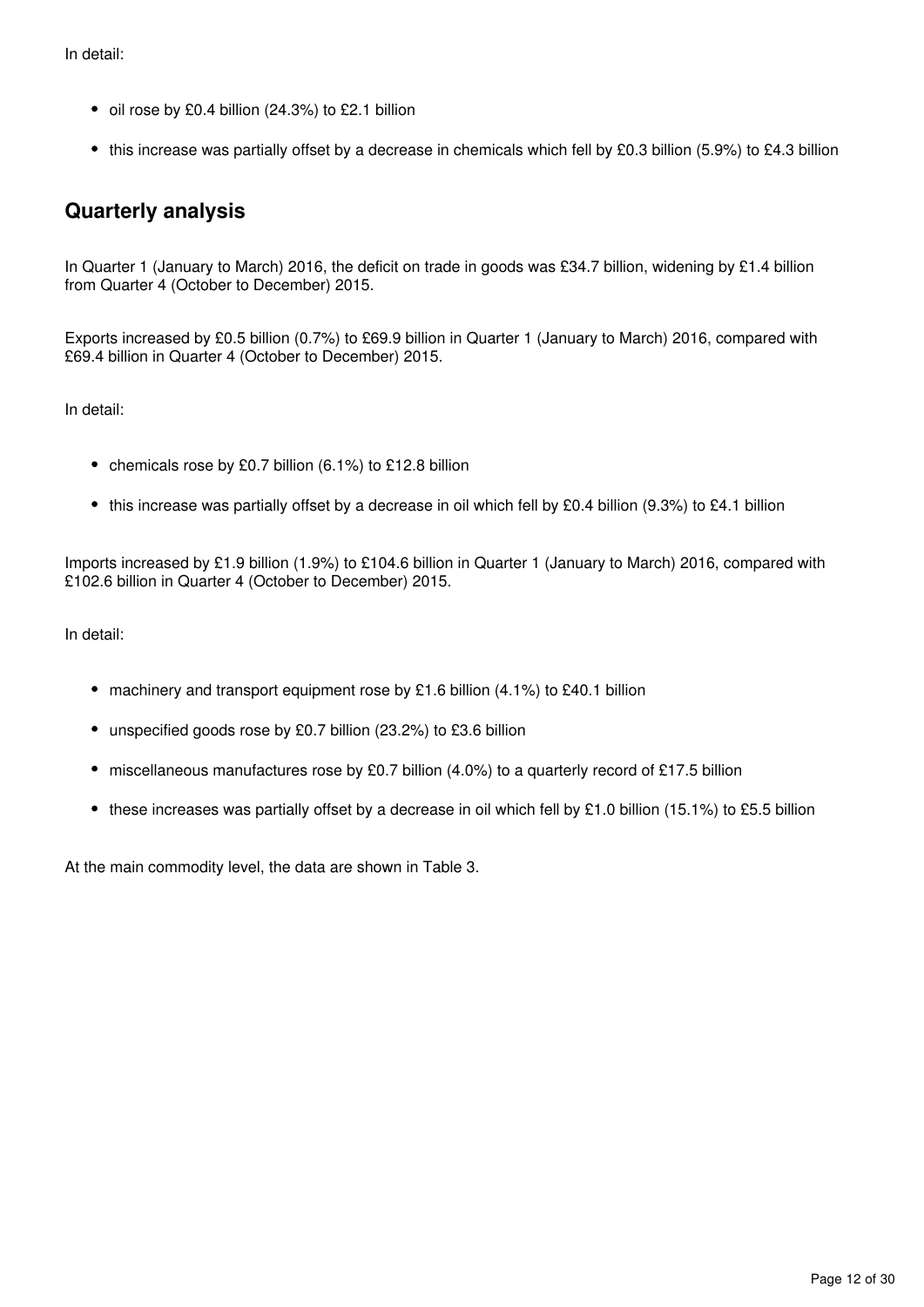### **Table 3: Change in UK main commodity value, March 2016**

|                                              | Monthly change <sup>1</sup> |         | Quarterly change <sup>2</sup> |         |  |
|----------------------------------------------|-----------------------------|---------|-------------------------------|---------|--|
|                                              | Exports                     | Imports | <b>Exports</b>                | Imports |  |
| Oil (see section on "trade in oil")          | $-73$                       | $+4$    | $+92$                         | $-25$   |  |
| Cars                                         | $+171$                      | $-26$   | $+34$                         | $+134$  |  |
| Consumer goods other than cars               | 23                          | $+131$  | $+88$                         | $+195$  |  |
| Intermediate goods                           | -7                          | $+74$   | $+54$                         | $+234$  |  |
| Capital goods                                | $+46$                       | $+79$   | $+105$                        | $+276$  |  |
| Chemicals                                    | $-262$                      | $-282$  | +491                          | $+150$  |  |
| Semi-manufactured goods other than chemicals | $+4$                        | $+82$   | $-16$                         | $+84$   |  |

Source: Office for National Statistics

Notes:

1. Monthly change is March 2016 compared with February 2016.

2. Quarterly change is January 2016 to March 2016 compared with October to December 2015.

### **Figure 3: Value of UK trade in goods, March 2014 to March 2016**



**Source: Office for National Statistics**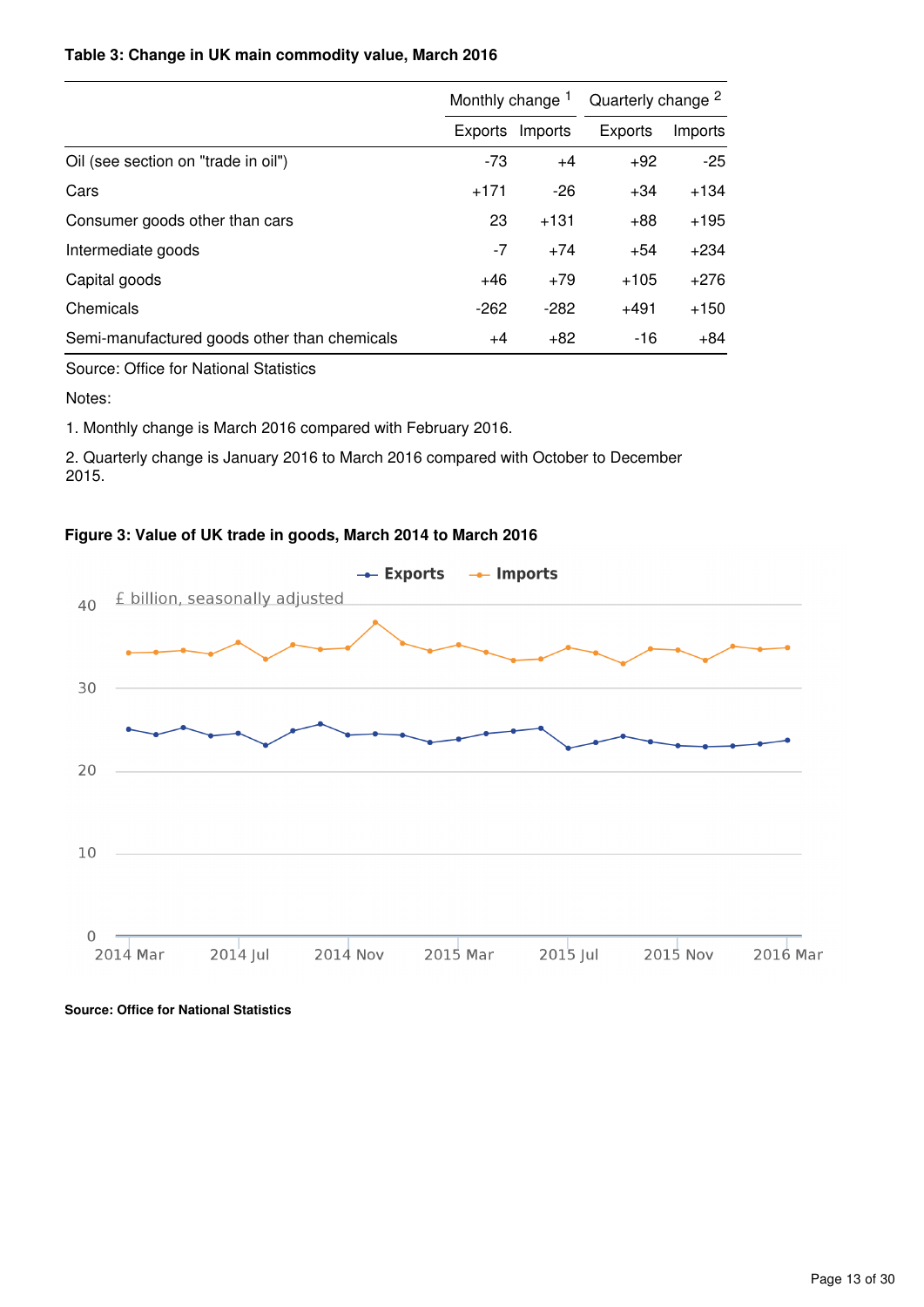

**Figure 4: Value of UK trade in goods excluding oil, March 2014 to March 2016**

**Source: Office for National Statistics**

The value of trade in goods figures are available in Table 1 and commodity figures are available in Tables 8, 9 and 10 of the dataset of the tables.

# <span id="page-13-0"></span>**7. Trade in goods – analysis by area**

In March 2016, the deficit on trade in goods with EU countries widened by £16.0 million to a record £8.1 billion. The deficit on trade in goods with non-EU countries narrowed by £0.2 billion to £3.1 billion (Figure 5).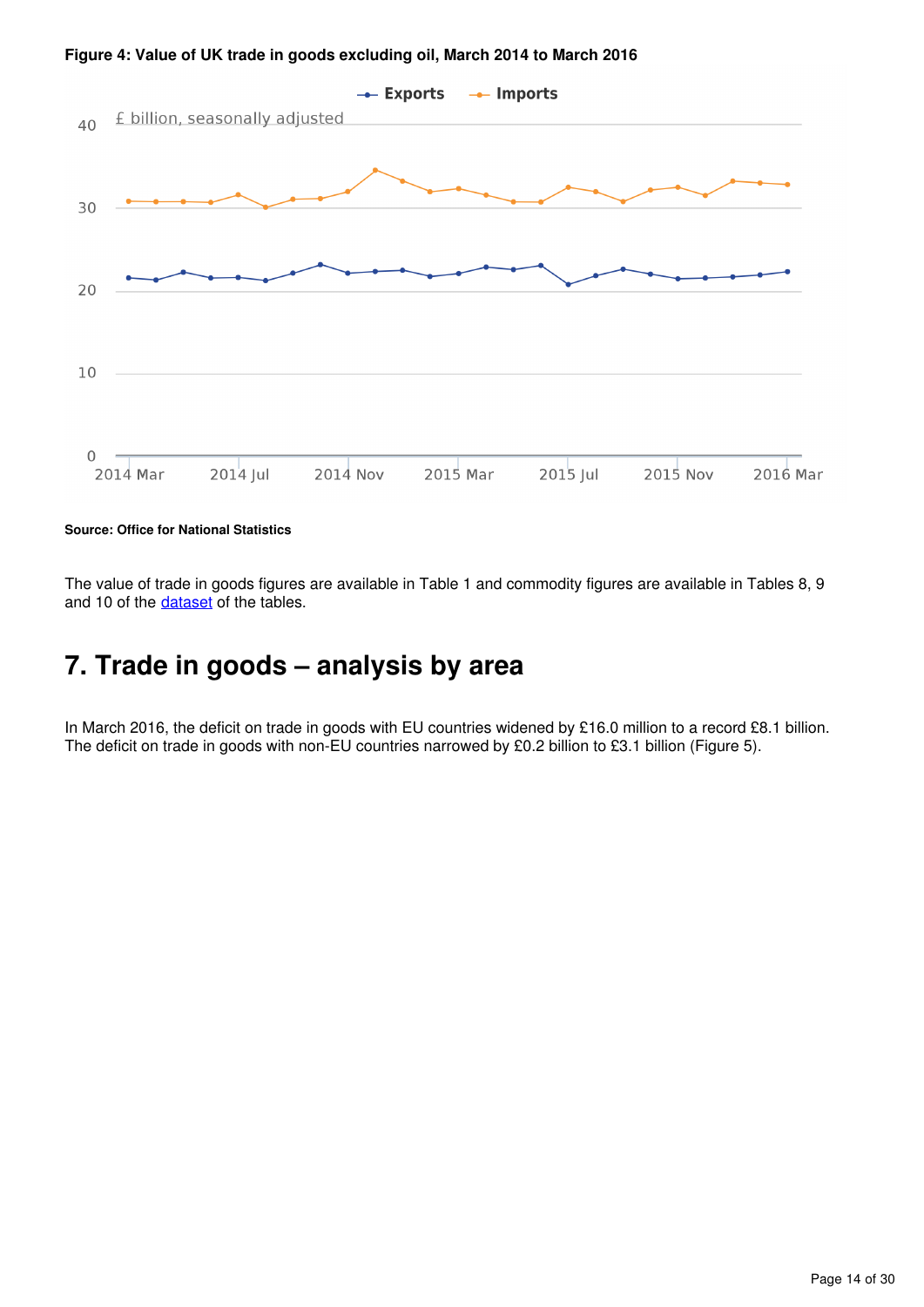**Figure 5: Balance of UK trade in goods - EU and non-EU countries, March 2014 to March 2016**



**Source: Office for National Statistics**

In Quarter 1 (January to March) 2016, the deficit on trade in goods with EU countries widened by £0.7 billion to £23.9 billion. Over the same period, the deficit on trade in goods with non-EU countries widened by £0.7 billion to £10.8 billion.

## **EU analysis**

Between February 2016 and March 2016, exports to the EU was unchanged at £11.4 billion. Exports to the Netherlands and France both increased by £0.1 billion; these increases were offset by a fall in exports to Germany of £0.2 billion

Between February 2016 and March 2016, imports from the EU increased by £16 million (0.1%) to £19.4 billion. This was attributed to an increase in imports from Denmark and Spain of £0.1 billion each. These increases were offset by decreases in imports from Germany and the Netherlands of £0.1 billion each.

Between Quarter 4 (October to December) 2015 and Quarter 1 (January to March) 2016, exports to the EU increased by £0.5 billion (1.6%) to £33.6 billion. This was attributed to an increase in exports to Germany of £0.5 billion and Italy and the Netherlands of £0.2 billion each. These increases were offset by decreases in exports to Belgium and Luxembourg (combined) and the Irish Republic of £0.3 billion each.

Between Quarter 4 (October to December) 2015 and Quarter 1 (January to March) 2016, imports from the EU increased by £1.3 billion (2.3%) to £57.5 billion. This was attributed to an increase in imports from Germany, Italy and Spain of £0.2 billion each. These increases were offset by decreases in imports from the Netherlands of £0.6 billion, from the Irish Republic of £0.3 billion and from Sweden of £0.2 billion.

At the commodity level, the data are shown in Table 4.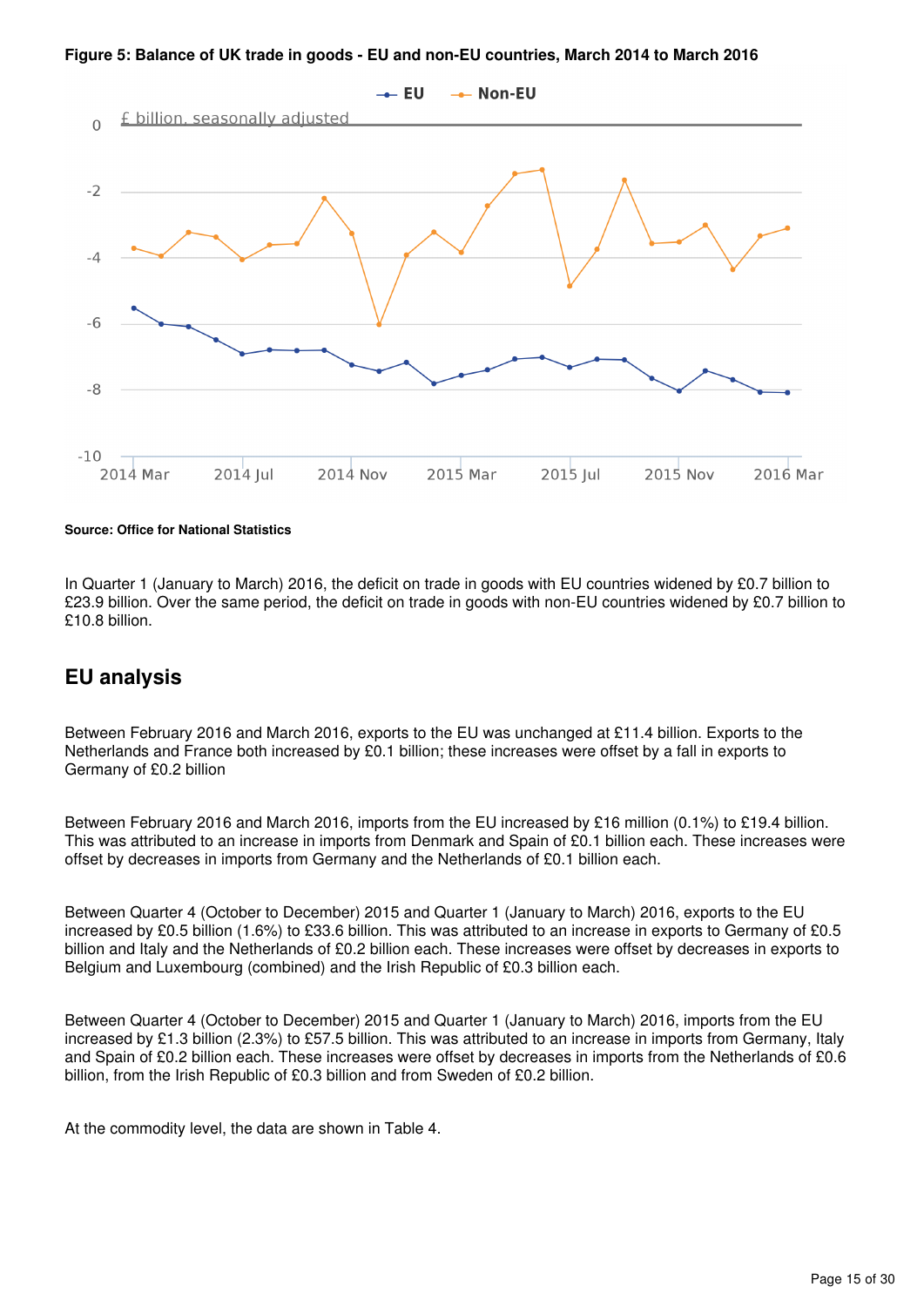#### **Table 4: Change in UK main commodity value (EU), March 2016**

|                                              |                 |        |                               | £ million |  |
|----------------------------------------------|-----------------|--------|-------------------------------|-----------|--|
|                                              | Monthly change  |        | Quarterly change <sup>2</sup> |           |  |
|                                              | Exports Imports |        | Exports                       | Imports   |  |
| Oil (see section on "trade in oil")          | $+25$           | $+402$ | $-419$                        | $-985$    |  |
| Cars                                         | $+54$           | $+50$  | $+369$                        | $+315$    |  |
| Consumer goods other than cars               | $+46$           | $+1$   | +56                           | +562      |  |
| Intermediate goods                           | $+16$           | -85    | $+169$                        | $+944$    |  |
| Capital goods                                | +56             | $+166$ | $+38$                         | $+384$    |  |
| Chemicals                                    | -505            | $-270$ | +736                          | $-10$     |  |
| Semi-manufactured goods other than chemicals | -28             | $+42$  | -38                           | +178      |  |

Source: Office for National Statistics

Notes:

1. Monthly change is March 2016 compared with February 2016.

2. Quarterly change is January to March 2016 compared with October to December 2015.

# **Non-EU analysis**

Between February 2016 and March 2016, exports to non-EU countries increased by £0.4 billion (3.6%) to £12.3 billion. This was attributed to increases in exports to Switzerland of £0.4 billion, China of £0.3 billion and Saudi Arabia of £0.2 billion. These increases were offset by decreases in exports to the USA of £0.2 billion and Canada of £0.1 billion.

Between February 2016 and March 2016, imports from non-EU countries increased by £0.2 billion (1.3%) to £15.4 billion. This was attributed to increases in imports from the USA of £0.3 billion, Norway of £0.2 billion and Singapore and South Africa of £0.1 billion each. These increases were offset by decreases in imports from Canada of £0.4 billion and Qatar of £0.2billion.

Between Quarter 4 (October to December) 2015 and Quarter 1 (January to March) 2016, exports to non-EU countries decreased by £41.0 million (0.1%) to £36.2 billion. This was attributed to decreases in exports to Saudi Arabia of £0.5 billion. This decrease was offset by an increases in exports to China of £0.3 billion.

Between Quarter 4 (October to December) 2015 and Quarter 1 (January to March) 2016, imports from non-EU countries increased by £0.7 billion (1.4%) to £47.1 billion. This was attributed to increases in imports from Canada of £0.8 billion and from the USA of £0.7 billion. These increases were offset by decreases in imports to Norway of £0.3 billion and Nigeria of £0.2 billion.

At the commodity level, the data are shown in Table 5.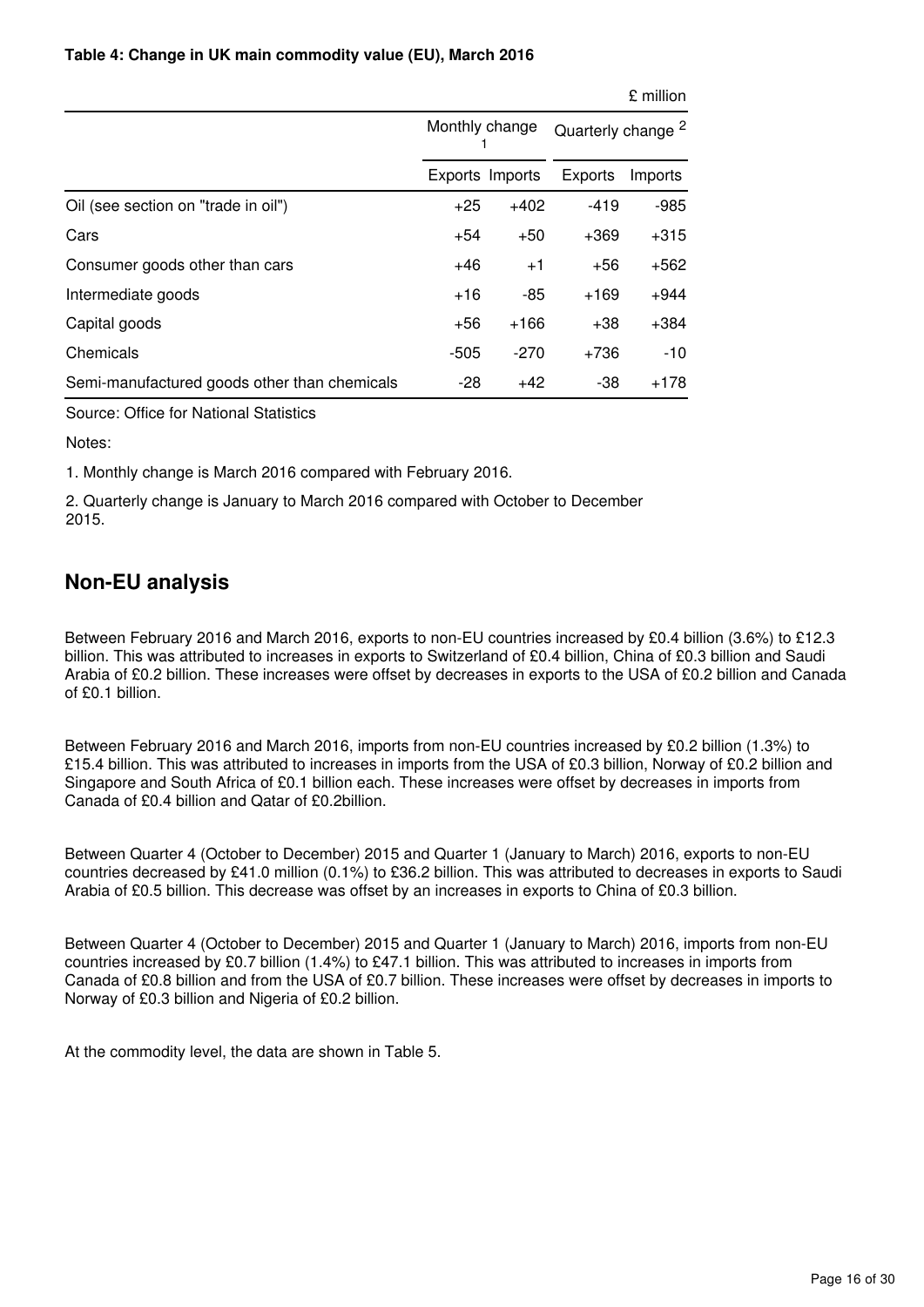### **Table 5: Change in UK main commodity value (non-EU), March 2016**

|                                              | Monthly change <sup>1</sup> |         | Quarterly change <sup>2</sup> |         |  |
|----------------------------------------------|-----------------------------|---------|-------------------------------|---------|--|
|                                              | <b>Exports</b>              | Imports | Exports                       | Imports |  |
| Oil (see section on 'trade in oil')          | $+98$                       | $+398$  | $-511$                        | $-960$  |  |
| Cars                                         | $-117$                      | $+76$   | $+335$                        | $+181$  |  |
| Consumer goods other than cars               | $+23$                       | -130    | $-32$                         | $+367$  |  |
| Intermediate goods                           | $+23$                       | -159    | $+115$                        | $+710$  |  |
| Capital goods                                | $+10$                       | $+87$   | $-67$                         | $+108$  |  |
| Chemicals                                    | $-243$                      | $+12$   | $+245$                        | $-160$  |  |
| Semi-manufactured goods other than chemicals | -32                         | -40     | $-22$                         | +94     |  |

Source: Office for National Statistics

Notes:

1. Monthly change is March 2016 compared with February 2016.

2. Quarterly change is January 2016 to March 2016 compared with October to December 2015.

## **Where to find data about UK trade in goods – analysis by area**

Trade in goods by area figures are available in Table 2 and value of trade in goods with selected EU and non-EU trading partner figures are available in Tables 11 and 12 of the dataset of the tables.

# <span id="page-16-0"></span>**8. Trade in goods – geographical analysis**

# **Monthly analysis**

The USA remained the UK's top export partner with exports of £3.4 billion in March 2016, decreasing by £0.2 billion when compared with February 2016.

Germany remained the UK's top import partner with imports of £5.2 billion in March 2016, decreasing by £0.1 billion when compared with February 2016. The UK experienced record monthly imports from Spain in March 2016, which increased by £0.1 billion to £1.3 billion compared with February 2016.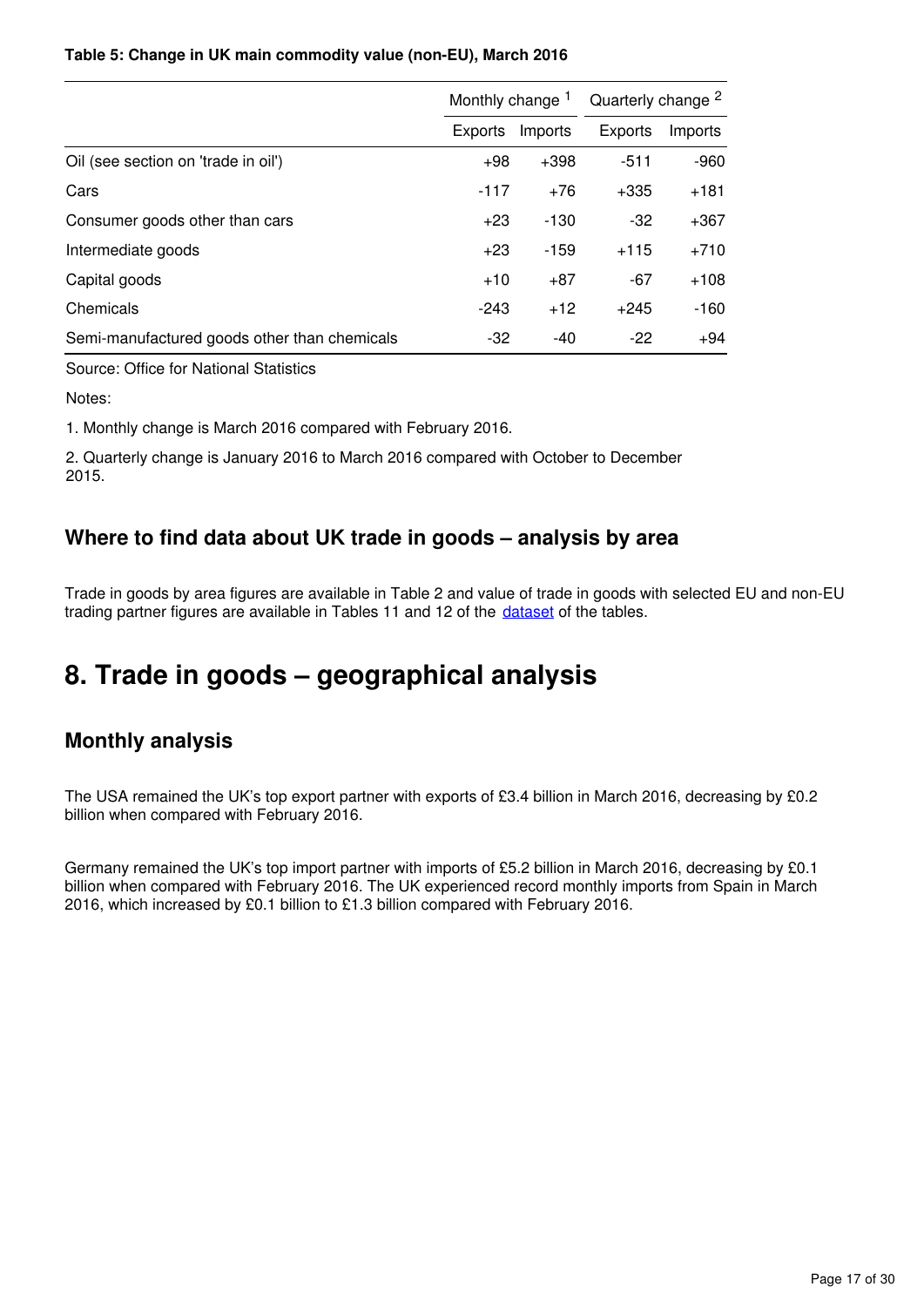|                             |                     | Exports (£ million) |  | Imports (£ million)       |                     |                   |
|-----------------------------|---------------------|---------------------|--|---------------------------|---------------------|-------------------|
|                             | March 2016<br>value | 1 month<br>change   |  |                           | March 2016<br>value | 1 month<br>change |
| 1 USA                       | 3,485               | -226 1              |  | Germany                   | 5,247               | $-145$            |
| 2 Germany                   | 2,576               |                     |  | -211 2 USA                | 3,265               | $+259$            |
| 3 France                    | 1,585               |                     |  | $+124$ 3 China            | 3,081               | $-33$             |
| 4 Netherlands               | 1,544               |                     |  | +55 4 Netherlands         | 2,775               | -63               |
| 5 Irish Republic            | 1,324               |                     |  | $+19$ 5 France            | 2,108               | $-24$             |
| 6 China                     | 1,293               | $+3096$             |  | Belgium and<br>Luxembourg | 1,859               | $-25$             |
| 7 Belgium and<br>Luxembourg | 934                 | $+21$ 7             |  | Italy                     | 1,388               | $+10$             |
| 8 Switzerland               | 797                 |                     |  | $+363$ 8 Spain            | 1,342               | $+76$             |
| 9 Italy                     | 786                 | $+34.9$             |  | Irish Republic            | 1,054               | $+15$             |
| 10 Spain                    | 753                 |                     |  | $+11$ 10 Norway           | 1,033               | $+169$            |

### **Table 6: Change in UK monthly trade with significant partner countries, March 2016 compared with February 2016**

Source: Office for National Statistics

Notes:

1 Significant trading partners defined as top 10 export markets and import sources 2015 (see attached table 14).

2 USA includes Puerto Rico.



### **Figure 6: Significant UK partner countries, 1 month balances, March 2016**

**Source: Office for National Statistics**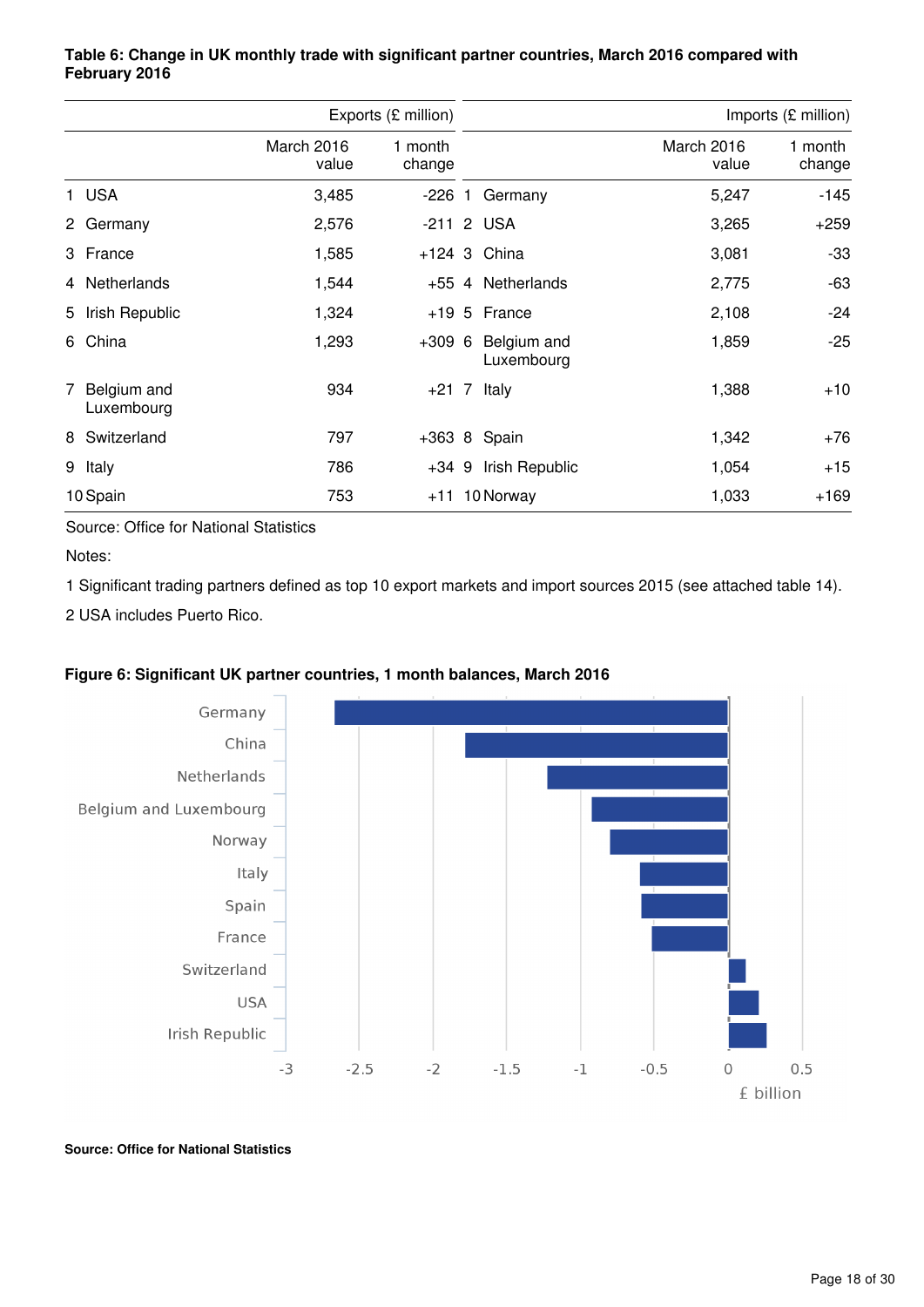# **Quarterly analysis**

In Quarter 1 (January to March) 2016, the USA remained the UK's top export partner with exports of £11.1 billion, increasing by £0.1 billion when compared with Quarter 4 (October to December) 2015.

Germany remained the UK's top import partner with imports of £15.7 billion, increasing by £0.2 billion when compared with Quarter 4 (October to December) 2015. Imports from the USA increased by £0.7 billion over the same period and reached a quarterly record high of £9.6 billion in Quarter 1 (January to March) 2016. There were also record imports from Spain of £3.8 billion and from the Czech Republic of £1.4 billion.

|                             |                    | Exports (£ million) |                           |                    | Imports (£ million) |
|-----------------------------|--------------------|---------------------|---------------------------|--------------------|---------------------|
|                             | Quarter 1<br>Value | Quarterly<br>change |                           | Quarter 1<br>Value | Quarterly<br>change |
| 1 USA                       | 11,106             |                     | +144 1 Germany            | 15,668             | $+186$              |
| 2 Germany                   | 7,903              |                     | +532 2 USA                | 9,554              | $+661$              |
| 3 Netherlands               | 4,510              |                     | +231 3 China              | 9,225              | -1                  |
| 4 France                    | 4,487              |                     | +139 4 Netherlands        | 8,331              | $+630$              |
| 5 Irish Republic            | 3,913              |                     | $-313$ 5 France           | 6,172              | $-111$              |
| 6 China                     | 3,356              | +331 6              | Belgium and<br>Luxembourg | 5,609              | +125                |
| 7 Belgium and<br>Luxembourg | 2,774              |                     | $-262$ 7 Italy            | 4,108              | $+177$              |
| 8 Italy                     | 2,265              |                     | $+169$ 8 Spain            | 3,828              | $+173$              |
| 9 Spain                     | 2,201              |                     | -16 9 Irish Republic      | 3,091              | $-284$              |
| 10 Switzerland              | 1,669              |                     | $-222$ 10 Norway          | 3,007              | $-316$              |

### **Table 7: Change in UK Quarterly trade with significant partner countries, Quarter 1 (January to March) 2016 compared with Quarter 4 (October to December) 2015**

Source: Office for National Statistics

Notes:

1. Significant trading partners defined as top 10 export markets and import sources 2015 (see attached Table 14).

2. USA includes Puerto Rico.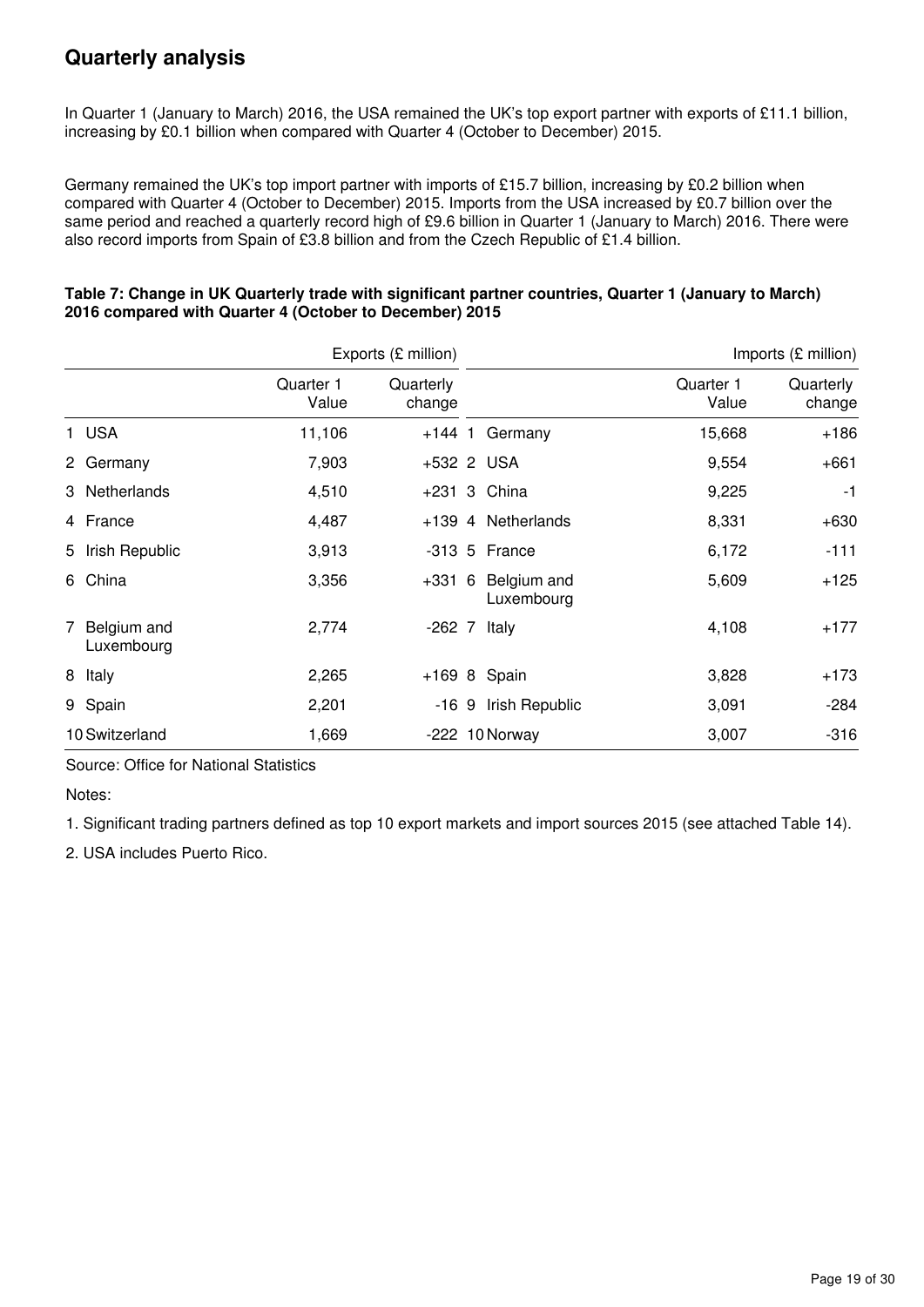### **Figure 7: Significant UK partner countries, Quarterly balances, Quarter 1 (January to March) 2016**



#### **Source: Office for National Statistics**

### **Where to find data about UK trade in goods – geographical analysis**

Trade in goods by area figures are available in Table 2 and value of trade in goods with selected EU and non-EU trading partner figures are available in Tables 11 and 12 of the *dataset* of the tables.

# <span id="page-19-0"></span>**9. Volume of total trade in goods, excluding oil and erratics**

Between February 2016 and March 2016, the volume of exports decreased by 0.3%:

• chemicals fell by 13.7%

Between February 2016 and March 2016, the volume of imports decreased by 1.3%:

 $\bullet$  chemicals fell by 3.6%

In Quarter 1 (January to March) 2016, the volume of exports decreased by 1.0% when compared with Quarter 4 (October to December) 2015:

• basic materials fell by 2.9%

In Quarter 1 (January to March) 2016, the volume of imports increased by 1.3% when compared with Quarter 4 (October to December) 2015:

• intermediate goods rose by 4.4%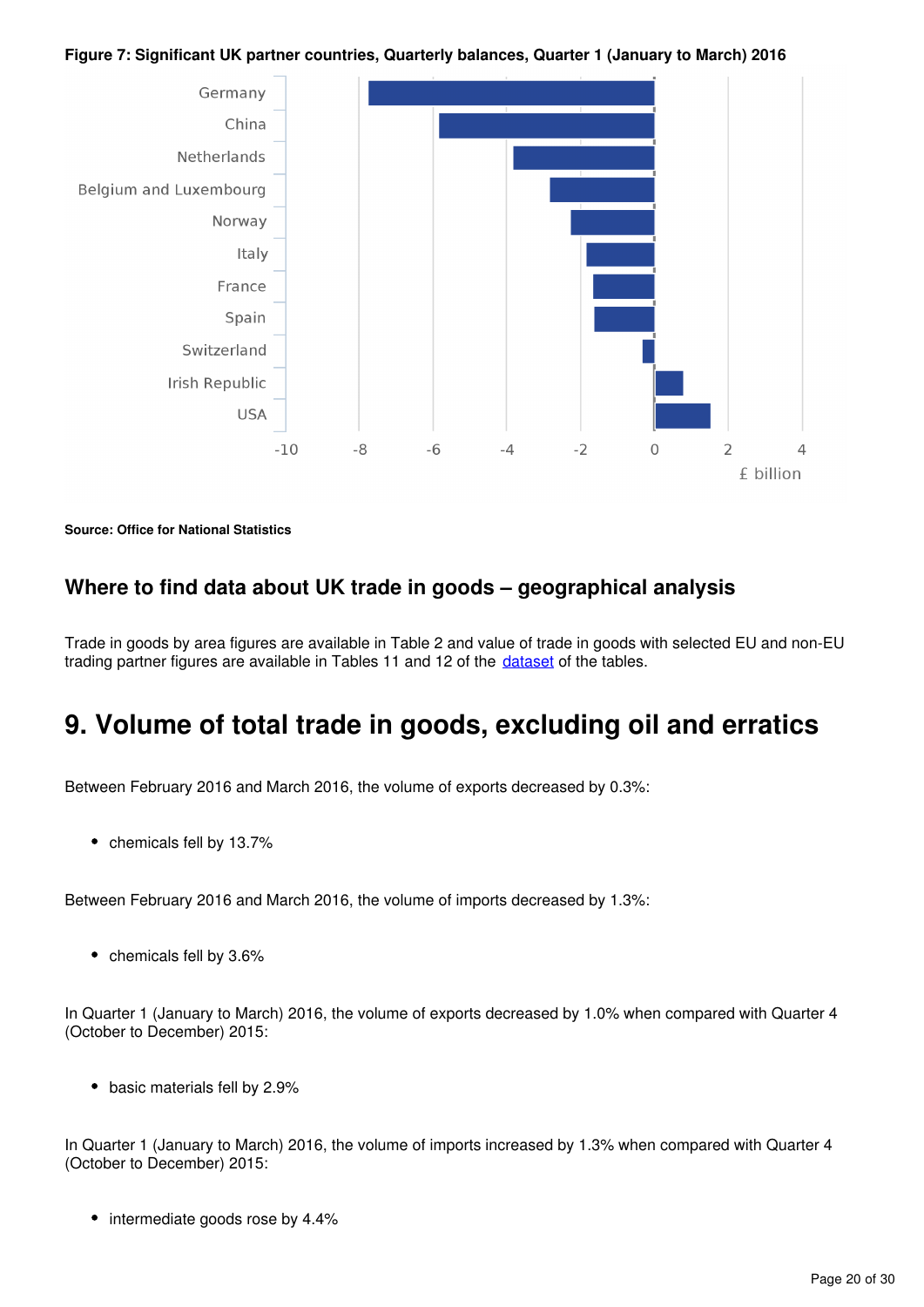|                                          | Monthly change 1 |                                                 | Quarterly change <sup>2</sup>                   |        |  |  |
|------------------------------------------|------------------|-------------------------------------------------|-------------------------------------------------|--------|--|--|
|                                          | change           | Exports percentage Imports percentage<br>change | Exports percentage Imports percentage<br>change | change |  |  |
| Food, beverages and<br>tobacco           | $-0.9$           | $+1.9$                                          | $+2.7$                                          | $+1.3$ |  |  |
| <b>Basic materials</b>                   | $-1.3$           | $+8.1$                                          | $-2.9$                                          | $+3.0$ |  |  |
| Semi-manufactured goods;<br>of which     | $-8.6$           | $-1.9$                                          | $+1.7$                                          | $-1.3$ |  |  |
| Chemicals                                | $-13.7$          | $-3.6$                                          | $+4.6$                                          | $-1.8$ |  |  |
| Finished manufactured<br>goods; of which | $+1.9$           | $+1.6$                                          | $-1.5$                                          | $+1.4$ |  |  |
| Cars                                     | 0.0              | $+2.3$                                          | $+1.6$                                          | $+1.5$ |  |  |
| Consumer goods other<br>than cars        | $+2.6$           | $-0.9$                                          | $-2.2$                                          | $+1.2$ |  |  |
| Intermediate goods                       | $+1.0$           | $-1.7$                                          | $-0.7$                                          | $+4.4$ |  |  |
| Capital goods                            | 0.0              | $+4.3$                                          | $-1.7$                                          | $+0.6$ |  |  |

### **Table 8: Change in UK main commodity volume, March 2016**

Source: Office for National Statistics

Notes

1. Monthly change is March 2016 compared with February 2016.

2. Quarterly change is January to March 2016 compared with October to December 2015.

## **Where to find data about volume of trade in goods, excluding oil and erratics**

The volume of trade in goods, excluding oil and erratics figures are available in Table 3 of the [dataset](https://www.ons.gov.uk/economy/nationalaccounts/balanceofpayments/datasets/publicationtablesuktradecpa08) of the tables.

# <span id="page-20-0"></span>**10. Export and import prices for trade in goods (not seasonally adjusted)**

In March 2016, compared with February 2016, export prices increased by 1.8% and import prices increased by 1.0%. Excluding the oil price effect, export prices increased by 0.9% and import prices increased by 0.6%.

In Quarter 1 (January to March) 2016, when compared with Quarter 4 (October to December) 2015, export prices increased by 1.9% and import prices increased by 1.1%. Excluding the oil price effect, export prices increased by 3.2% and import prices increased by 2.4%.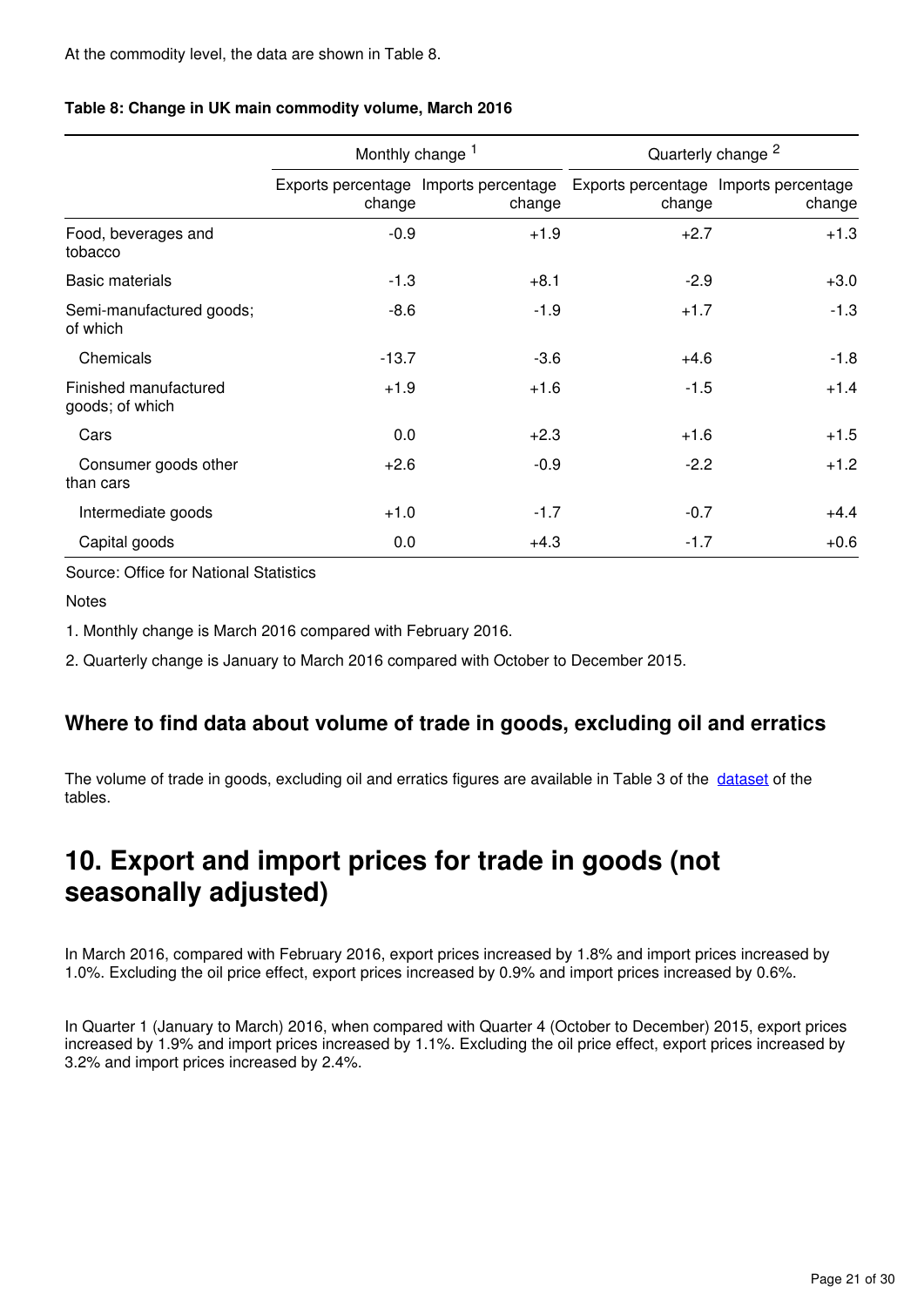



**Source: Office for National Statistics**

## **Where to find data about export and import prices for trade in goods (not seasonally adjusted)**

The export and import prices for trade in goods (not seasonally adjusted) figures are available in Table 3 of the [dataset](https://www.ons.gov.uk/economy/nationalaccounts/balanceofpayments/datasets/publicationtablesuktradecpa08) of the tables.

# <span id="page-21-0"></span>**11. Trade in oil**

In March 2016, the balance of trade in oil was in deficit by £0.7 billion, a widening of £0.4 billion from February 2016. Oil exports increased by £25.0 million to £1.4 billion and oil imports increased by £0.4 billion to £2.1 billion.

In Quarter 1 (January to March) 2016, the balance on trade in oil was in deficit by £1.5 billion; narrowing by £0.6 billion from Quarter 4 (October to December) 2015. Oil exports decreased by £0.4 billion to £4.1 billion and oil imports decreased by £1.0 billion to £5.5 billion.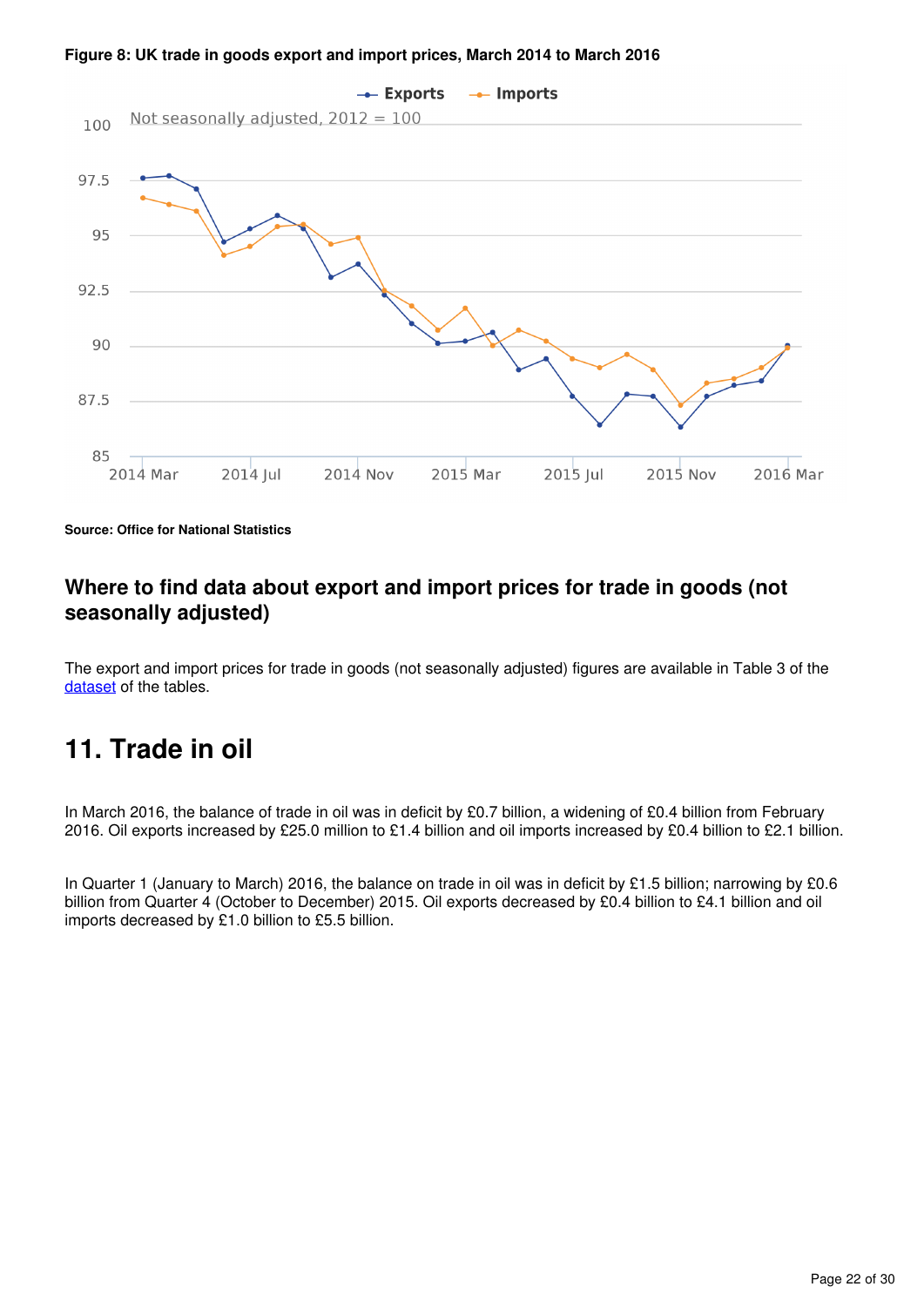#### **Figure 9: Balance of UK trade in oil, March 2014 to March 2016**<br> **C** 5 **f** billion, seasonally adjusted  $0.5$



**Source: Office for National Statistics**

## **Where to find data about trade in oil**

The trade in oil figures are available in Tables 1 and 7 of the dataset of the tables.

# <span id="page-22-0"></span>**12. Trade in services**

Information on trade in services is mainly obtained from quarterly surveys, in some cases underpinned by larger annual surveys. This means that the latest months are uncertain.

Between February 2016 and March 2016, the estimated surplus on trade in services increased by £0.3 billion to £7.4 billion. Exports were estimated to have been £18.9 billion and imports £11.6 billion.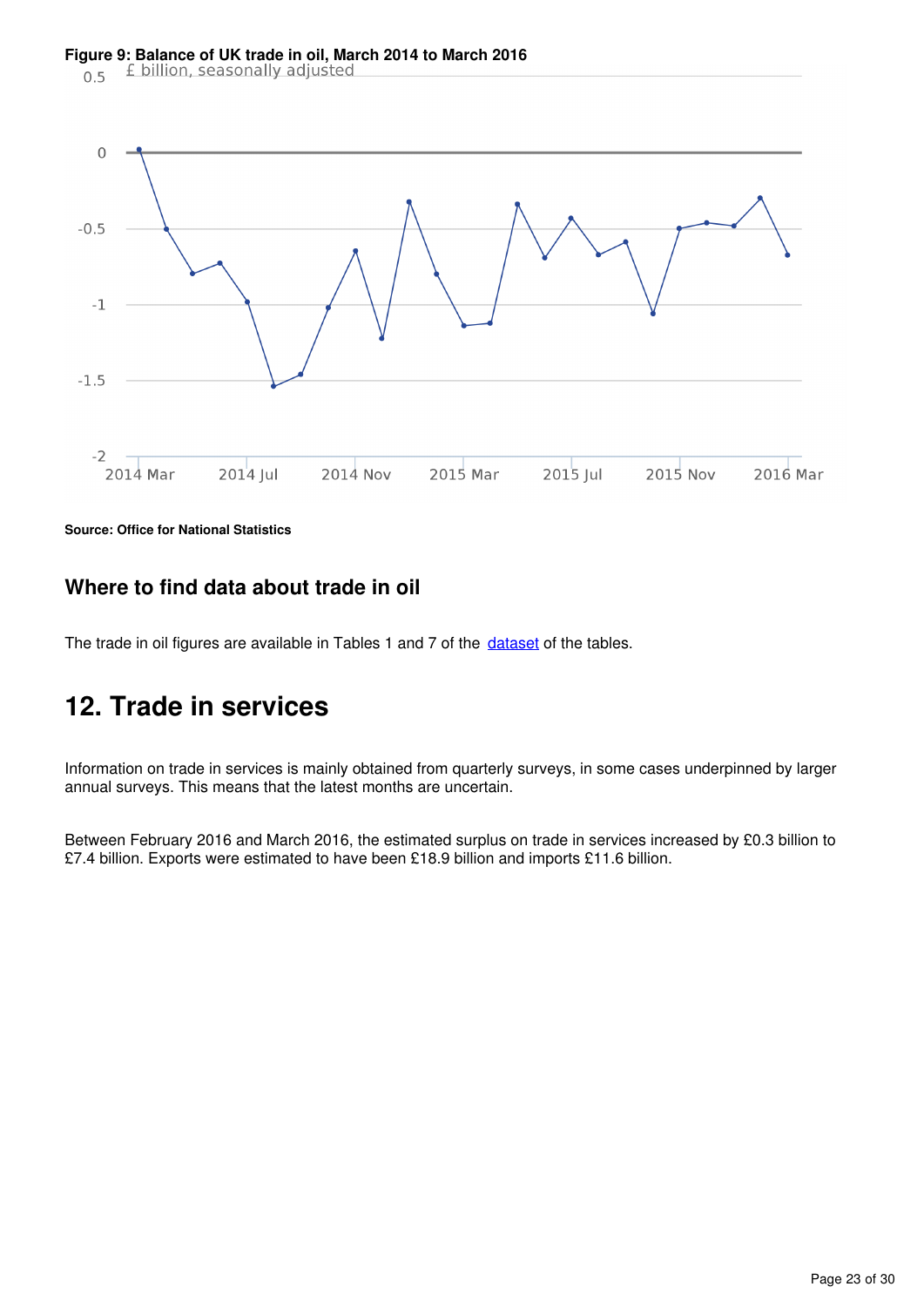

#### **Figure 10: Value of UK trade in services, March 2014 to March 2016**

#### **Source: Office for National Statistics**

In Quarter 1 (January to March) 2016, the surplus on trade in services was £21.4 billion; financial services (£10.2 billion), other business services (£6.7 billion) and insurance and pension services (£4.1 billion) had the largest surpluses.

Between Quarter 4 (October to December) 2015 and Quarter 1 (January to March) 2016, exports of services decreased by £39.0 million to £56.6 billion, reflecting a decrease to insurance and pension services which fell by £0.4 billion. This decrease was offset by increases in travel services (£0.2 billion) and other business services (£0.2 billion). For the same period, imports of services decreased by £0.4 billion to £35.1 billion, mainly reflecting a decrease in transport services (£0.2 billion).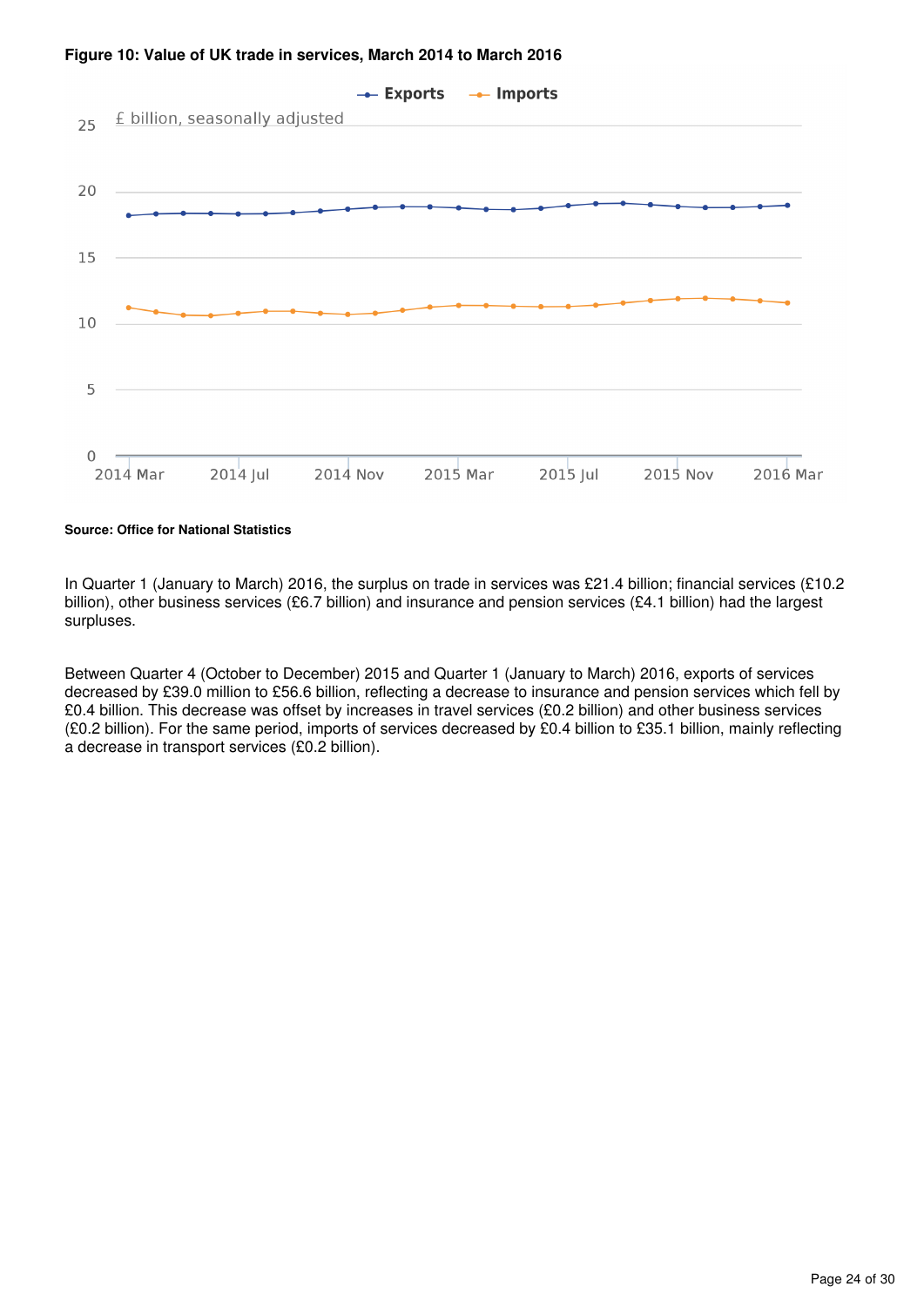|                                                 |                  | Exports (£m)        |                                                    |                  | Imports $(\text{Em})$   |  |
|-------------------------------------------------|------------------|---------------------|----------------------------------------------------|------------------|-------------------------|--|
| Service product                                 | 2016 Q1<br>Value | change <sup>1</sup> | Quarterly Service product                          | 2016 Q1<br>Value | Quarterly<br>change $1$ |  |
| Other business                                  | 16,084           |                     | +169 Travel                                        | 10,882           | -60                     |  |
| Financial                                       | 12,515           |                     | -148 Other business                                | 9,355            | $-145$                  |  |
| Travel                                          | 6,642            |                     | +211 Transport                                     | 5,715            | $-199$                  |  |
| Transport                                       | 6,555            |                     | -2 Telecoms, computer and<br>information           | 2,581            | $+1$                    |  |
| Insurance and pension                           | 4,151            |                     | -404 Financial                                     | 2,326            | -81                     |  |
| Telecoms, computer and<br>information           | 4,887            |                     | -9 Charges for the use of<br>intellectual property | 2,164            | -3                      |  |
| Charges for the use of<br>intellectual property | 3,042            |                     | +34 Government                                     | 713              | $+43$                   |  |
| Manufacturing and<br>maintenance                | 1,106            |                     | +107 Personal, cultural and<br>recreation          | 832              | -3                      |  |
| Personal, cultural and<br>recreation            | 597              |                     | +67 Construction                                   | 338              | $-26$                   |  |
| Government                                      | 654              | $+1$                | Insurance and pension                              | 96               | $-1$                    |  |
| Construction                                    | 323              |                     | -65 Manufacturing and<br>maintenance               | 133              | $+68$                   |  |
| <b>Total Exports</b>                            | 56,556           |                     | -39 Total Imports                                  | 35,135           | $-406$                  |  |

#### **Table 9: Change in UK service product, Quarter 1 (January to March) 2016 compared with Quarter 4 (October to December) 2015**

Source: Office for National Statistics

Notes:

1. Quarterly change is Quarter 1 (January to March) 2016 compared with Quarter 4 (October to December) 2015

# **Revisions**

There are no revisions to trade in services.

# **Where to find data about trade in services**

The trade in services figures are available in Table 1 CONT. of the dataset of the tables.

A further breakdown of non-EU countries can found in the Quarter 4 (October to December) 2015 United [Kingdom Economic Accounts](https://www.ons.gov.uk/economy/nationalaccounts/uksectoraccounts/datasets/unitedkingdomeconomicaccountsbalanceofpaymentscurrentaccount).

# <span id="page-24-0"></span>**13. Where to find more information about UK trade statistics**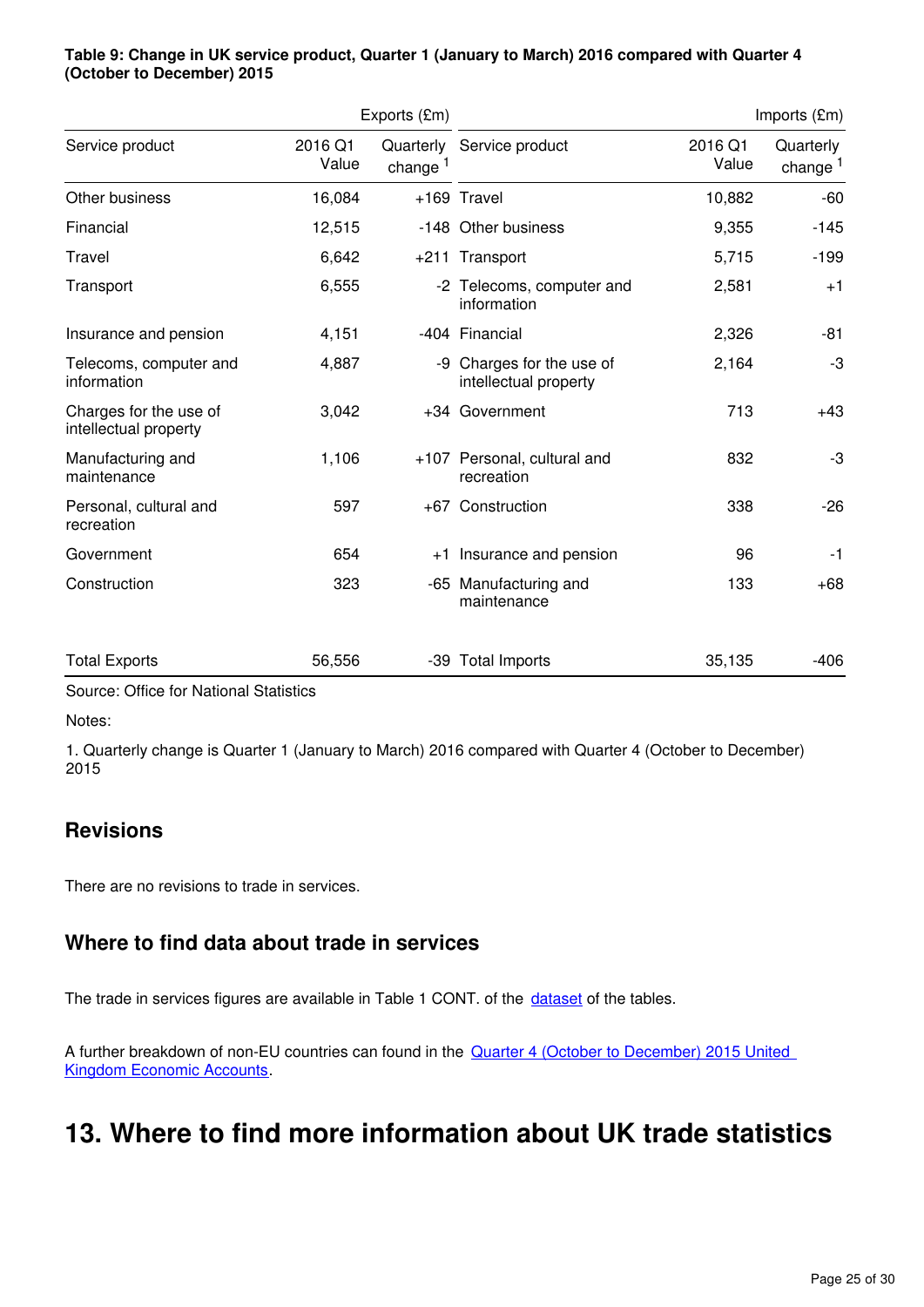# **Other regularly published UK trade releases**

Supplementary quarterly data analysed by product according to the UK trade in goods by classification of product [by activity \(CPA 2008\)](https://www.ons.gov.uk/economy/nationalaccounts/balanceofpayments/datasets/publicationtablesuktradecpa08) are also available.

The latest release on 16 March 2016 covered the period Quarter 4 (October to December) 2015 and the data is consistent with [UK trade January 2016](https://www.ons.gov.uk/economy/nationalaccounts/balanceofpayments/bulletins/uktrade/january2016) and contained revisions back to 2015. Following an internal review of our publications and a [wider survey of users](http://www.ons.gov.uk/ons/about-ons/get-involved/consultations-and-user-surveys/consultations/uk-trade-survey/feedback-from-consultations-on-ons-uk-trade-outputs.doc) there is no longer a statistical bulletin associated with the release. Instead we have provided a longer-term commentary alongside the data tables.

The complete run of data in the tables of this statistical bulletin are also available to view and download in other electronic formats free of charge using our [time series data](https://www.ons.gov.uk/economy/nationalaccounts/balanceofpayments/datasets/tradeingoodsmretsallbopeu2013timeseriesspreadsheet) website service. You can download the complete statistical bulletin in a choice of zipped formats, or view and download your own selections of individual series.

HMRevenue and Customs (HMRC) publish [Overseas trade statistics](https://www.uktradeinfo.com/Statistics/Pages/MonthlyTimetableofReleases.aspx) on the same day as we release the UK trade data each month. These aggregate estimates will differ slightly from those that are published by us as part of the [Balance of Payments](https://www.ons.gov.uk/economy/nationalaccounts/balanceofpayments/bulletins/balanceofpayments/previousReleases) (BoP), as the 2 sets of data are compiled to different sets of rules. The BoP publication shows a high level picture of UK trade in goods, whereas the OTS publication shows a detailed picture of the UK's trade in goods by commodity and partner country.

## **Recently published reports on UK trade topics**

The Economic Review, April 2016 published 6 April 2016 contains information on trade as a percentage of GDP.

The [Economic Review, February 2016](https://www.ons.gov.uk/economy/nationalaccounts/uksectoraccounts/articles/economicreview/february2016) published 3 February 2016 includes analysis of trade with EU and non-EU countries.

On 29 January 2016 [annual International trade in services survey results](https://www.ons.gov.uk/businessindustryandtrade/internationaltrade/bulletins/internationaltradeinservices/2014) for 2014 were published. This release gives information on the industry of the businesses engaged in trade in services.

## **Historic articles published on UK trade**

On 30 October 2015 we published the annual [Balance of Payments Pink Book 2015](http://www.ons.gov.uk/economy/nationalaccounts/balanceofpayments/compendium/unitedkingdombalanceofpaymentsthepinkbook/2015-10-30) which as well as containing more detailed information on trade also provided an overview of the trade deficit in relation to the current account deficit.

In our Economic Review published on 3 September 2015 there is further commentary on UK export performance[.](http://www.ons.gov.uk/economy/nationalaccounts/uksectoraccounts/articles/economicreview/2015-09-03#exports)

On 1 September 2015, we published an article on the [economic performance of the UK's motor vehicle](http://webarchive.nationalarchives.gov.uk/20160105160709/http:/www.ons.gov.uk/ons/rel/abs/annual-business-survey/car-production/sty-car.html)  [manufacturing industry](http://webarchive.nationalarchives.gov.uk/20160105160709/http:/www.ons.gov.uk/ons/rel/abs/annual-business-survey/car-production/sty-car.html).

On 26 June 2015, we published a short story on [the importance of EU to UK trade and investment](http://webarchive.nationalarchives.gov.uk/20160105160709/http:/www.ons.gov.uk/ons/rel/international-transactions/outward-foreign-affiliates-statistics/how-important-is-the-european-union-to-uk-trade-and-investment-/index.html).

On 9 June 2015, we published a short story on the importance of China to the UK economy, including the value [of the UK trade with China](http://webarchive.nationalarchives.gov.uk/20160105160709/http://www.ons.gov.uk/ons/rel/international-transactions/outward-foreign-affiliates-statistics/how-important-is-china-to-the-uk-economy-/index.html).

On 6 February 2015, we published an article on the **[Rotterdam effect](http://webarchive.nationalarchives.gov.uk/20160105160709/http:/www.ons.gov.uk/ons/rel/uktrade/uk-trade/december-2014/sty-trade-rotterdam-effect-.html)** and its potential impact on the UK trade in goods estimates.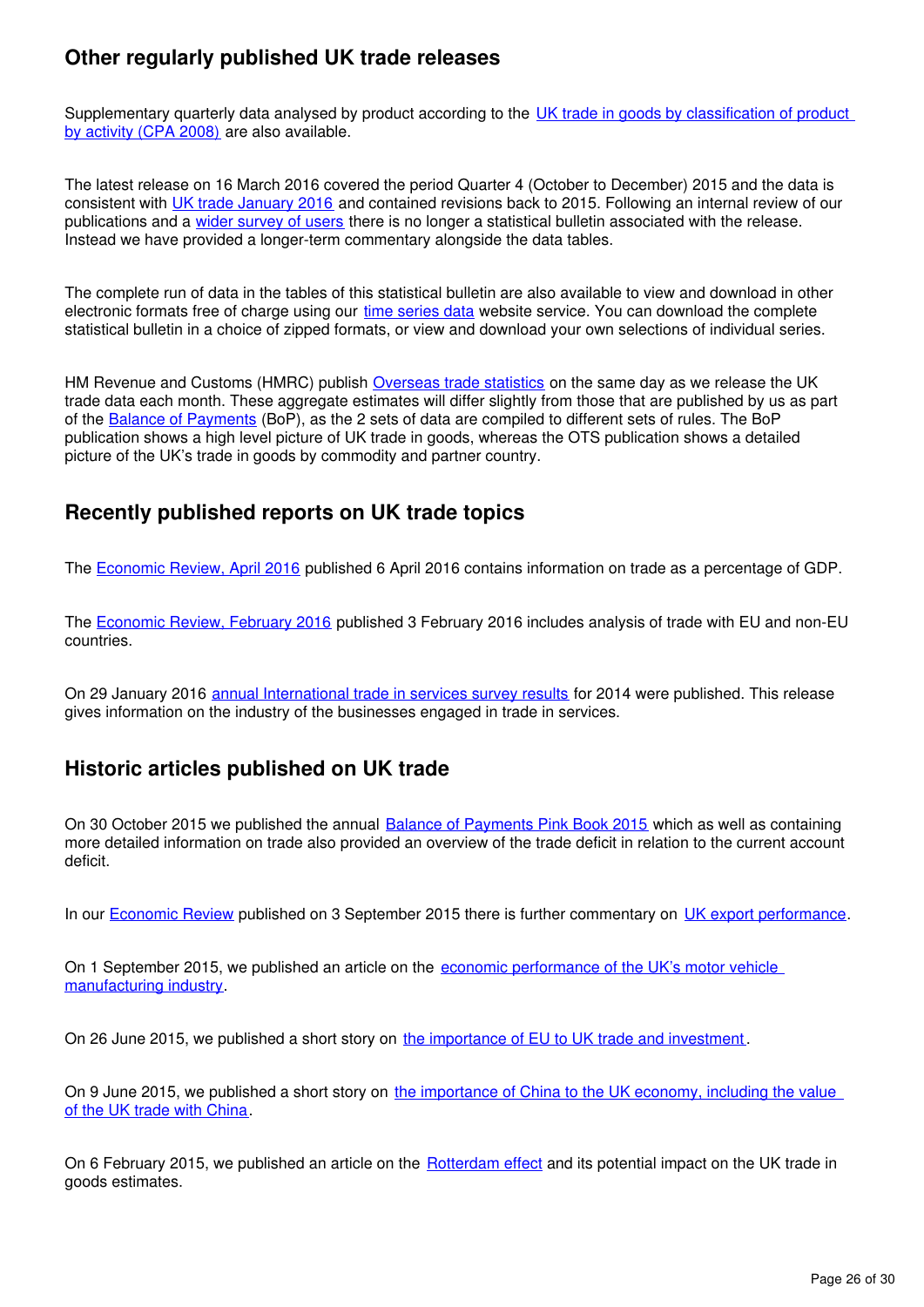On 23 January 2015, we published a short story exploring [the reasons behind the UK trade deficit](http://www.ons.gov.uk/ons/rel/uktrade/uk-trade/november-2014/sty-record-trade-surplus-in-services-partly-offsets-record-trade-deficit-on-goods.html).

# **Published user requested data and analysis**

Additional statistical data and analyses for UK trade statistics that have not been included in our standard publications are available at the [user requested data and analysis pages](https://www.ons.gov.uk/search?q=uk%20trade&sortBy=relevance&filter=user_requested_data&q=uk%20trade) on our website.

# **Methodological articles**

Detailed methodological notes are published in the [UK Balance of Payments - The Pink Book, 2015](https://www.ons.gov.uk/economy/nationalaccounts/balanceofpayments/compendium/unitedkingdombalanceofpaymentsthepinkbook/2015-10-30).

# <span id="page-26-0"></span>**14. Revisions to trade statistics**

## **Trade in goods revisions**

In this release, periods from January 2016 are open for revision.

The revisions to trade in goods from January 2016 reflect revised data from Her Majesty's Revenue and Customs and other data suppliers, later survey data on trade prices and a re-assessment of seasonal factors.

### **Trade in services revisions**

In this release, there are no revisions to trade in services.

The National accounts revision policy can be found on our website.

# <span id="page-26-1"></span>**15. Accuracy of the statistics**

Accuracy: Trade in goods figures for the most recent months are provisional and subject to revision in the light of:

- late trader data
- revisions to seasonal adjustment factors which are re-estimated every month

Trade in services estimates have been derived from a number of monthly and quarterly sources. For components where no monthly data are available, estimates have been derived on the basis of recent trends. The results should be used with appropriate caution, as they are likely to be less reliable than those for trade in goods.

Reliability: Revisions to data provide one indication of its reliability. Table 10 shows summary information on the size and direction of the revisions that have been made to the data covering a 5-year period. A statistical test has been applied to the average revision to find out if it is statistically significantly different from zero. An asterisk (\*) shows that the test is significant.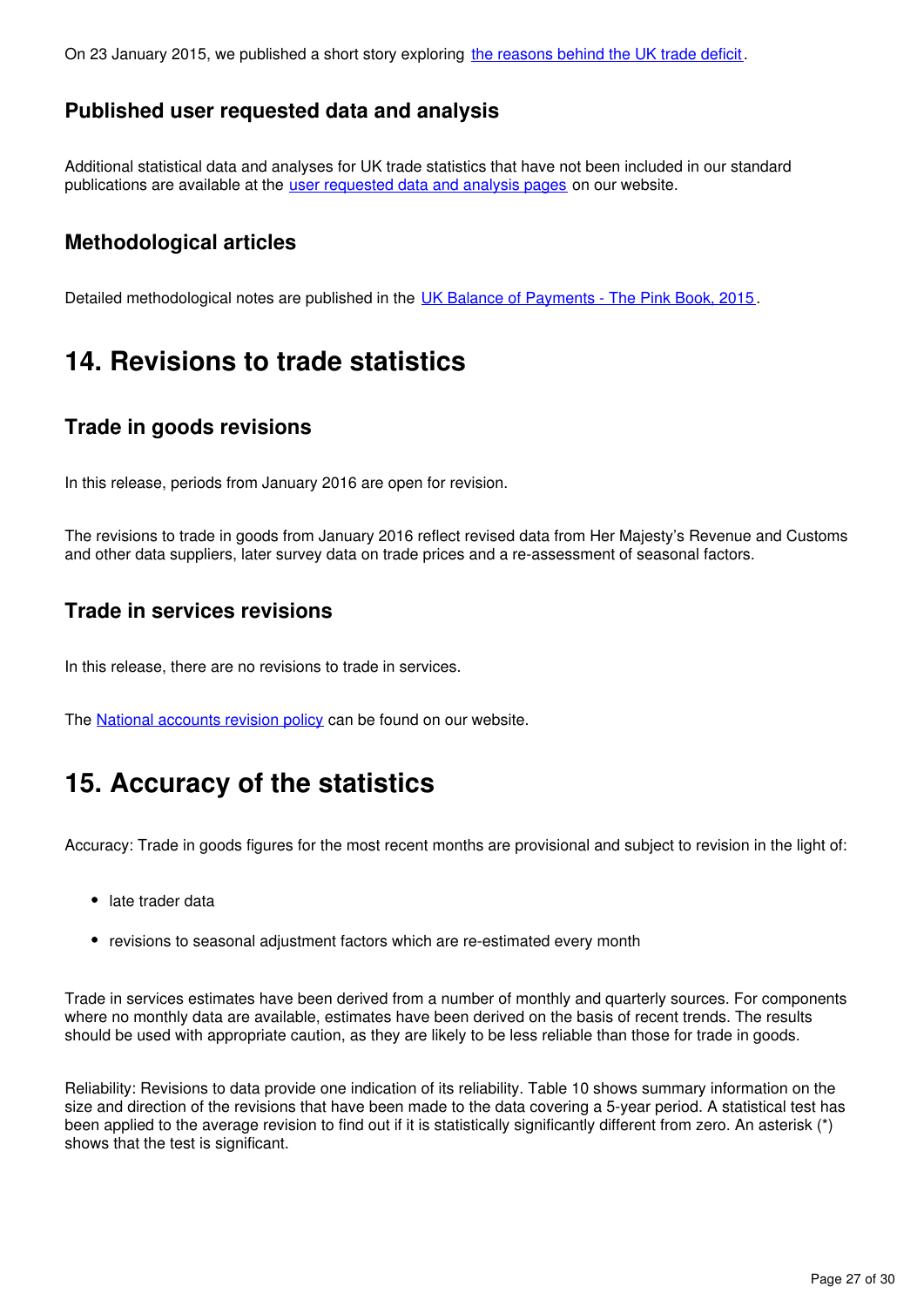£ million

|                               |                           | Revisions between first publication and estimates 12 months later |                                                                                     |  |  |  |  |  |  |
|-------------------------------|---------------------------|-------------------------------------------------------------------|-------------------------------------------------------------------------------------|--|--|--|--|--|--|
|                               | Value in<br>latest period | Average over the last 5<br>years (mean revision)                  | Average over the last 5 years without regard to<br>sign (average absolute revision) |  |  |  |  |  |  |
| Total trade<br>exports (IKBH) | 42,606                    | $1,018*$                                                          | $1,030*$                                                                            |  |  |  |  |  |  |
| Total trade<br>imports (IKBI) | 46,436                    | 873*                                                              | 874*                                                                                |  |  |  |  |  |  |
| Total trade<br>balance (IKBJ) | $-3,830$                  | 137                                                               | 761                                                                                 |  |  |  |  |  |  |

Source: Office for National Statistics

# <span id="page-27-0"></span>**16. Other quality information**

## **Advanced notice of correction**

ONS would like to make users aware of an inconsistency between the implied deflator and the underlying price indices in trade in goods for some low level commodities in 2014. It has been estimated that the annual growth in exports and imports of total goods and services should be 0.5 percentage points higher, equivalent to a widening of the trade deficit of approximately £0.5 billion; all else being equal. ONS will correct this at the earliest opportunity in the Quarterly National Accounts publication on 30th June 2016.

### **UK trade re-assessment**

The UK Statistics Authority [suspended the National Statistics designation of UK trade](http://www.statisticsauthority.gov.uk/reports---correspondence/correspondence/letter-from-sir-andrew-dilnot-to-john-pullinger-141114.pdf) on 14 November 2014. The Authority's[re-assessment of UK trade](https://www.statisticsauthority.gov.uk/publication/statistics-on-uk-trade/) against the [Code of Practice for Official Statistics](https://www.statisticsauthority.gov.uk/monitoring-and-assessment/code-of-practice/) has been completed.

One of the recommendations of the re-assessment was to consult with users on the use of UK trade statistics. The results of this user engagement survey can be found on our website.

### **UK trade re-assessment update**

ONS has now addressed some of the requirements of the re-assessment of UK trade and is in the final stages of providing evidence on the remaining requirements. In doing so, we are working with the Assessment Team to evaluate whether any additional evidence will be required as a result of the Independent review of UK economic statistics, led by Professor Sir Charles Bean.

## **Trade development plan**

The [trade development plan](https://www.ons.gov.uk/economy/nationalaccounts/balanceofpayments/articles/uktradedevelopmentplan/2016) has now been launched for consultation. We are seeking feedback by 27 May 2016, any comments or feedback should be directed to the UK trade inbox (trade@ons.gsi.gov.uk).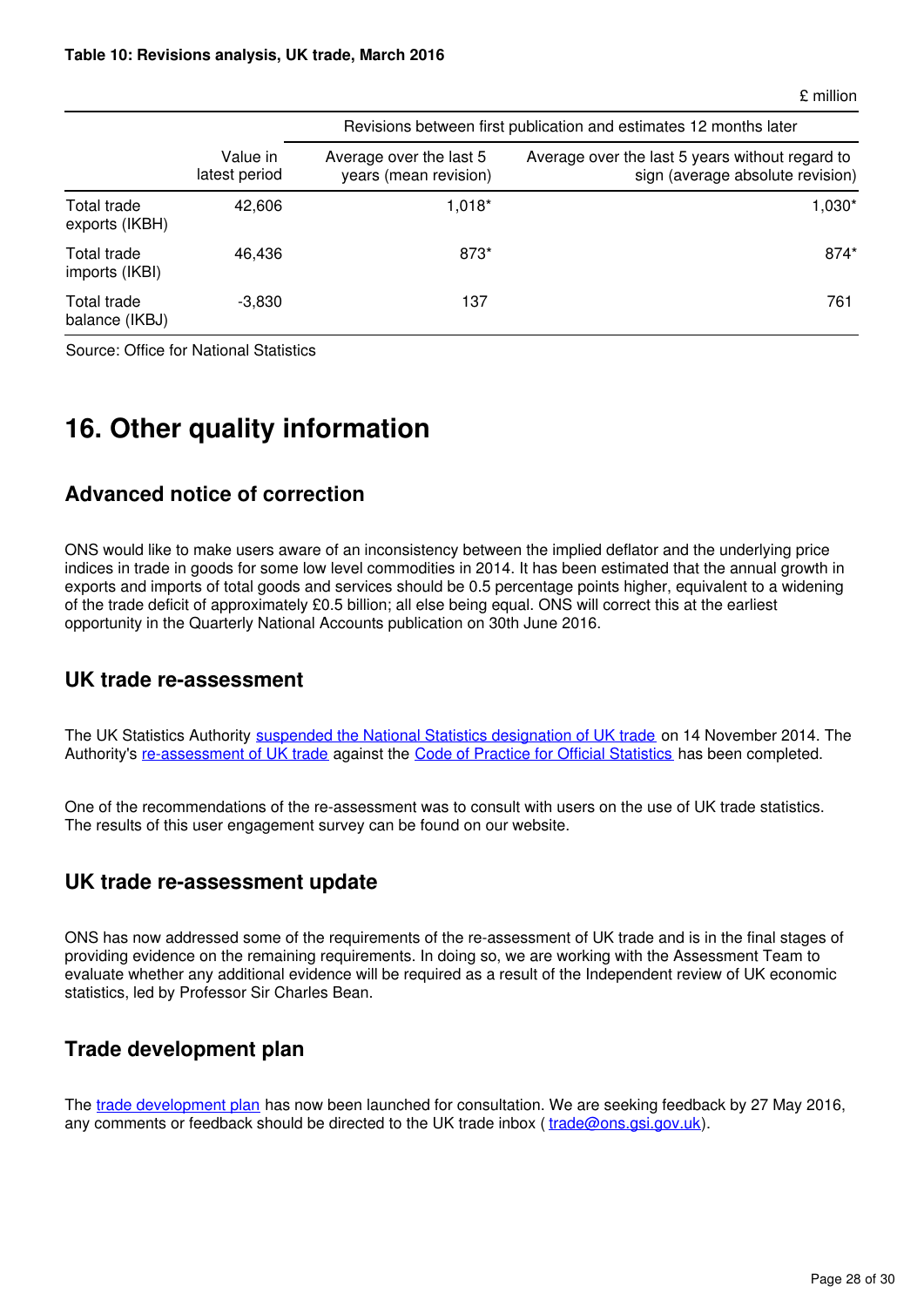# **HMRC methodology change for gas and revisions to past years**

HMRC trade Statistics are amending [the mechanism for the data source used in the compilation of Natural Gas](http://webarchive.nationalarchives.gov.uk/20160105160709/http:/www.ons.gov.uk/ons/rel/uktrade/uk-trade/may-2015/information-note--hmrc-methodology-changes-and-revisions-to-gas.html)  [traded with non-EU partners.](http://webarchive.nationalarchives.gov.uk/20160105160709/http:/www.ons.gov.uk/ons/rel/uktrade/uk-trade/may-2015/information-note--hmrc-methodology-changes-and-revisions-to-gas.html) We will implement these revisions in a phased approach. More details can be found on our website.

### **EMU enlargement**

As of 1 January 2015, Lithuania joined the European Monetary Union (EMU). Therefore the EMU totals in this UK trade release include Lithuania.

### **EMU coverage**

The coverage of EMU countries was extended to cover Cyprus and Malta from October 2008, Slovakia from January 2009, Estonia from January 2011, Latvia from January 2014 and Lithuania from January 2015. Some EU and non-EU breakdowns of commodity data for chained volume measures which are available on request may be less reliable than the current price data. Please consult Katherine Kent on +44 (0)1633 455829 if you are considering using them.

Data have been combined for the United States and Puerto Rico and for Dubai, Abu Dhabi and Sharjah (the United Arab Emirates) from January 2009 onwards. Estimates are separately available for the United States and Dubai up to the end of 2008 on request.

### **Erratics**

Non-monetary gold is now included in the erratics series; along with ships, aircraft, precious stones and silver. In compliance with the BPM6 changes, non-monetary gold which is held as a store of wealth is now recorded within trade in goods.

## **Deflation**

It is common for the value of a group of financial transactions to be measured in several time periods. The values measured will include both the change in the volume sold and the effect of the change of prices over that year. Deflation is the process whereby the effect of price change is removed from a set of values.

Chain-linked indices (chained volume measures), which are indexed to form the volume series in this bulletin, differ from fixed base indices in that the growth from one year to the next is estimated by weighting the components using the contribution to value of trade in the immediately preceding year (effectively re-basing every year). This series of annually re-weighted annual growths is then "chain-linked" to produce a continuous series.

The implied price deflators, derived by comparing current price data to chained volume measures data are not the same as the price indices published in this statistical bulletin, because the former are current weighted while the latter are base (2012) weighted.

Changes in trade associated with VAT MTIC fraud mean that comparisons of volume and prices (both including and excluding trade associated with VAT MTIC fraud) should be treated with a great deal of caution.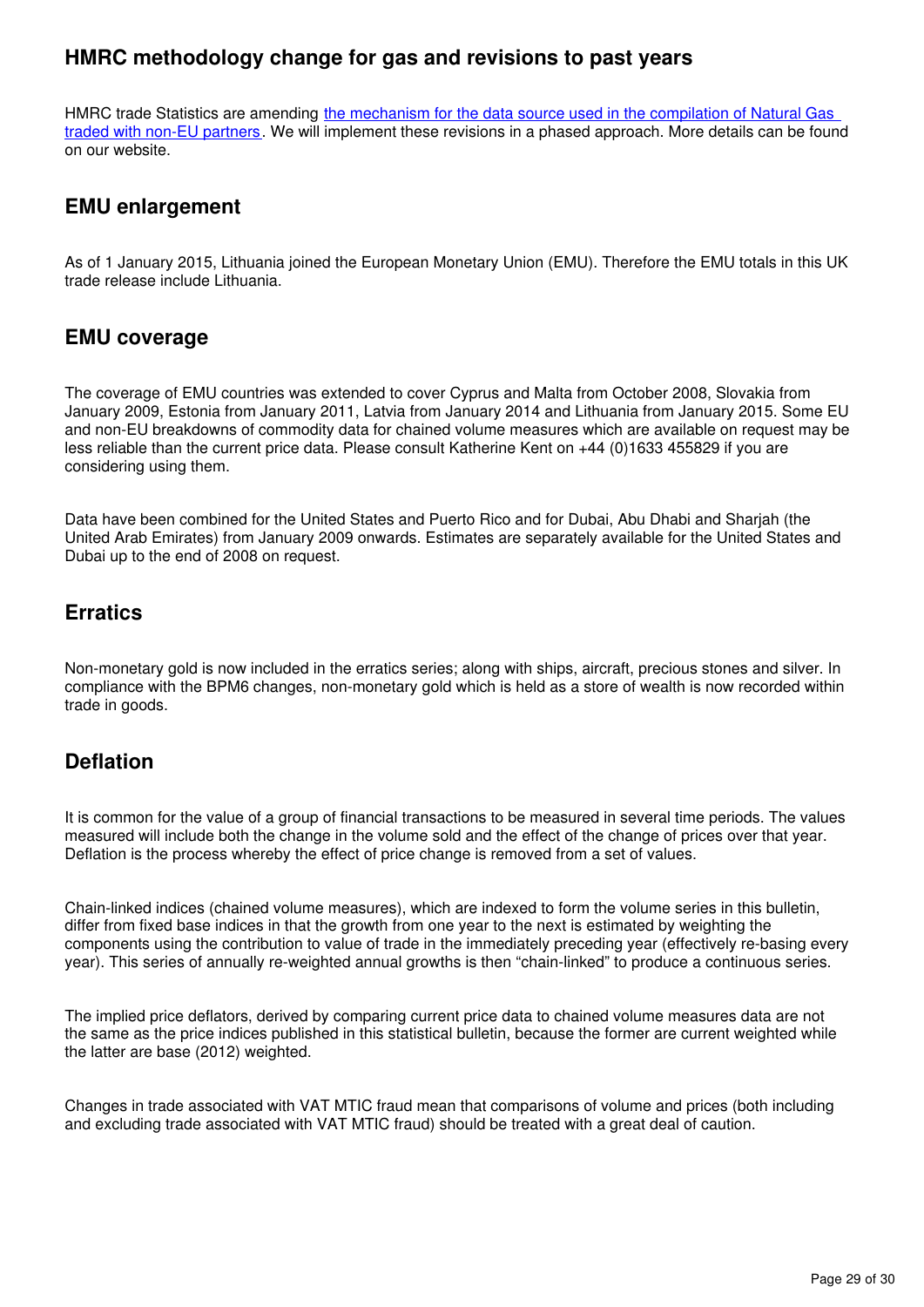# **Interpreting the data**

In months where quarterly and 3-monthly ending percentage changes for index data coincide, there may be small differences between the data for methodological reasons. Quarterly data are the indexed form of an underlying constant price (for volume indices) or consistent quantity (for price indices) series. 3-month ending data are the average of the index data in that period.

# **Seasonal adjustment**

Seasonal adjustment aims to remove effects associated with the time of the year or the arrangement of the calendar so that movements within a time series may be more easily interpreted.

# <span id="page-29-0"></span>**17. Records sheet**

The [UK trade record information for February 2016](https://www.ons.gov.uk/economy/nationalaccounts/balanceofpayments/datasets/uktraderecordssheet) can be accessed on our website.

# <span id="page-29-1"></span>**18. Background notes**

### 1. **What's new**

#### **Advanced notice of correction**

ONS would like to make users aware of an inconsistency between the implied deflator and the underlying price indices in trade in goods for some low level commodities in 2014. It has been estimated that the annual growth in exports and imports of total goods and services should be 0.5 percentage points higher, equivalent to a widening of the trade deficit of approximately £0.5 billion; all else being equal. ONS will correct this at the earliest opportunity in the Quarterly National Accounts publication on 30th June 2016.

#### **UK trade re-assessment update**

ONS has now addressed some of the requirements of the re-assessment of UK trade and is in the final stages of providing evidence on the remaining requirements. In doing so, we are working with the Assessment Team to evaluate whether any additional evidence will be required as a result of the Independent review of UK economic statistics, led by Professor Sir Charles Bean.

There is still an opportunity to comment on the UK trade development plan.

Due to user demand we have included a UK trade EU section which includes an EU exports, imports and percentages of World total table.

### 2. **Special events**

An article outlining the **ONS policy on special events** is available on our website.

### 3. **Code of Practice for Official Statistics**

[National Statistics](https://www.statisticsauthority.gov.uk/national-statistician/types-of-official-statistics/) are produced to high professional standards set out in the Code of Practice for Official [Statistics](https://www.statisticsauthority.gov.uk/monitoring-and-assessment/code-of-practice/). They undergo regular quality assurance reviews to ensure that they meet customer needs. They are produced free from any political interference.

### 4. **Quality and methodology information report**

A [quality and methodology information report](https://www.ons.gov.uk/economy/nationalaccounts/balanceofpayments/qmis/uktradeqmi) for this statistical bulletin and associated data can be found on our website.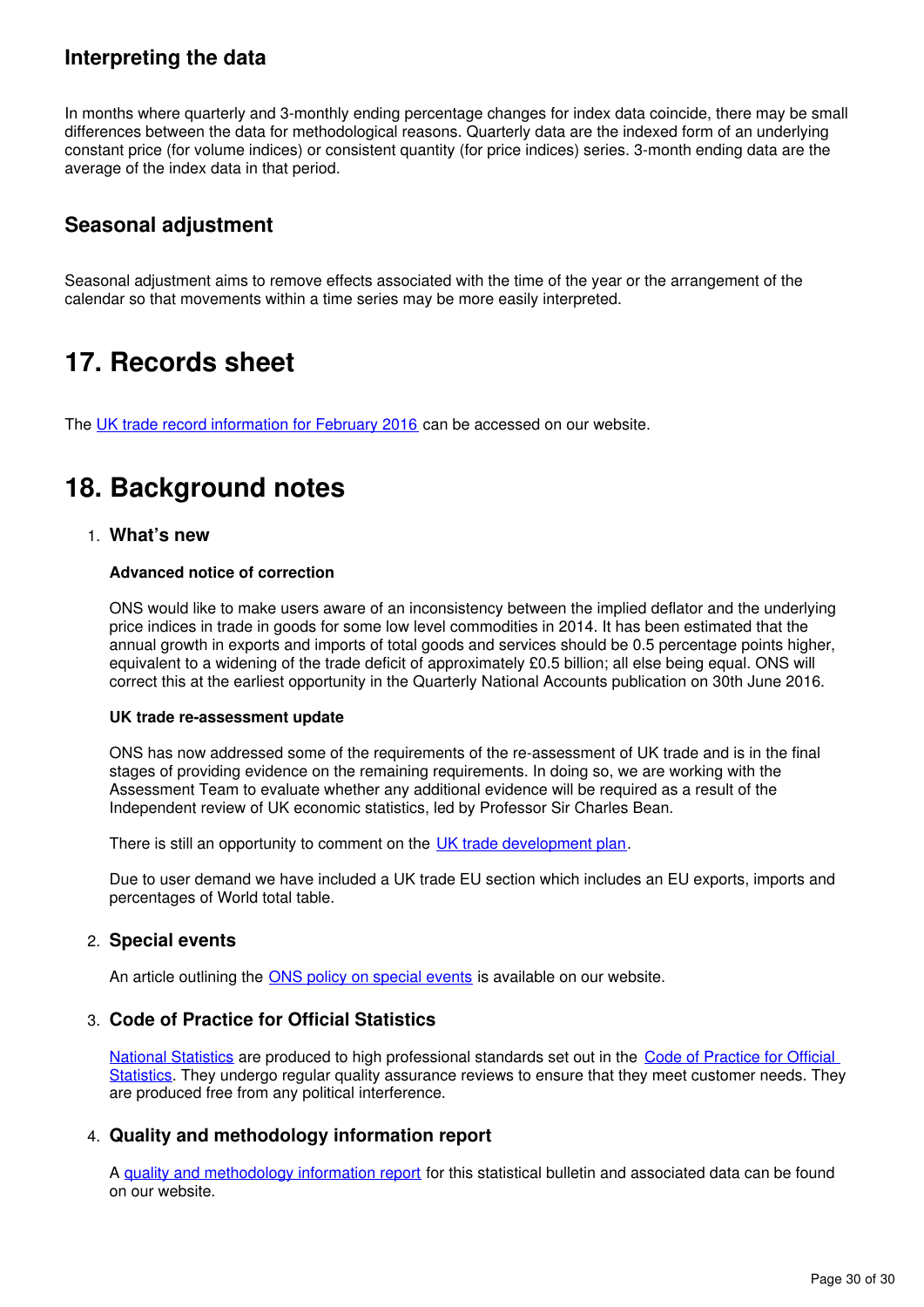# **1 VALUE OF UK TRADE IN GOODS AND SERVICES**

**Balance of Payments basis**

|                                                                        |                                                                    |                                                                    |                                                                         |                                                                    |                                                                    |                                                                             |                                                         |                                                               |                                                                       |                                                                    | £ million seasonally adjusted                               |                                                                            |
|------------------------------------------------------------------------|--------------------------------------------------------------------|--------------------------------------------------------------------|-------------------------------------------------------------------------|--------------------------------------------------------------------|--------------------------------------------------------------------|-----------------------------------------------------------------------------|---------------------------------------------------------|---------------------------------------------------------------|-----------------------------------------------------------------------|--------------------------------------------------------------------|-------------------------------------------------------------|----------------------------------------------------------------------------|
|                                                                        |                                                                    | Total trade                                                        |                                                                         |                                                                    | Trade in goods                                                     |                                                                             |                                                         | Oil                                                           |                                                                       |                                                                    | Trade in goods<br>excluding oil                             |                                                                            |
|                                                                        | Exports                                                            | Imports                                                            | <b>Balance</b>                                                          | Exports                                                            | Imports                                                            | <b>Balance</b>                                                              | Exports                                                 | Imports                                                       | <b>Balance</b>                                                        | Exports                                                            | Imports                                                     | <b>Balance</b>                                                             |
| 2011<br>2012<br>2013<br>2014<br>2015                                   | <b>IKBH</b><br>497 079<br>501 734<br>521 039<br>513 428<br>511 547 | <b>IKBI</b><br>523 289<br>535 617<br>555 272<br>547 830<br>548 220 | <b>IKBJ</b><br>$-26210$<br>$-33883$<br>$-34233$<br>$-34402$<br>$-36673$ | <b>BOKG</b><br>308 171<br>304 302<br>306 226<br>293 739<br>285 524 | <b>BOKH</b><br>401 713<br>410 800<br>421 457<br>416 882<br>410 874 | <b>BOKI</b><br>$-93542$<br>$-106498$<br>$-115231$<br>$-123143$<br>$-125350$ | ELBL<br>38 003<br>39 529<br>39 161<br>32 804<br>20 959  | <b>ENXO</b><br>49 395<br>53 804<br>49 145<br>42 958<br>29 107 | <b>ENXQ</b><br>$-11392$<br>$-14275$<br>$-9984$<br>$-10154$<br>$-8148$ | <b>ELBM</b><br>270 168<br>264 773<br>267 065<br>260 935<br>264 565 | ENXP<br>352 318<br>356 996<br>372 312<br>373 924<br>381 767 | <b>BQKH</b><br>$-82150$<br>$-92223$<br>$-105247$<br>$-112989$<br>$-117202$ |
| 2014 Q2<br>Q3<br>Q4                                                    | 128 706<br>127 375<br>130 341                                      | 135 038<br>136 851<br>139 660                                      | $-6332$<br>$-9476$<br>$-9319$                                           | 73 756<br>72 402<br>74 390                                         | 102 934<br>104 209<br>107 407                                      | $-29178$<br>$-31807$<br>$-33017$                                            | 8764<br>7536<br>6870                                    | 10 796<br>11 524<br>9767                                      | $-2032$<br>$-3988$<br>$-2897$                                         | 64 992<br>64 866<br>67 520                                         | 92 138<br>92 685<br>97 640                                  | $-27146$<br>$-27819$<br>$-30120$                                           |
| 2015 Q1<br>Q2<br>Q3<br>Q4                                              | 127883<br>130 342<br>127 337<br>125 985                            | 138 675<br>135 079<br>136 276<br>138 190                           | $-10792$<br>$-4737$<br>$-8939$<br>$-12205$                              | 71 484<br>74 390<br>70 260<br>69 390                               | 105 050<br>101 135<br>102 040<br>102 649                           | $-33566$<br>$-26745$<br>$-31780$<br>$-33259$                                | 5 3 0 2<br>6014<br>5 1 5 9<br>4 4 8 4                   | 7570<br>8 1 7 3<br>6855<br>6 5 0 9                            | $-2268$<br>$-2159$<br>$-1696$<br>$-2025$                              | 66 182<br>68 376<br>65 101<br>64 906                               | 97 480<br>92 962<br>95 185<br>96 140                        | $-31298$<br>$-24586$<br>$-300084$<br>$-31234$                              |
| 2016 Q1                                                                | 126 439                                                            | 139 712                                                            | $-13273$                                                                | 69883                                                              | 104 577                                                            | $-34694$                                                                    | 4 0 6 5                                                 | 5 5 2 4                                                       | $-1459$                                                               | 65818                                                              | 99 053                                                      | $-33235$                                                                   |
| 2014 Mar<br>Apr<br>May<br>Jun                                          | 43 157<br>42 636<br>43 541<br>42 529                               | 45 444<br>45 188<br>45 172<br>44 678                               | $-2287$<br>$-2552$<br>$-1631$<br>$-2149$                                | 24 990<br>24 342<br>25 207<br>24 207                               | 34 245<br>34 315<br>34 538<br>34 081                               | $-9255$<br>$-9973$<br>$-9331$<br>$-9874$                                    | 3 4 6 7<br>3 0 7 3<br>2993<br>2698                      | 3 4 4 6<br>3578<br>3791<br>3 4 2 7                            | 21<br>$-505$<br>$-798$<br>$-729$                                      | 21 523<br>21 269<br>22 214<br>21 509                               | 30 799<br>30 737<br>30 747<br>30 654                        | $-9276$<br>$-9468$<br>$-8533$<br>$-9145$                                   |
| Jul<br>Aug<br>Sep<br>Oct<br>Nov<br>Dec                                 | 42 809<br>41 358<br>43 208<br>44 153<br>42 952<br>43 236           | 46 285<br>44 400<br>46 166<br>45 440<br>45 517<br>48 703           | $-3476$<br>$-3042$<br>$-2958$<br>$-1287$<br>$-2565$<br>$-5467$          | 24 5 20<br>23 054<br>24 8 28<br>25 644<br>24 299<br>24 447         | 35 509<br>33 469<br>35 231<br>34 661<br>34 827<br>37919            | $-10989$<br>$-10415$<br>$-10403$<br>$-9017$<br>$-10528$<br>$-13472$         | 2944<br>1863<br>2729<br>2516<br>2 2 1 1<br>2 1 4 3      | 3929<br>3 4 0 4<br>4 1 9 1<br>3 5 3 9<br>2859<br>3 3 6 9      | $-985$<br>$-1541$<br>$-1462$<br>$-1023$<br>$-648$<br>$-1226$          | 21 576<br>21 191<br>22 099<br>23 128<br>22 088<br>22 304           | 31 580<br>30 065<br>31 040<br>31 122<br>31 968<br>34 550    | $-10004$<br>$-8874$<br>$-8941$<br>$-7994$<br>$-9880$<br>$-12246$           |
| 2015 Jan<br>Feb<br>Mar<br>Apr<br>May<br>Jun                            | 43 115<br>42 220<br>42 548<br>43 111<br>43 390<br>43 841           | 46 391<br>45 690<br>46 594<br>45 682<br>44 631<br>44 766           | $-3276$<br>$-3470$<br>$-4046$<br>$-2571$<br>$-1241$<br>$-925$           | 24 282<br>23 397<br>23 805<br>24 480<br>24 782<br>25 1 28          | 35 383<br>34 446<br>35 221<br>34 318<br>33 322<br>33 495           | $-111101$<br>$-11049$<br>$-11416$<br>$-9838$<br>$-8540$<br>$-8367$          | 1842<br>1 704<br>1756<br>1 650<br>2 2 5 9<br>2 1 0 5    | 2 1 6 7<br>2 5 0 5<br>2898<br>2 7 7 5<br>2 5 9 9<br>2799      | $-325$<br>$-801$<br>$-1142$<br>$-1125$<br>$-340$<br>$-694$            | 22 440<br>21 693<br>22 049<br>22 830<br>22 5 23<br>23 023          | 33 216<br>31 941<br>32 323<br>31 543<br>30 723<br>30 696    | $-10776$<br>$-10248$<br>$-10274$<br>$-8713$<br>$-8200$<br>$-7673$          |
| Jul<br>Aug<br>Sep<br>Oct<br>Nov<br>Dec                                 | 41 615<br>42 463<br>43 259<br>42 471<br>41 859<br>41 655           | 46 177<br>45 618<br>44 481<br>46 471<br>46 4 63<br>45 256          | $-4562$<br>$-3155$<br>$-1222$<br>$-4000$<br>$-4604$<br>$-3601$          | 22 699<br>23 395<br>24 166<br>23 489<br>23 011<br>22 890           | 34 891<br>34 227<br>32 922<br>34 724<br>34 585<br>33 340           | $-12192$<br>$-10832$<br>$-8756$<br>$-11235$<br>$-11574$<br>$-10450$         | 1972<br>1 606<br>1 5 8 1<br>1 506<br>1 5 9 6<br>1 3 8 2 | 2 4 0 5<br>2 2 8 0<br>2 1 7 0<br>2 5 6 8<br>2 0 9 6<br>1845   | $-433$<br>$-674$<br>$-589$<br>$-1062$<br>$-500$<br>$-463$             | 20 727<br>21 789<br>22 585<br>21 983<br>21 415<br>21 508           | 32 486<br>31 947<br>30 752<br>32 156<br>32 489<br>31 495    | $-11759$<br>$-10158$<br>$-8167$<br>$-10173$<br>$-11074$<br>$-9987$         |
| 2016 Jan<br>Feb<br>Mar                                                 | 41749<br>42 084<br>42 606                                          | 46 891<br>46 385<br>46 436                                         | $-5142$<br>$-4301$<br>$-3830$                                           | 22 975<br>23 239<br>23 669                                         | 35 040<br>34 664<br>34 873                                         | $-12065$<br>$-11425$<br>$-11204$                                            | 1 3 2 4<br>1 3 5 8<br>1 3 8 3                           | 1808<br>1657<br>2 0 5 9                                       | $-484$<br>$-299$<br>$-676$                                            | 21 651<br>21 881<br>22 286                                         | 33 232<br>33 007<br>32 814                                  | $-11581$<br>$-111126$<br>$-10528$                                          |
| Value change, latest month compared with:<br>Previous month            | 522                                                                | 51                                                                 | 471                                                                     | 430                                                                | 209                                                                | 221                                                                         | 25                                                      | 402                                                           | $-377$                                                                | 405                                                                | $-193$                                                      | 598                                                                        |
| Percentage change, latest month compared with:<br>Previous month       | 1.2                                                                | 0.1                                                                |                                                                         | 1.9                                                                | 0.6                                                                |                                                                             | 1.8                                                     | 24.3                                                          |                                                                       | 1.9                                                                | $-0.6$                                                      |                                                                            |
| 3 months ended:                                                        |                                                                    |                                                                    |                                                                         |                                                                    |                                                                    |                                                                             |                                                         |                                                               |                                                                       |                                                                    |                                                             |                                                                            |
| 2015 Mar                                                               | 127 883                                                            | 138 675                                                            | $-10792$                                                                | 71 484                                                             | 105 050                                                            | $-33566$                                                                    | 5 3 0 2                                                 | 7570                                                          | $-2268$                                                               | 66 182                                                             | 97 480                                                      | $-31298$                                                                   |
| 2015 Dec                                                               | 125 985                                                            | 138 190                                                            | $-12205$                                                                | 69 390                                                             | 102 649                                                            | $-33259$                                                                    | 4 4 8 4                                                 | 6 5 0 9                                                       | $-2025$                                                               | 64 906                                                             | 96 140                                                      | $-31234$                                                                   |
| 2016 Mar                                                               | 126 439                                                            |                                                                    | 139 712 -13 273                                                         | 69883                                                              | 104 577                                                            | $-34694$                                                                    | 4 0 6 5                                                 | 5 5 2 4                                                       | $-1459$                                                               | 65818                                                              | 99 053                                                      | $-33235$                                                                   |
| Percentage change, latest 3 months compared with:<br>Previous 3 months | 0.4                                                                | 1.1                                                                |                                                                         | 0.7                                                                | 1.9                                                                |                                                                             | $-9.3$                                                  | $-15.1$                                                       |                                                                       | 1.4                                                                | 3.0                                                         |                                                                            |
| Same 3 months last year                                                | $-1.1$                                                             | 0.7                                                                |                                                                         | $-2.2$                                                             | $-0.5$                                                             |                                                                             | $-23.3$                                                 | $-27.0$                                                       |                                                                       | $-0.5$                                                             | 1.6                                                         |                                                                            |

1 This table is continued overleaf.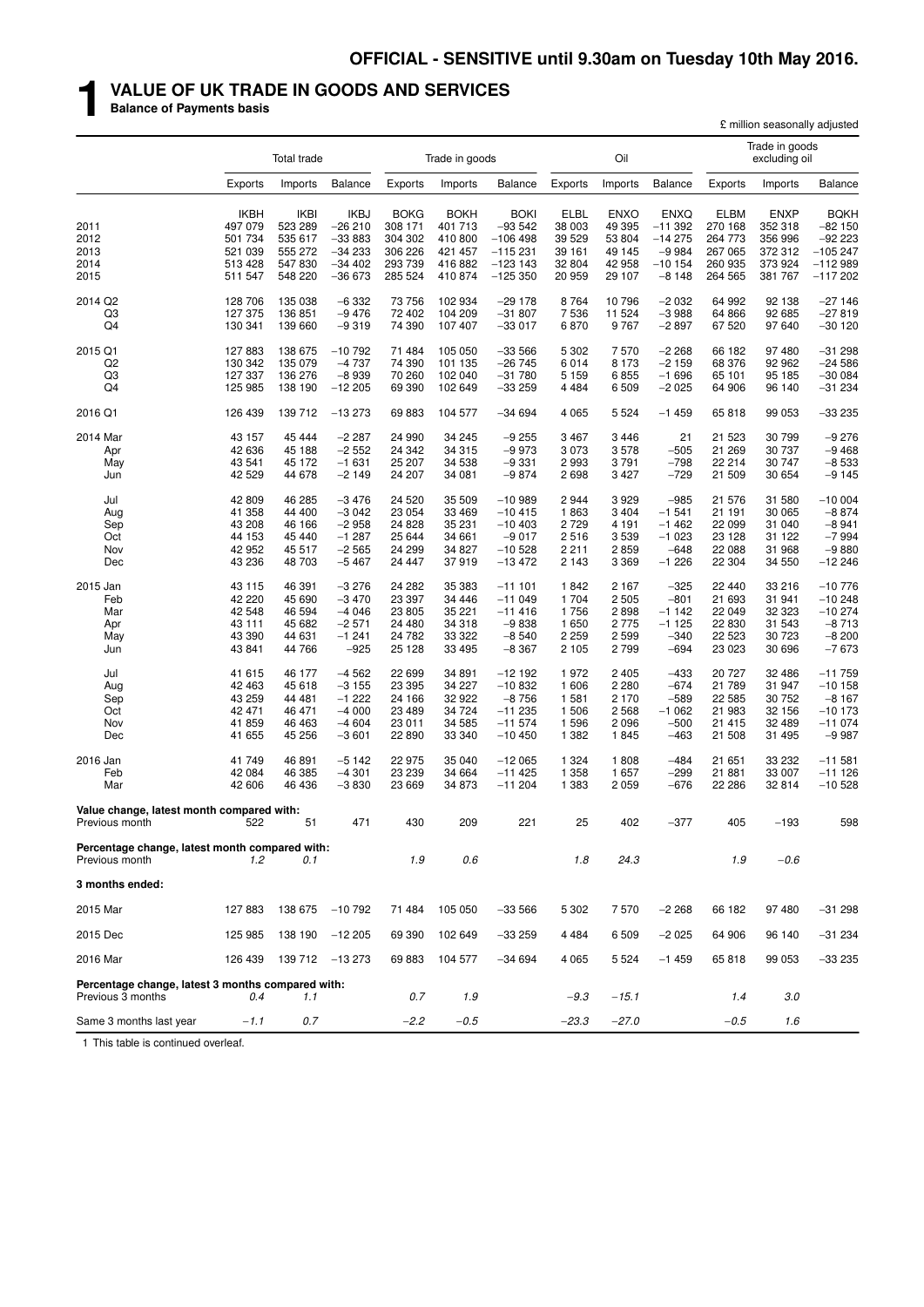# **1CONT. VALUE OF UK TRADE IN GOODS AND SERVICES Balance of Payments basis**

|                                                                        |                       |                       |                     |                        |                                      |                         |                        |                                              |                         | £ million seasonally adjusted |                        |                       |
|------------------------------------------------------------------------|-----------------------|-----------------------|---------------------|------------------------|--------------------------------------|-------------------------|------------------------|----------------------------------------------|-------------------------|-------------------------------|------------------------|-----------------------|
|                                                                        |                       | Erratics <sup>1</sup> |                     |                        | Trade in goods<br>excluding erratics |                         |                        | Trade in goods<br>excluding oil and erratics |                         |                               | Trade in services      |                       |
|                                                                        | Exports               | Imports               | <b>Balance</b>      | Exports                | Imports                              | <b>Balance</b>          | Exports                | Imports                                      | <b>Balance</b>          | Exports                       | Imports                | Balance               |
| 2011                                                                   | <b>BPAL</b><br>22 045 | <b>BQBB</b><br>18 285 | <b>BQKW</b><br>3760 | <b>BPAO</b><br>286 126 | <b>BQBE</b><br>383 428               | <b>BPBM</b><br>$-97302$ | <b>BPBL</b><br>248 123 | <b>BQBG</b><br>334 033                       | <b>BPAP</b><br>$-85910$ | <b>IKBB</b><br>188 908        | <b>IKBC</b><br>121 576 | <b>IKBD</b><br>67 332 |
| 2012                                                                   | 20 343                | 21 192                | $-849$              | 283 959                | 389 608                              | $-105649$               | 244 430                | 335 804                                      | $-91374$                | 197 432                       | 124 817                | 72 615                |
| 2013                                                                   | 21 597                | 25 675                | $-4078$             | 284 629                | 395 782                              | $-1111153$              | 245 468                | 346 637                                      | $-101169$               | 214813                        | 133 815                | 80 998                |
| 2014<br>2015                                                           | 18877<br>19 044       | 19 643<br>22 537      | $-766$<br>$-3493$   | 274 862<br>266 480     | 397 239<br>388 337                   | $-122377$<br>$-121857$  | 242 058<br>245 521     | 354 281<br>359 230                           | $-112223$<br>$-113709$  | 219 689<br>226 023            | 130 948<br>137 346     | 88 741<br>88 677      |
| 2014 Q2                                                                | 5 2 6 6               | 4 3 7 7               | 889                 | 68 490                 | 98 557                               | $-300067$               | 59 726                 | 87 761                                       | $-28035$                | 54 950                        | 32 104                 | 22 846                |
| Q3                                                                     | 4595                  | 4 1 2 0               | 475                 | 67807                  | 100 089                              | $-3222$                 | 60 271                 | 88 565                                       | $-28294$                | 54 973                        | 32 642                 | 22 331                |
| Q4                                                                     | 5 4 9 7               | 6996                  | $-1499$             | 68 893                 | 100 411                              | $-31518$                | 62 023                 | 90 644                                       | $-28621$                | 55 951                        | 32 253                 | 23 698                |
| 2015 Q1                                                                | 4 3 1 5               | 6 3 6 3               | $-2048$             | 67 169                 | 98 687                               | $-31518$                | 61 867                 | 91 117                                       | $-29250$                | 56 399                        | 33 625                 | 22 774                |
| Q2                                                                     | 5 3 9 7               | 4 3 4 5               | 1 0 5 2             | 68 993                 | 96 790                               | $-27797$                | 62 979                 | 88 617                                       | $-25638$                | 55 952                        | 33 944                 | 22 008                |
| Q3                                                                     | 4 4 9 0               | 5 9 0 3               | $-1413$             | 65 770                 | 96 137                               | $-30367$                | 60 611                 | 89 282                                       | $-28671$                | 57 077                        | 34 236                 | 22 841                |
| Q4                                                                     | 4 8 4 2               | 5926                  | $-1084$             | 64 548                 | 96 723                               | $-32$ 175               | 60 064                 | 90 214                                       | $-30150$                | 56 595                        | 35 541                 | 21 054                |
| 2016 Q1                                                                | 4 7 2 7               | 6712                  | $-1985$             | 65 156                 | 97 865                               | $-32709$                | 61 091                 | 92 341                                       | $-31250$                | 56 556                        | 35 135                 | 21 421                |
| 2014 Mar                                                               | 991                   | 1723                  | $-732$              | 23 999                 | 32 522                               | $-8523$                 | 20 532                 | 29 0 76                                      | $-8544$                 | 18 167                        | 11 199                 | 6968                  |
| Apr                                                                    | 1 0 3 9               | 1 4 3 4               | $-395$              | 23 303                 | 32 881                               | $-9578$                 | 20 230                 | 29 303                                       | $-9073$                 | 18 294                        | 10873                  | 7421                  |
| May<br>Jun                                                             | 2 2 4 8<br>1979       | 1 5 9 2<br>1 3 5 1    | 656<br>628          | 22 959<br>22 228       | 32 946<br>32 730                     | $-9987$<br>$-10502$     | 19 966<br>19 530       | 29 155<br>29 303                             | $-9189$<br>$-9773$      | 18 3 34<br>18 3 22            | 10 634<br>10 597       | 7700<br>7725          |
|                                                                        |                       |                       | $-762$              | 23 361                 |                                      |                         |                        |                                              |                         |                               |                        |                       |
| Jul<br>Aug                                                             | 1 1 5 9<br>1 1 1 3    | 1921<br>1 1 1 8       | $-5$                | 21 941                 | 33 588<br>32 351                     | $-10227$<br>$-10410$    | 20 417<br>20 078       | 29 659<br>28 947                             | $-9242$<br>$-8869$      | 18 289<br>18 304              | 10 776<br>10 931       | 7513<br>7 3 7 3       |
| Sep                                                                    | 2 3 2 3               | 1 0 8 1               | 1 2 4 2             | 22 505                 | 34 150                               | $-11645$                | 19 776                 | 29 959                                       | $-10183$                | 18 3 8 0                      | 10 935                 | 7 4 4 5               |
| Oct                                                                    | 2510                  | 1 3 0 2               | 1 208               | 23 134                 | 33 359                               | $-10225$                | 20 618                 | 29 8 20                                      | $-9202$                 | 18 509                        | 10 779                 | 7730                  |
| Nov                                                                    | 1539                  | 1969                  | $-430$              | 22 760                 | 32 858                               | $-10098$                | 20 549                 | 29 999                                       | $-9450$                 | 18 653                        | 10 690                 | 7963                  |
| Dec                                                                    | 1448                  | 3725                  | $-2277$             | 22 999                 | 34 194                               | $-111195$               | 20 856                 | 30 825                                       | $-9969$                 | 18789                         | 10 784                 | 8 0 0 5               |
| 2015 Jan                                                               | 1 3 4 6               | 3 2 6 4               | $-1918$             | 22 936                 | 32 119                               | $-9183$                 | 21 094                 | 29 952                                       | $-8858$                 | 18833                         | 11 008                 | 7825                  |
| Feb                                                                    | 1470                  | 1 4 9 8               | $-28$               | 21 927                 | 32 948                               | $-11021$                | 20 223                 | 30 443                                       | $-10220$                | 18823                         | 11 244                 | 7579                  |
| Mar                                                                    | 1499<br>1 373         | 1 601<br>1952         | $-102$<br>$-579$    | 22 306<br>23 107       | 33 620<br>32 366                     | $-11314$                | 20 550                 | 30 722<br>29 591                             | $-10172$<br>$-8134$     | 18743<br>18 631               | 11 373<br>11 364       | 7 370<br>7 267        |
| Apr<br>May                                                             | 1607                  | 1 3 3 5               | 272                 | 23 175                 | 31 987                               | $-9259$<br>$-8812$      | 21 457<br>20 916       | 29 388                                       | $-8472$                 | 18 608                        | 11 309                 | 7 2 9 9               |
| Jun                                                                    | 2417                  | 1 0 5 8               | 1 3 5 9             | 22 711                 | 32 437                               | $-9726$                 | 20 606                 | 29 638                                       | $-9032$                 | 18713                         | 11 271                 | 7 4 4 2               |
| Jul                                                                    | 1440                  | 2 7 4 2               | $-1302$             | 21 259                 | 32 149                               | $-10890$                | 19 287                 | 29 744                                       | $-10457$                | 18916                         | 11 286                 | 7630                  |
| Aug                                                                    | 1 1 2 7               | 1897                  | $-770$              | 22 268                 | 32 330                               | $-10062$                | 20 662                 | 30 050                                       | $-9388$                 | 19 068                        | 11 391                 | 7677                  |
| Sep                                                                    | 1923                  | 1 2 6 4               | 659                 | 22 243                 | 31 658                               | $-9415$                 | 20 662                 | 29 4 88                                      | $-8826$                 | 19 093                        | 11 559                 | 7 5 3 4               |
| Oct                                                                    | 1701                  | 1 3 6 4               | 337                 | 21 788                 | 33 360                               | $-11572$                | 20 282                 | 30 792                                       | $-10510$                | 18 982                        | 11 747                 | 7 2 3 5               |
| Nov<br>Dec                                                             | 1579                  | 2 4 3 1               | $-852$              | 21 432<br>21 328       | 32 154<br>31 209                     | $-10722$                | 19836                  | 30 058<br>29 3 64                            | $-10222$                | 18848                         | 11878                  | 6970<br>6849          |
|                                                                        | 1562                  | 2 1 3 1               | $-569$              |                        |                                      | $-9881$                 | 19 946                 |                                              | $-9418$                 | 18765                         | 11916                  |                       |
| 2016 Jan                                                               | 1 2 2 1               | 3 1 8 0               | $-1959$             | 21 754                 | 31860                                | $-10106$                | 20 430                 | 30 052                                       | $-9622$                 | 18774                         | 11 851                 | 6923                  |
| Feb<br>Mar                                                             | 1489<br>2017          | 1864<br>1668          | $-375$<br>349       | 21 750<br>21 652       | 32 800<br>33 205                     | $-11050$<br>$-11553$    | 20 392<br>20 269       | 31 143<br>31 146                             | $-10751$<br>$-10877$    | 18 845<br>18 937              | 11 721<br>11 563       | 7 1 2 4<br>7 3 7 4    |
| Value change, latest month compared with:                              |                       |                       |                     |                        |                                      |                         |                        |                                              |                         |                               |                        |                       |
| Previous month                                                         | 528                   | $-196$                | 724                 | $-98$                  | 405                                  | $-503$                  | $-123$                 | 3                                            | $-126$                  | 92                            | $-158$                 | 250                   |
| Percentage change, latest month compared with:<br>Previous month       | 35.5                  | $-10.5$               |                     | $-0.5$                 | 1.2                                  |                         | $-0.6$                 | 0.0                                          |                         | 0.5                           | $-1.3$                 |                       |
| 3 months ended:                                                        |                       |                       |                     |                        |                                      |                         |                        |                                              |                         |                               |                        |                       |
| 2015 Mar                                                               | 4 3 1 5               | 6 3 6 3               | $-2048$             | 67 169                 | 98 687                               | $-31518$                | 61 867                 | 91 117                                       | $-29250$                | 56 399                        | 33 625                 | 22 774                |
| 2015 Dec                                                               | 4842                  | 5926                  | $-1084$             | 64 548                 | 96 723                               | $-32175$                | 60 064                 | 90 214                                       | $-30150$                | 56 595                        | 35 541                 | 21 054                |
| 2016 Mar                                                               | 4727                  | 6712                  | $-1985$             | 65 156                 | 97865                                | $-32709$                | 61 091                 | 92 341                                       | $-31250$                | 56 556                        | 35 135                 | 21 421                |
|                                                                        |                       |                       |                     |                        |                                      |                         |                        |                                              |                         |                               |                        |                       |
| Percentage change, latest 3 months compared with:<br>Previous 3 months | $-2.4$                | 13.3                  |                     | 0.9                    | 1.2                                  |                         | 1.7                    | 2.4                                          |                         | $-0.1$                        | $-1.1$                 |                       |
| Same 3 months last year                                                | 9.5                   | 5.5                   |                     | $-3.0$                 | $-0.8$                               |                         | $-1.3$                 | 1.3                                          |                         | 0.3                           | 4.5                    |                       |

1 These are defined as ships, aircraft, precious stones, silver and non-monetary gold.

 $^{\dagger}$  Earliest date for revisions to trade in goods is January 2016. There are no revisions to trade in services.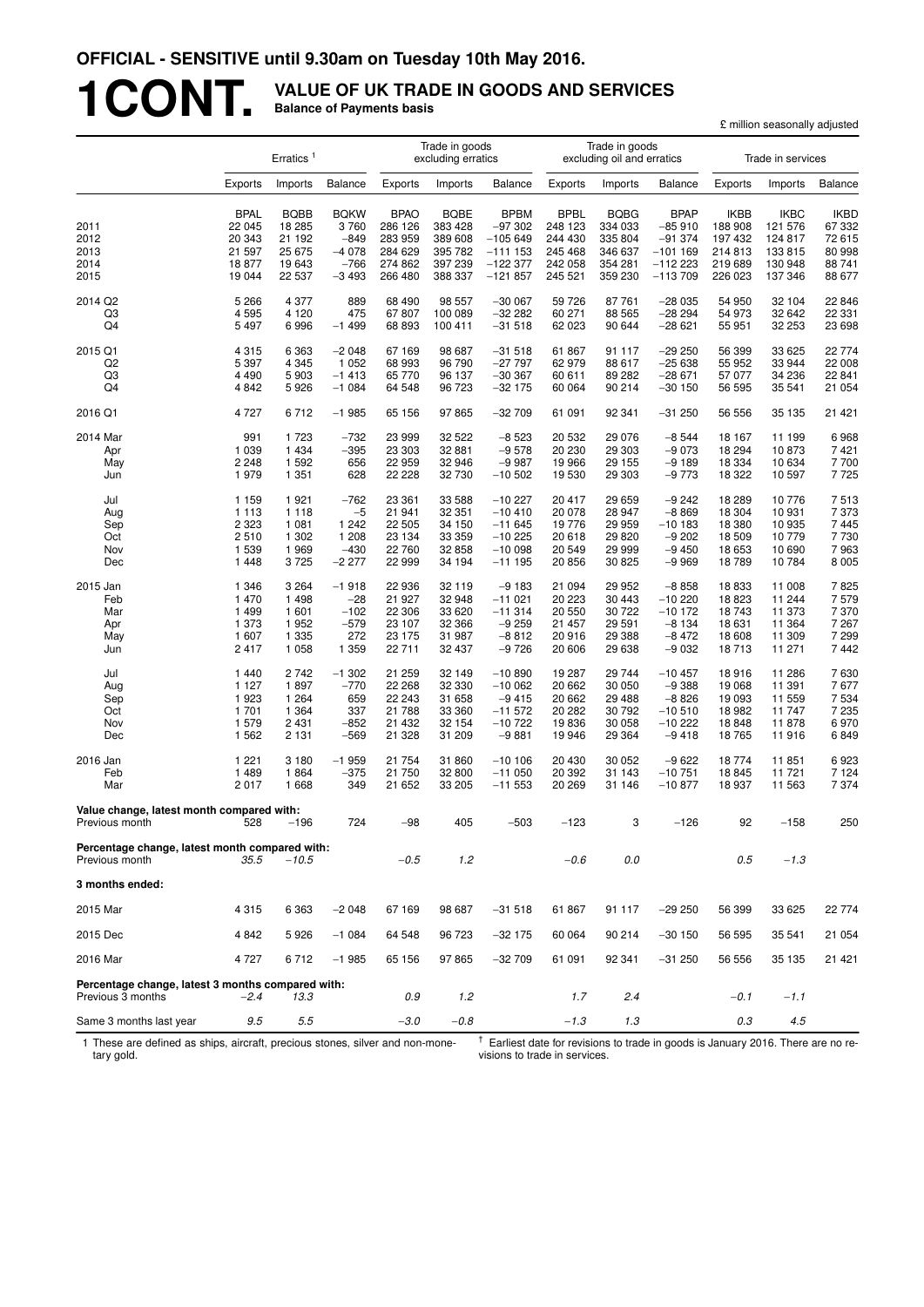# **2 UK TRADE IN GOODS BY AREA**

**Balance of Payments basis**

|                                                                        | £ million seasonally adjusted |                          |                |             |                   |                |         |                     |          |             |             |             |
|------------------------------------------------------------------------|-------------------------------|--------------------------|----------------|-------------|-------------------|----------------|---------|---------------------|----------|-------------|-------------|-------------|
|                                                                        |                               | EMU members <sup>1</sup> |                |             | Total EU $(28)^2$ |                |         | Non-EU <sup>3</sup> |          |             | Total       |             |
|                                                                        | Exports                       | Imports                  | <b>Balance</b> | Exports     | Imports           | <b>Balance</b> | Exports | Imports             | Balance  | Exports     | Imports     | Balance     |
|                                                                        | <b>N3C5</b>                   | <b>N3C6</b>              | <b>N3C4</b>    | <b>L87S</b> | <b>L87U</b>       | L87Q           | L87M    | L87O                | L87K     | <b>BOKG</b> | <b>BOKH</b> | <b>BOKI</b> |
| 2011                                                                   | 147 058                       | 174 341                  | $-27283$       | 165 085     | 204 560           | $-39475$       | 143 086 | 197 153             | $-54067$ | 308 171     | 401 713     | $-93542$    |
| 2012                                                                   | 136 748                       | 177826                   | $-41078$       | 152 927     | 209 436           | $-56509$       | 151 375 | 201 364             | $-49999$ | 304 302     | 410 800     | $-106498$   |
| 2013                                                                   | 136 897                       | 190 391                  | $-53494$       | 154 135     | 221 249           | $-67114$       | 152 091 | 200 208             | $-48117$ | 306 226     | 421 457     | $-115231$   |
| 2014                                                                   | 128 915                       | 195 765                  | $-66850$       | 146 018     | 225 645           | $-79627$       | 147 721 | 191 237             | $-43516$ | 293 739     | 416882      | $-123$ 143  |
| 2015                                                                   | 119 148                       | 194 577                  | $-75429$       | 134 332     | 223 009           | $-88677$       | 151 192 | 187865              | $-36673$ | 285 524     | 410874      | $-125350$   |
| 2014 Q2                                                                | 32 966                        | 48 526                   | $-15560$       | 37 439      | 56 036            | $-18597$       | 36 317  | 46 898              | $-10581$ | 73 756      | 102 934     | $-29178$    |
| Q3                                                                     | 31 759                        | 49 010                   | $-17251$       | 35 904      | 56 438            | $-20534$       | 36 498  | 47 771              | $-11273$ | 72 402      | 104 209     | $-31807$    |
| Q <sub>4</sub>                                                         | 31 445                        | 49 626                   | $-181$         | 35 625      | 57 125            | $-21500$       | 38 765  | 50 282              | $-11517$ | 74 390      | 107 407     | $-33017$    |
| 2015 Q1                                                                | 29 715                        | 48 941                   | $-19226$       | 33 605      | 56 163            | $-22558$       | 37879   | 48 887              | $-11008$ | 71 484      | 105 050     | $-33566$    |
| Q <sub>2</sub>                                                         | 30 226                        | 48 506                   | $-18280$       | 34 0 26     | 55 518            | $-21492$       | 40 364  | 45 617              | $-5253$  | 74 390      | 101 135     | $-26745$    |
| Q3                                                                     | 29 861                        | 48 0 24                  | $-18163$       | 33 587      | 55 088            | $-21501$       | 36 673  | 46 952              | $-10279$ | 70 260      | 102 040     | $-31780$    |
| Q4                                                                     | 29 346                        | 49 106                   | $-19760$       | 33 114      | 56 240            | $-23126$       | 36 276  | 46 409              | $-10133$ | 69 390      | 102 649     | $-33259$    |
| 2016 Q1                                                                | 29 881                        | 50 286                   | $-20405$       | 33 648      | 57 512            | $-23864$       | 36 235  | 47 065              | $-10830$ | 69 883      | 104 577     | $-34694$    |
| 2014 Mar                                                               | 11 351                        | 15 971                   | $-4620$        | 12923       | 18 456            | $-5533$        | 12 067  | 15 789              | $-3722$  | 24 990      | 34 245      | $-9255$     |
| Apr                                                                    | 11 094                        | 16 056                   | $-4962$        | 12 587      | 18 602            | $-6015$        | 11 755  | 15713               | $-3958$  | 24 342      | 34 315      | $-9973$     |
| May                                                                    | 11 087                        | 16 250                   | $-5163$        | 12 643      | 18 735            | $-6092$        | 12 5 64 | 15 803              | $-3239$  | 25 207      | 34 538      | $-9331$     |
| Jun                                                                    | 10 785                        | 16 220                   | $-5435$        | 12 209      | 18 699            | $-6490$        | 11 998  | 15 382              | $-3384$  | 24 207      | 34 081      | $-9874$     |
| Jul                                                                    | 10 852                        | 16 592                   | $-5740$        | 12 194      | 19 115            | $-6921$        | 12 3 26 | 16 394              | $-4068$  | 24 5 20     | 35 509      | $-10989$    |
| Aug                                                                    | 10 296                        | 16 038                   | $-5742$        | 11 673      | 18 467            | $-6794$        | 11 381  | 15 002              | $-3621$  | 23 054      | 33 469      | $-10415$    |
| Sep                                                                    | 10 611                        | 16 380                   | $-5769$        | 12 037      | 18856             | $-6819$        | 12 791  | 16 375              | $-3584$  | 24 8 28     | 35 231      | $-10403$    |
| Oct                                                                    | 10 735                        | 16419                    | $-5684$        | 12 088      | 18893             | $-6805$        | 13 556  | 15 768              | $-2212$  | 25 644      | 34 661      | $-9017$     |
| Nov                                                                    | 10 320                        | 16 485                   | $-6165$        | 11704       | 18 956            | $-7252$        | 12 5 95 | 15871               | $-3276$  | 24 299      | 34 827      | $-10528$    |
| Dec                                                                    | 10 390                        | 16722                    | $-6332$        | 11833       | 19 276            | $-7443$        | 12 614  | 18 643              | $-6029$  | 24 447      | 37919       | -13 472     |
| 2015 Jan                                                               | 10 033                        | 16 135                   | $-6102$        | 11 361      | 18 5 35           | $-7174$        | 12 9 21 | 16848               | $-3927$  | 24 282      | 35 383      | $-111101$   |
| Feb                                                                    | 9868                          | 16 545                   | $-6677$        | 11 145      | 18 962            | $-7817$        | 12 252  | 15 4 84             | $-3232$  | 23 397      | 34 446      | $-11049$    |
| Mar                                                                    | 9814                          | 16 261                   | $-6447$        | 11 099      | 18 666            | $-7567$        | 12 706  | 16 555              | $-3849$  | 23 805      | 35 221      | $-11416$    |
| Apr                                                                    | 9798                          | 16 124                   | $-6326$        | 11 034      | 18 4 33           | $-7399$        | 13 4 46 | 15 885              | $-2439$  | 24 480      | 34 318      | $-9838$     |
| May                                                                    | 10 153                        | 16 125                   | $-5972$        | 11 375      | 18 447            | $-7072$        | 13 407  | 14 875              | $-1468$  | 24 782      | 33 322      | $-8540$     |
| Jun                                                                    | 10 275                        | 16 257                   | $-5982$        | 11 617      | 18 638            | $-7021$        | 13511   | 14 857              | $-1.346$ | 25 1 28     | 33 495      | $-8367$     |
| Jul                                                                    | 9726                          | 15973                    | $-6247$        | 10 946      | 18 271            | $-7325$        | 11 753  | 16 620              | $-4867$  | 22 699      | 34 891      | $-12192$    |
| Aug                                                                    | 10 187                        | 16 059                   | $-5872$        | 11 450      | 18 5 29           | $-7079$        | 11 945  | 15 698              | $-3753$  | 23 395      | 34 227      | $-10832$    |
| Sep                                                                    | 9948                          | 15 992                   | $-6044$        | 11 191      | 18 288            | $-7097$        | 12 975  | 14 634              | $-1659$  | 24 166      | 32 922      | $-8756$     |
| Oct                                                                    | 10 042                        | 16 509                   | $-6467$        | 11 292      | 18 949            | $-7657$        | 12 197  | 15 775              | $-3578$  | 23 4 89     | 34 724      | $-11235$    |
| Nov                                                                    | 9729                          | 16 624                   | $-6895$        | 10983       | 19 024            | $-8041$        | 12 0 28 | 15 5 61             | $-3533$  | 23 011      | 34 585      | $-11574$    |
| Dec                                                                    | 9575                          | 15973                    | $-6398$        | 10839       | 18 267            | $-7428$        | 12 051  | 15 073              | $-3022$  | 22 890      | 33 340      | $-10450$    |
| 2016 Jan                                                               | 9678                          | 16 229                   | $-6551$        | 10934       | 18 634            | $-7700$        | 12 041  | 16 406              | $-4365$  | 22 975      | 35 040      | $-12065$    |
| Feb                                                                    | 10 090                        | 17 084                   | $-6994$        | 11 357      | 19431             | $-8074$        | 11 882  | 15 233              | $-3351$  | 23 239      | 34 664      | $-11425$    |
| Mar                                                                    | 10 113                        | 16973                    | $-6860$        | 11 357      | 19447             | $-8090$        | 12 3 12 | 15 4 26             | $-3114$  | 23 669      | 34 873      | $-11204$    |
| Value change on previous month:<br>2016 Mar                            | 23                            | $-111$                   | 134            |             | 16                | $-16$          | 430     | 193                 | 237      | 430         | 209         | 221         |
|                                                                        |                               |                          |                |             |                   |                |         |                     |          |             |             |             |
| Percentage change on previous month:<br>2016 Mar                       | 0.2                           | $-0.6$                   |                | 0.0         | 0.1               |                | 3.6     | 1.3                 |          | 1.9         | 0.6         |             |
| 3 months ended:                                                        |                               |                          |                |             |                   |                |         |                     |          |             |             |             |
| 2015 Mar                                                               | 29 715                        | 48 941                   | $-19226$       | 33 605      | 56 163            | $-22558$       | 37879   | 48 887              | $-11008$ | 71 484      | 105 050     | $-33566$    |
| 2015 Dec                                                               | 29 346                        | 49 106                   | $-19760$       | 33 114      | 56 240            | $-23126$       | 36 276  | 46 409              | $-10133$ | 69 390      | 102 649     | $-33259$    |
| 2016 Mar                                                               | 29 881                        | 50 286                   | $-20405$       | 33 648      |                   | 57 512 -23 864 | 36 235  | 47 065              | $-10830$ | 69 883      | 104 577     | $-34694$    |
| Percentage change, latest 3 months compared with:<br>Previous 3 months | 1.8                           | 2.4                      |                | 1.6         | 2.3               |                | $-0.1$  | 1.4                 |          | 0.7         | 1.9         |             |
| Same 3 months last year                                                | 0.6                           | 2.7                      |                | 0.1         | 2.4               |                | $-4.3$  | $-3.7$              |          | $-2.2$      | $-0.5$      |             |
|                                                                        |                               |                          |                |             |                   |                |         |                     |          |             |             |             |

1 Austria, Belgium, Cyprus, Estonia, Finland, France, Germany, Greece, Irish Republic, Italy, Latvia, Lithuania, Luxembourg, Malta, Netherlands, Portugal, Slovakia, Slovenia, and Spain

 $<sup>†</sup>$  Earliest date for revisions to trade in goods is January 2016.</sup>

2 EMU Members plus Czech Republic, Denmark, Hungary, Poland, Sweden, Bulgaria, Romania and Croatia

3 Total less EU (28)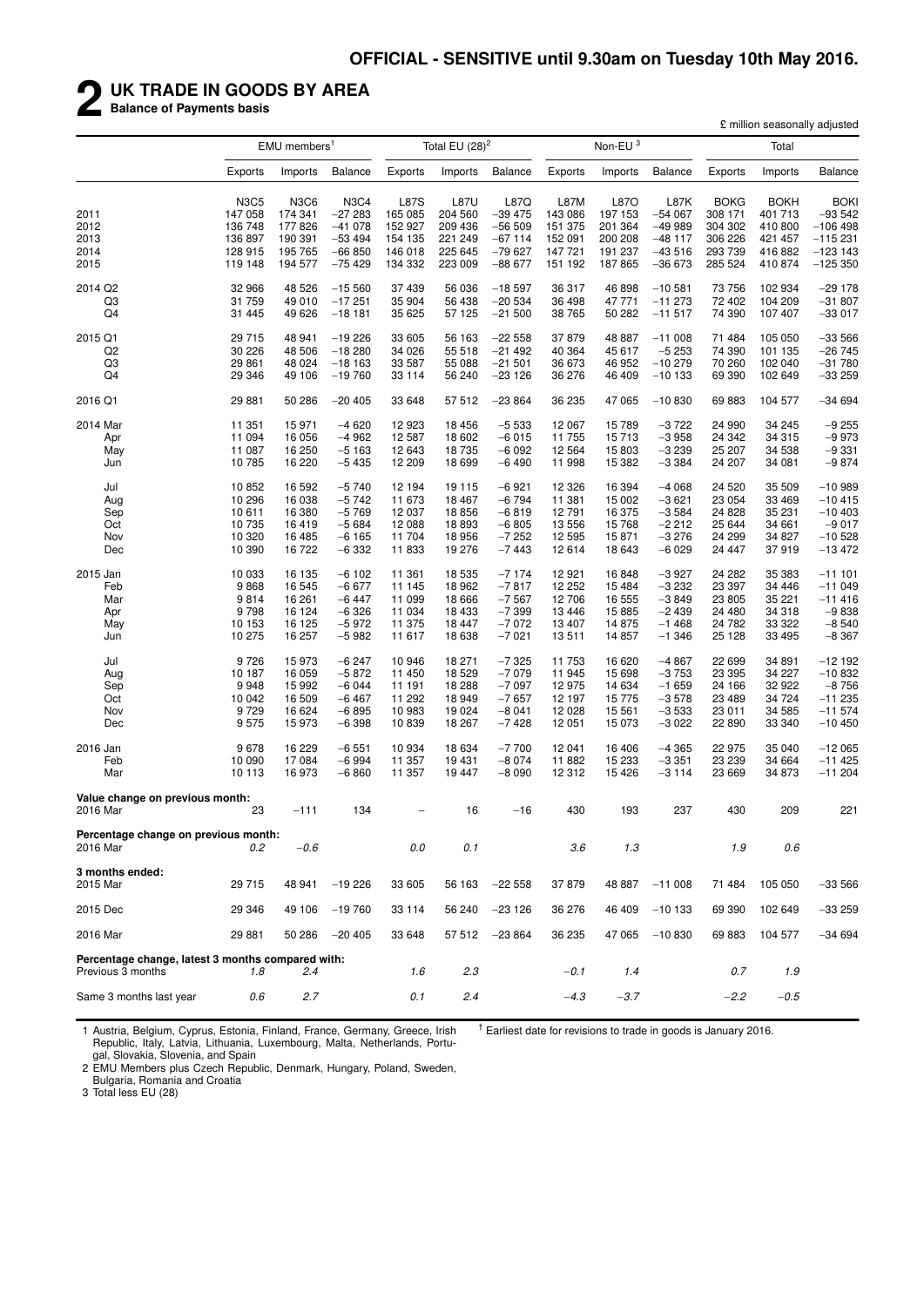# **3** VOLUME AND PRICE INDICES (TRADE IN GOODS)<sup>1</sup><br>Balance of Payments basis

**Balance of Payments basis**

|                                                                  |                |                 | Volume (seasonally adjusted) |                |                                                  |                |                         |              |                       |              |                     | Price index (not seasonally adjusted) |                                                |              |
|------------------------------------------------------------------|----------------|-----------------|------------------------------|----------------|--------------------------------------------------|----------------|-------------------------|--------------|-----------------------|--------------|---------------------|---------------------------------------|------------------------------------------------|--------------|
|                                                                  |                | Total           | Total excluding oil          |                | Total excluding oil<br>and erratics <sup>2</sup> |                |                         | Total        |                       |              | Total excluding oil |                                       | Total excluding oil<br>& erratics <sup>2</sup> |              |
|                                                                  |                | Exports Imports | Exports                      | Imports        | Exports                                          |                | Imports Exports Imports |              | Terms of<br>trade $3$ |              | Exports Imports     | Terms of<br>trade $3$                 | Exports                                        | Imports      |
|                                                                  | <b>BQKU</b>    | <b>BQKV</b>     | <b>BQKI</b>                  | <b>BOKJ</b>    | <b>BOMA</b>                                      | ELAL           | <b>BQKR</b>             | <b>BQKS</b>  | <b>BQKT</b>           | <b>BOKK</b>  | <b>BQKL</b>         | <b>BQKM</b>                           | <b>BQAK</b>                                    | <b>ELBA</b>  |
| 2013                                                             | 99.4           | 102.4           | 99.3                         | 103.9          | 99.4                                             | 104.7          | 101.1                   | 100.4        | 100.7                 | 101.5        | 100.6               | 100.9                                 | 101.4                                          | 100.8        |
| 2014                                                             | 99.4           | 105.9           | 99.8                         | 107.7          | 101.6                                            | 109.4          | 95.6                    | 95.3         | 100.3                 | 97.1         | 96.7                | 100.4                                 | 96.6                                           | 96.9         |
| 2015                                                             | 106.0          | 112.3           | 105.9                        | 112.6          | 106.9                                            | 114.7          | 88.6                    | 89.8         | 98.7                  | 94.6         | 95.8                | 98.7                                  | 94.1                                           | 96.0         |
| 2013 Q4                                                          | 97.4           | 104.6           | 98.0                         | 106.8          | 98.4                                             | 108.5          | 99.4                    | 98.8         | 100.6                 | 99.9         | 99.1                | 100.8                                 | 99.8                                           | 99.3         |
| 2014 Q1                                                          | 97.4           | 103.0           | 96.6                         | 105.6          | 98.9                                             | 107.3          | 97.5                    | 96.5         | 101.0                 | 98.1         | 97.0                | 101.1                                 | 97.6                                           | 97.1         |
| Q <sub>2</sub>                                                   | 98.5           | 104.1           | 98.9                         | 106.9          | 101.2                                            | 108.0          | 96.5                    | 95.5         | 101.0                 | 97.1         | 96.0                | 101.1                                 | 96.7                                           | 96.1         |
| Q3                                                               | 98.4           | 106.2           | 99.8                         | 107.3          | 101.8                                            | 109.0          | 95.5                    | 95.1         | 100.4                 | 96.7         | 96.2                | 100.5                                 | 96.1                                           | 96.4         |
| Q4                                                               | 103.5          | 110.3           | 104.0                        | 111.1          | 104.7                                            | 113.3          | 93.1                    | 94.0         | 99.0                  | 96.6         | 97.6                | 99.0                                  | 96.2                                           | 97.8         |
| 2015 Q1                                                          | 103.4          | 113.5           | 103.7                        | 114.3          | 105.1                                            | 116.0          | 90.4                    | 91.4         | 98.9                  | 96.3         | 97.4                | 98.9                                  | 95.9                                           | 97.6         |
| Q <sub>2</sub>                                                   | 108.7          | 109.0           | 109.2                        | 109.6          | 110.1                                            | 111.0          | 89.6                    | 90.3         | 99.2                  | 94.5         | 95.2                | 99.3                                  | 94.2                                           | 95.3         |
| Q3                                                               | 106.0          | 113.1           | 105.5                        | 113.2          | 106.9                                            | 116.1          | 87.3                    | 89.3         | 97.8                  | 93.4         | 95.5                | 97.8                                  | 92.9                                           | 95.8         |
| Q4                                                               | 105.7          | 113.7           | 105.2                        | 113.4          | 105.3                                            | 115.6          | 87.2                    | 88.2         | 98.9                  | 94.1         | 95.0                | 99.1                                  | 93.6                                           | 95.2         |
| 2016 Q1                                                          | 105.7          | 115.4           | 103.5                        | 114.8          | 104.1                                            | 117.1          | 88.9                    | 89.1         | 99.8                  | 97.1         | 97.3                | 99.8                                  | 96.7                                           | 97.4         |
| 2014 Sep                                                         | 101.3          | 108.3           | 101.8                        | 107.7          | 103.1                                            | 110.7          | 95.3                    | 95.5         | 99.8                  | 96.8         | 97.0                | 99.8                                  | 96.5                                           | 97.2         |
| Oct                                                              | 105.2          | 106.1           | 106.2                        | 106.6          | 106.8                                            | 109.0          | 93.1                    | 94.6         | 98.4                  | 95.5         | 97.1                | 98.4                                  | 95.0                                           | 97.3         |
| Nov                                                              | 101.2          | 107.0           | 102.4                        | 109.9          | 102.7                                            | 111.7          | 93.7                    | 94.9         | 98.7                  | 97.0         | 98.2                | 98.8                                  | 96.6                                           | 98.4         |
| Dec                                                              | 104.0          | 117.7           | 103.5                        | 116.7          | 104.5                                            | 119.1          | 92.3                    | 92.5         | 99.8                  | 97.3         | 97.5                | 99.8                                  | 96.9                                           | 97.6         |
| 2015 Jan                                                         | 105.2          | 114.0           | 104.8                        | 115.5          | 106.3                                            | 117.1          | 91.0                    | 91.8         | 99.1                  | 97.5         | 98.5                | 99.0                                  | 97.1                                           | 98.6         |
| Feb                                                              | 101.8          | 111.9           | 102.6                        | 112.9          | 104.9                                            | 114.2          | 90.1                    | 90.7         | 99.3                  | 95.8         | 96.8                | 99.0                                  | 95.4                                           | 97.0         |
| Mar                                                              | 103.1          | 114.6           | 103.6                        | 114.5          | 104.2                                            | 116.9          | 90.2                    | 91.7         | 98.4                  | 95.6         | 96.9                | 98.7                                  | 95.2                                           | 97.1         |
| Apr                                                              | 105.8          | 109.6           | 108.5                        | 109.5          | 110.0                                            | 109.7          | 90.6                    | 90.0         | 100.7                 | 95.8         | 94.8                | 101.1                                 | 95.4                                           | 94.8         |
| May                                                              | 109.1          | 106.5           | 107.6                        | 108.3          | 108.5                                            | 109.9          | 88.9                    | 90.7         | 98.0                  | 93.4         | 95.4                | 97.9                                  | 93.9                                           | 95.6         |
| Jun                                                              | 111.4          | 111.0           | 111.5                        | 110.9          | 111.9                                            | 113.4          | 89.4                    | 90.2         | 99.1                  | 94.4         | 95.4                | 99.0                                  | 93.3                                           | 95.6         |
| Jul                                                              | 101.6          | 115.6           | 100.1                        | 116.9          | 100.4                                            | 119.6          | 87.7                    | 89.4         | 98.1                  | 93.0         | 95.0                | 97.9                                  | 91.9                                           | 95.3         |
| Aug                                                              | 107.5          | 113.6           | 106.5                        | 113.7          | 108.8                                            | 117.3          | 86.4                    | 89.0         | 97.1                  | 92.8         | 95.3                | 97.4                                  | 92.6                                           | 95.6         |
| Sep                                                              | 109.0          | 110.1           | 109.9                        | 109.1          | 111.6                                            | 111.3          | 87.8                    | 89.6         | 98.0                  | 94.3         | 96.2                | 98.0                                  | 94.2                                           | 96.4         |
| Oct                                                              | 106.0          | 117.6           | 106.5                        | 115.5          | 107.0                                            | 117.9          | 87.7                    | 88.9         | 98.7                  | 94.1         | 95.2                | 98.8                                  | 93.9                                           | 95.4         |
| Nov<br>Dec                                                       | 106.2<br>105.0 | 113.7<br>109.9  | 104.8<br>104.2               | 114.4<br>110.4 | 104.6<br>104.2                                   | 116.6<br>112.2 | 86.3<br>87.7            | 87.3<br>88.3 | 98.9<br>99.3          | 92.9<br>95.2 | 94.2<br>95.6        | 98.6<br>99.6                          | 92.7<br>94.2                                   | 94.4<br>95.8 |
|                                                                  |                |                 |                              |                |                                                  |                |                         |              |                       |              |                     |                                       |                                                |              |
| 2016 Jan                                                         | 104.5          | 113.3           | 103.0                        | 112.1          | 104.6                                            | 115.2          | 88.2                    | 88.5         | 99.7                  | 96.6         | 96.6                | 100.0                                 | 95.5                                           | 96.7         |
| Feb                                                              | 107.4          | 115.9           | 103.6                        | 116.4          | 104.1                                            | 118.8          | 88.4                    | 89.0         | 99.3                  | 96.9         | 97.3                | 99.6                                  | 96.7                                           | 97.5         |
| Mar                                                              | 105.1          | 117.0           | 103.9                        | 115.8          | 103.8                                            | 117.3          | 90.0                    | 89.9         | 100.1                 | 97.8         | 97.9                | 99.9                                  | 97.7                                           | 98.1         |
| Percentage change, latest month compared with:<br>Previous month | $-2.1$         | 0.9             | 0.3                          | $-0.5$         | $-0.3$                                           | $-1.3$         | 1.8                     | 1.0          |                       | 0.9          | 0.6                 |                                       | 1.0                                            | 0.6          |
|                                                                  |                |                 |                              |                |                                                  |                |                         |              |                       |              |                     |                                       |                                                |              |
| 3 months ended:                                                  |                |                 |                              |                |                                                  |                |                         |              |                       |              |                     |                                       |                                                |              |
| 2015 Mar                                                         | 103.4          | 113.5           | 103.7                        | 114.3          | 105.1                                            | 116.1          | 90.4                    | 91.4         | 98.9                  | 96.3         | 97.4                | 98.9                                  | 95.9                                           | 97.6         |
| 2015 Dec                                                         | 105.7          | 113.7           | 105.2                        | 113.4          | 105.3                                            | 115.6          | 87.2                    | 88.2         | 99.0                  | 94.1         | 95.0                | 99.0                                  | 93.6                                           | 95.2         |
| 2016 Mar                                                         | 105.7          | 115.4           | 103.5                        | 114.8          | 104.2                                            | 117.1          | 88.9                    | 89.1         | 99.7                  | 97.1         | 97.3                | 99.8                                  | 96.6                                           | 97.4         |
| Percentage change, latest 3 months compared with:                |                |                 |                              |                |                                                  |                |                         |              |                       |              |                     |                                       |                                                |              |
| Previous 3 months                                                | $-0.1$         | 1.5             | $-1.6$                       | 1.2            | $-1.0$                                           | 1.3            | 1.9                     | 1.1          |                       | 3.2          | 2.4                 |                                       | 3.2                                            | 2.3          |
| Same 3 months last year                                          | 2.2            | 1.7             | $-0.2$                       | 0.4            | $-0.9$                                           | 0.9            | $-1.7$                  | $-2.5$       |                       | 0.8          | $-0.1$              |                                       | 0.8                                            | $-0.1$       |

Indices 2012=100

1 These are provisional estimates subject to fluctuations when new or amended data become available.  $<sup>†</sup>$  Earliest date for revisions to trade in goods is January 2016.</sup>

2 These are defined as ships, aircraft, precious stones, silver and non-mone-

tary gold.

3 Export price index as a percentage of the import price index. 4 Please note, any differences between the quarterly and 3-monthly indices

are due to rounding.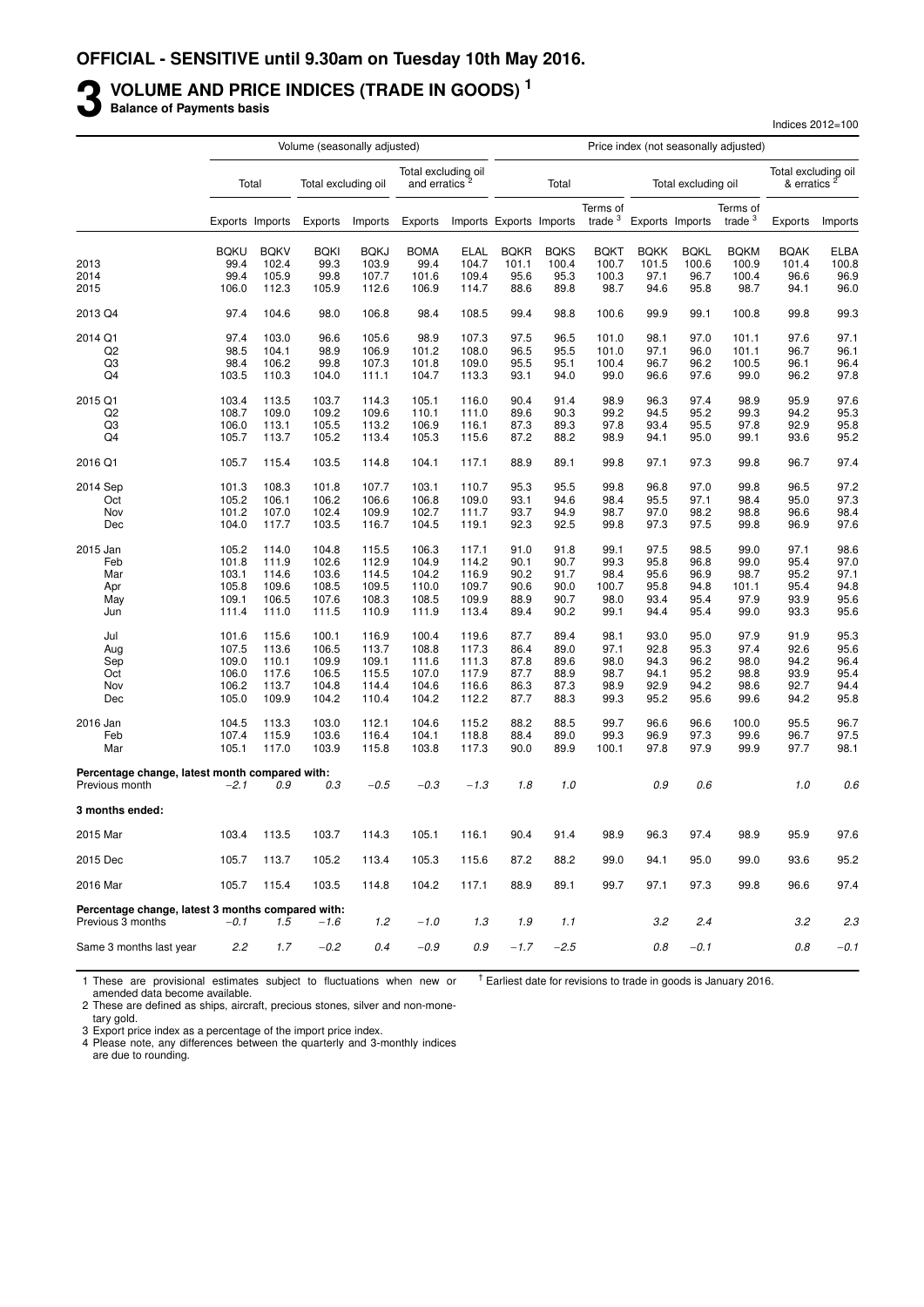### **4 GROWTH RATES FOR VOLUME AND PRICE INDICES 1 2 (TRADE IN GOODS)**

**Balance of Payments basis** Indices 2012=100

|                                |                          |                   |                     | Volume (seasonally adjusted) |                                                  |                   |                            |                          | Price index (not seasonally adjusted) |                          |                                                  |                          |
|--------------------------------|--------------------------|-------------------|---------------------|------------------------------|--------------------------------------------------|-------------------|----------------------------|--------------------------|---------------------------------------|--------------------------|--------------------------------------------------|--------------------------|
|                                |                          | Total             | Total excluding oil |                              | Total excluding oil and<br>erratics <sup>3</sup> |                   |                            | Total                    | Total excluding oil                   |                          | Total excluding oil and<br>erratics <sup>3</sup> |                          |
|                                | Exports                  | Imports           | Exports             | Imports                      | Exports                                          | Imports           | Exports                    | Imports                  | <b>Exports</b>                        | Imports                  | Exports                                          | Imports                  |
| 2009                           | $-10.5$                  | $-10.0$           | $-12.2$             | $-10.7$                      | $-11.4$                                          | $-11.5$           | 0.9                        | 1.0                      | 4.6                                   | 4.2                      | 4.8                                              | 4.0                      |
| 2010                           | 11.3                     | 11.6              | 13.3                | 13.1                         | 11.8                                             | 12.4              | 6.8                        | 4.9                      | 3.7                                   | 2.0                      | 4.0                                              | 2.0                      |
| 2011                           | 6.7                      | 1.1               | 8.9                 | 1.2                          | 8.5                                              | 3.5               | 7.9                        | 8.4                      | 4.3                                   | 5.5                      | 4.6                                              | 5.0                      |
| 2012                           | $-0.8$                   | 2.5               | $-1.4$              | 1.5                          | $-0.8$                                           | 0.7               | $-0.1$                     | 0.2                      | $-0.3$                                | 0.1                      | $-0.5$                                           | $-0.1$                   |
| 2013                           | $-0.6$                   | 2.4               | $-0.7$              | 3.9                          | $-0.6$                                           | 4.7               | 1.1                        | 0.4                      | 1.5                                   | 0.6                      | 1.4                                              | 0.8                      |
| 2014                           | $\overline{\phantom{m}}$ | 3.4               | 0.5                 | 3.7                          | 2.2                                              | 4.5               | $-5.4$                     | $-5.1$                   | $-4.3$                                | $-3.9$                   | $-4.7$                                           | $-3.9$                   |
| 2015                           | 6.6                      | 6.0               | 6.1                 | 4.5                          | 5.2                                              | 4.8               | $-7.3$                     | $-5.8$                   | $-2.6$                                | $-0.9$                   | $-2.6$                                           | $-0.9$                   |
| 2013 Q4                        | $-2.7$                   | 2.1               | $-2.4$              | 3.2                          | $-2.6$                                           | 4.3               | $-2.2$                     | $-1.6$                   | $-1.8$                                | $-1.2$                   | $-1.9$                                           | $-1.2$                   |
| 2014 Q1                        | $\overline{\phantom{m}}$ | $-1.5$            | $-1.4$              | $-1.1$                       | 0.5                                              | $-1.1$            | $-1.9$                     | $-2.3$                   | $-1.8$                                | $-2.1$                   | $-2.2$                                           | $-2.2$                   |
| Q <sub>2</sub>                 | 1.1                      | 1.1               | 2.4                 | 1.2                          | 2.3                                              | 0.7               | $-1.0$                     | $-1.0$                   | $-1.0$                                | $-1.0$                   | $-0.9$                                           | $-1.0$                   |
| Q3                             | $-0.1$                   | 2.0               | 0.9                 | 0.4                          | 0.6                                              | 0.9               | $-1.0$                     | $-0.4$                   | $-0.4$                                | 0.2                      | $-0.6$                                           | 0.3                      |
| Q4                             | 5.2                      | 3.9               | 4.2                 | 3.5                          | 2.8                                              | 3.9               | $-2.5$                     | $-1.2$                   | $-0.1$                                | 1.5                      | 0.1                                              | $1.5$                    |
| 2015 Q1                        | $-0.1$                   | 2.9               | $-0.3$              | 2.9                          | 0.4                                              | 2.4               | $-2.9$                     | $-2.8$                   | $-0.3$                                | $-0.2$                   | $-0.3$                                           | $-0.2$                   |
| Q <sub>2</sub>                 | 5.1                      | $-4.0$            | 5.3                 | $-4.1$                       | 4.8                                              | $-4.3$            | $-0.9$                     | $-1.2$                   | $-1.9$                                | $-2.3$                   | $-1.8$                                           | $-2.4$                   |
| Q3                             | $-2.5$                   | 3.8               | $-3.4$              | 3.3                          | $-2.9$                                           | 4.6               | $-2.6$                     | $-1.1$                   | $-1.2$                                | 0.3                      | $-1.4$                                           | 0.5                      |
| Q4                             | $-0.3$                   | 0.5               | $-0.3$              | 0.2                          | $-1.5$                                           | $-0.4$            | $-0.1$                     | $-1.2$                   | 0.7                                   | $-0.5$                   | 0.8                                              | $-0.6$                   |
| 2016 Q1                        | $\overline{\phantom{0}}$ | 1.5               | $-1.6$              | 1.2                          | $-1.1$                                           | 1.3               | 1.9                        | 1.0                      | 3.2                                   | 2.4                      | 3.3                                              | 2.3                      |
| <b>Monthly:</b>                |                          |                   |                     |                              |                                                  |                   |                            |                          |                                       |                          |                                                  |                          |
| 2014 Oct                       | 3.8                      | $-2.0$            | 4.3                 | $-1.0$                       | 3.6                                              | $-1.5$            | $-2.3$                     | $-0.9$                   | $-1.3$                                | 0.1                      | $-1.6$                                           | 0.1                      |
| Nov                            | $-3.8$                   | 0.8               | $-3.6$              | 3.1                          | $-3.8$                                           | 2.5               | 0.6                        | 0.3                      | 1.6                                   | 1.1                      | 1.7                                              | 1.1                      |
| Dec                            | 2.8                      | 10.0              | 1.1                 | 6.2                          | 1.8                                              | 6.6               | $-1.5$                     | $-2.5$                   | 0.3                                   | $-0.7$                   | 0.3                                              | $-0.8$                   |
| 2015 Jan                       | 1.2                      | $-3.1$            | 1.3                 | $-1.0$                       | 1.7                                              | $-1.7$            | $-1.4$                     | $-0.8$                   | 0.2                                   | 1.0                      | 0.2                                              | 1.0                      |
| Feb                            | $-3.2$                   | $-1.8$            | $-2.1$              | $-2.3$                       | $-1.3$                                           | $-2.5$            | $-1.0$                     | $-1.2$                   | $-1.7$                                | $-1.7$                   | $-1.8$                                           | $-1.6$                   |
| Mar                            | 1.3                      | 2.4               | 1.0                 | 1.4                          | $-0.7$                                           | 2.4               | 0.1                        | 1.1                      | $-0.2$                                | 0.1                      | $-0.2$                                           | 0.1                      |
| Apr                            | 2.6                      | $-4.4$            | 4.7                 | $-4.4$                       | 5.6                                              | $-6.2$            | 0.4                        | $-1.9$                   | 0.2                                   | $-2.2$                   | 0.2                                              | $-2.4$                   |
| May                            | 3.1                      | $-2.8$            | $-0.8$              | $-1.1$                       | $-1.4$                                           | 0.2               | $-1.9$                     | 0.8                      | $-2.5$                                | 0.6                      | $-1.6$                                           | 0.8                      |
| Jun                            | 2.1                      | 4.2               | 3.6                 | 2.4                          | 3.1                                              | 3.2               | 0.6                        | $-0.6$                   | 1.1                                   | $\qquad \qquad -$        | $-0.6$                                           | $\overline{\phantom{0}}$ |
| Jul                            | $-8.8$                   | 4.1               | $-10.2$             | 5.4                          | $-10.3$                                          | 5.5               | $-1.9$                     | $-0.9$                   | $-1.5$                                | $-0.4$                   | $-1.5$                                           | $-0.3$                   |
| Aug                            | 5.8                      | $-1.7$            | 6.4                 | $-2.7$                       | 8.4                                              | $-1.9$            | $-1.5$                     | $-0.4$                   | $-0.2$                                | 0.3                      | 0.8                                              | 0.3                      |
| Sep                            | 1.4                      | $-3.1$            | 3.2                 | $-4.0$                       | 2.6                                              | $-5.1$            | 1.6                        | 0.7                      | 1.6                                   | 0.9                      | 1.7                                              | 0.8                      |
| Oct                            | $-2.8$                   | 6.8               | $-3.1$              | 5.9                          | $-4.1$                                           | 5.9               | $-0.1$                     | $-0.8$                   | $-0.2$                                | $-1.0$                   | $-0.3$                                           | $-1.0$                   |
| Nov                            | 0.2                      | $-3.3$            | $-1.6$              | $-1.0$                       | $-2.2$                                           | $-1.1$            | $-1.6$                     | $-1.8$                   | $-1.3$                                | $-1.1$                   | $-1.3$                                           | $-1.0$                   |
| Dec                            | $-1.1$                   | $-3.3$            | $-0.6$              | $-3.5$                       | $-0.4$                                           | $-3.8$            | 1.6                        | 1.1                      | 2.5                                   | 1.5                      | 1.6                                              | 1.5                      |
| 2016 Jan                       | $-0.5$                   | 3.1               | $-1.2$              | 1.5                          | 0.4                                              | 2.7               | 0.6                        | 0.2                      | 1.5                                   | 1.0                      | 1.4                                              | 0.9                      |
| Feb                            | 2.8                      | 2.3               | 0.6                 | 3.8                          | $-0.5$                                           | 3.1               | 0.2                        | 0.6                      | 0.3                                   | 0.7                      | 1.3                                              | 0.8                      |
| Mar                            | $-2.1$                   | 0.9               | 0.3                 | $-0.5$                       | $-0.3$                                           | $-1.3$            | 1.8                        | 1.0                      | 0.9                                   | 0.6                      | 1.0                                              | 0.6                      |
| 3 month on 3 month comparison: |                          |                   |                     |                              |                                                  |                   |                            |                          |                                       |                          |                                                  |                          |
| 2014 Oct<br>Nov<br>Dec         | 1.0<br>6.3<br>5.1        | 0.4<br>3.1<br>3.9 | 2.2<br>5.3<br>4.2   | $-1.0$<br>1.7<br>3.5         | $1.2$<br>3.4<br>2.8                              | 1.0<br>2.8<br>3.9 | $-1.0$<br>$-1.3$<br>$-2.6$ | 0.3<br>0.4<br>$-1.2$     | 0.2<br>0.4<br>$-0.1$                  | 1.7<br>2.2<br>1.4        | $\overline{\phantom{a}}$<br>0.8<br>0.1           | 1.7<br>$\frac{2.3}{1.4}$ |
| 2015 Jan                       | 3.3                      | 7.0               | 1.7                 | 7.2                          | 1.2                                              | 6.5               | $-2.6$                     | $-2.2$                   | 0.8                                   | $1.2$                    | 1.1                                              | 1.1                      |
| Feb                            | 1.1                      | 6.9               | 0.2                 | 6.4                          | 1.0                                              | 5.7               | $-3.1$                     | $-3.5$                   | 0.4                                   | 0.2                      | 0.5                                              | 0.1                      |
| Mar                            | $-0.1$                   | 2.9               | $-0.4$              | 2.9                          | 0.4                                              | 2.5               | $-2.8$                     | $-2.8$                   | $-0.3$                                | $-0.2$                   | $-0.3$                                           | $-0.2$                   |
| Apr                            | 0.1                      | $-0.8$            | 1.3                 | $-1.5$                       | 1.8                                              | $-2.0$            | $-2.2$                     | $-2.4$                   | $-1.6$                                | $-1.9$                   | $-1.6$                                           | $-1.9$                   |
| May                            | 2.3                      | $-3.8$            | 2.8                 | $-3.7$                       | 2.2                                              | $-4.0$            | $-1.4$                     | $-0.9$                   | $-2.0$                                | $-1.9$                   | $-1.7$                                           | $-1.9$                   |
| Jun                            | 5.2                      | $-3.9$            | 5.3                 | $-4.1$                       | 4.8                                              | $-4.4$            | $-0.9$                     | $-1.2$                   | $-1.8$                                | $-2.3$                   | $-1.8$                                           | $-2.3$                   |
| Jul                            | 3.7                      | $-0.9$            | 1.4                 | $-0.2$                       | 0.5                                              | 0.6               | $-1.8$                     | $-0.8$                   | $-2.2$                                | $-0.9$                   | $-2.4$                                           | $-0.8$                   |
| Aug                            | 0.8                      | 2.9               | $-0.5$              | 2.8                          | $-0.5$                                           | 4.1               | $-2.3$                     | $-1.4$                   | $-1.6$                                | $-0.5$                   | $-2.4$                                           | $-0.3$                   |
| Sep                            | $-2.5$                   | 3.7               | $-3.4$              | 3.3                          | $-2.9$                                           | 4.6               | $-2.6$                     | $-1.1$                   | $-1.2$                                | 0.3                      | $-1.4$                                           | $0.5\,$                  |
| Oct                            | 0.1                      | 2.5               | 1.2                 | 0.7                          | 2.1                                              | 1.0               | $-1.5$                     | $-1.0$                   | 0.1                                   | 0.3                      | 0.6                                              | 0.3                      |
| Nov                            | 0.2                      | 0.4               | 1.0                 | $-0.7$                       | 0.7                                              | $-1.3$            | $-0.6$                     | $-1.0$                   | 0.4                                   | $\overline{\phantom{a}}$ | 1.1                                              | $-0.1$                   |
| Dec                            | $-0.3$                   | 0.6               | $-0.3$              | 0.2                          | $-1.6$                                           | $-0.4$            | $-0.1$                     | $-1.3$                   | 0.7                                   | $-0.5$                   | 0.8                                              | $-0.6$                   |
| 2016 Jan                       | $-2.1$                   | $-1.3$            | $-3.4$              | $-0.4$                       | $-4.3$                                           | $-0.7$            | 0.1                        | $-1.3$                   | 1.2                                   | $-0.1$                   | 0.6                                              | $-0.2$                   |
| Feb                            | $-1.3$                   | $-0.7$            | $-3.2$              | $\overline{\phantom{a}}$     | $-3.2$                                           | 0.1               | 1.0                        | $\overline{\phantom{a}}$ | 2.6                                   | 1.4                      | 2.0                                              | 1.3                      |
| Mar                            | $-0.1$                   | 1.5               | $-1.6$              | 1.2                          | $-1.0$                                           | 1.3               | 1.9                        | 1.1                      | 3.2                                   | 2.4                      | 3.2                                              | 2.3                      |

1 These are provisional estimates subject to fluctuations when new or amended data become available.

 $<sup>†</sup>$  Earliest date for revisions to trade in goods is January 2016.</sup>

2 Growth rates are derived from monthly, quarterly and annual indices measures. Due to rounding of these indices to one decimal place, discrepancies occur for 3 month on 3 month comparisons, relative to quarterly growth rates for the corresponding periods.

3 These are defined as ships, aircraft, precious stones, silver and non-monetary gold.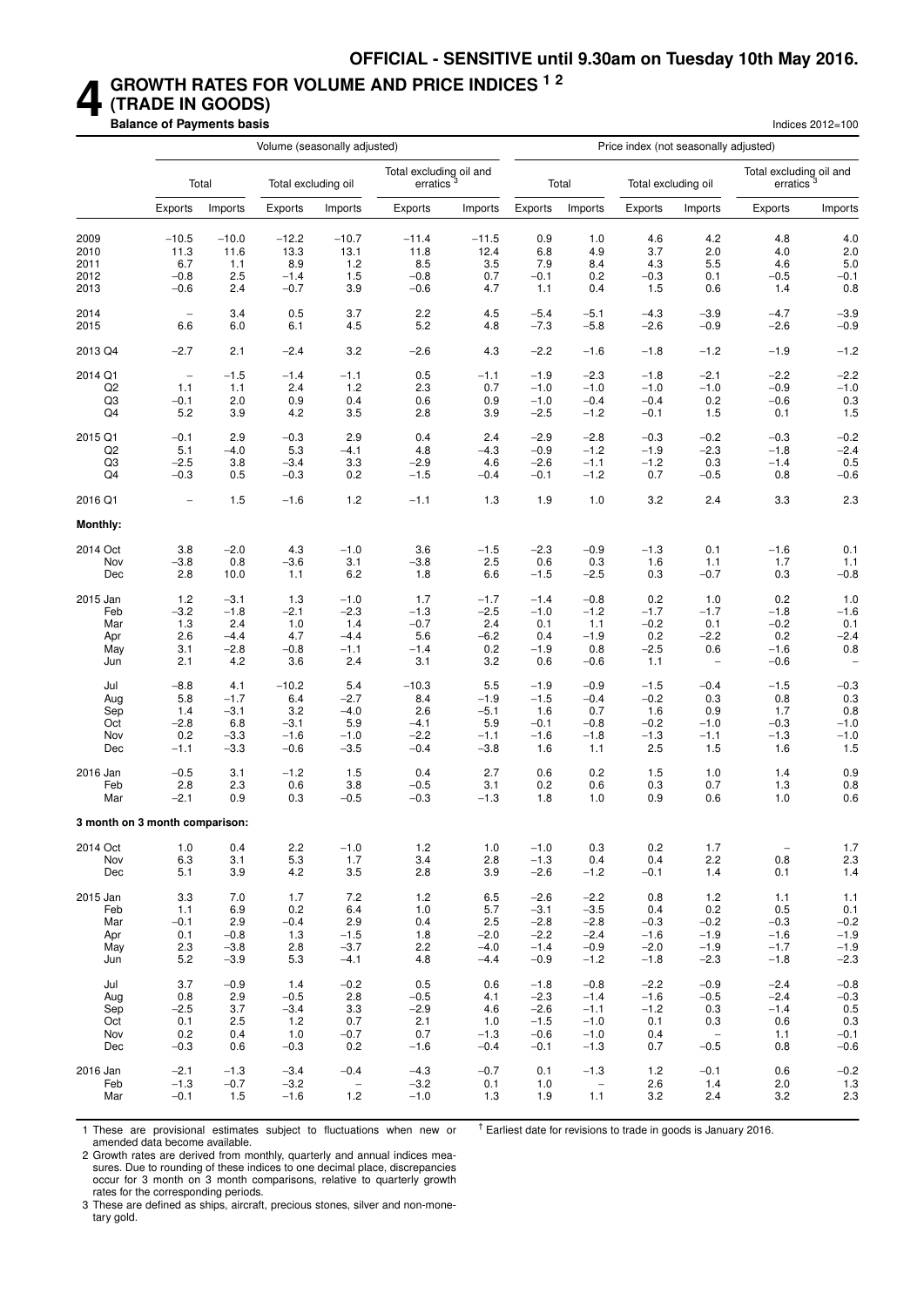# **5** VOLUME INDICES WITH COUNTRIES INSIDE AND OUTSIDE THE EU (TRADE IN GOODS)<sup>1</sup><br>Balance of Payments basis **Balance of Payments basis**

|                                                   |             |         |                                               |                |                                                  |                |         |               |                                      | Indices 2012=100 seasonally adjusted |                             |                 |
|---------------------------------------------------|-------------|---------|-----------------------------------------------|----------------|--------------------------------------------------|----------------|---------|---------------|--------------------------------------|--------------------------------------|-----------------------------|-----------------|
|                                                   |             |         | Trade in goods with EU countries <sup>3</sup> |                |                                                  |                |         |               | Trade in goods with Non-EU countries |                                      |                             |                 |
|                                                   |             | Total   | Total excluding oil                           |                | Total excluding<br>oil and erratics <sup>2</sup> |                |         | Total         | Total excluding oil                  |                                      | oil & erratics <sup>2</sup> | Total excluding |
|                                                   | Exports     | Imports | Exports                                       | Imports        | Exports                                          | Imports        | Exports | Imports       | Exports                              | Imports                              | Exports                     | Imports         |
|                                                   | <b>LGCT</b> | LGDL    | LKUL                                          | LKVD           | <b>SHBS</b>                                      | <b>SHCO</b>    | LGEH    | LGFA          | LKVZ                                 | <b>LKWS</b>                          | <b>SHDJ</b>                 | <b>SHED</b>     |
| 2013                                              | 99.3        | 104.9   | 98.9                                          | 105.6          | 98.8                                             | 106.5          | 99.5    | 99.6          | 99.7                                 | 101.8                                | 100.0                       | 102.3           |
| 2014                                              | 98.5        | 110.9   | 98.1                                          | 112.5          | 99.3                                             | 113.0          | 100.4   | 100.7         | 101.4                                | 101.8                                | 103.8                       | 104.7           |
| 2015                                              | 104.5       | 116.6   | 105.7                                         | 117.0          | 105.6                                            | 117.7          | 107.4   | 107.8         | 106.0                                | 107.2                                | 108.1                       | 110.7           |
| 2013 Q4                                           | 96.1        | 107.1   | 98.1                                          | 107.3          | 98.6                                             | 108.1          | 98.8    | 101.9         | 97.8                                 | 106.1                                | 98.4                        | 109.0           |
| 2014 Q1                                           | 96.7        | 109.2   | 96.4                                          | 111.3          | 97.5                                             | 111.5          | 98.1    | 96.5          | 96.8                                 | 98.6                                 | 100.3                       | 101.9           |
| Q2                                                | 98.7        | 109.6   | 97.7                                          | 111.8          | 98.8                                             | 112.3          | 98.3    | 98.5          | 100.0                                | 101.0                                | 103.4                       | 102.3           |
| Q3                                                | 97.4        | 111.2   | 98.9                                          | 112.7          | 100.2                                            | 113.3          | 99.4    | 100.9         | 100.6                                | 100.7                                | 103.2                       | 103.3           |
| Q4                                                | 101.2       | 113.5   | 99.4                                          | 114.3          | 100.7                                            | 114.7          | 105.8   | 106.9         | 108.2                                | 107.2                                | 108.4                       | 111.3           |
| 2015 Q1                                           | 102.0       | 116.6   | 102.4                                         | 117.1          | 103.0                                            | 117.7          | 104.7   | 110.2         | 104.8                                | 110.8                                | 107.1                       | 113.9           |
|                                                   |             |         |                                               |                | 103.6                                            | 115.2          | 113.8   |               |                                      | 103.4                                | 116.2                       | 105.6           |
| Q2                                                | 103.7       | 114.1   | 104.2                                         | 114.6          |                                                  |                |         | 103.8         | 113.7                                |                                      |                             |                 |
| Q3                                                | 107.1       | 115.7   | 107.5                                         | 115.8          | 107.6                                            | 116.7          | 105.0   | 110.3         | 103.7                                | 110.1                                | 106.3                       | 115.2           |
| Q4                                                | 105.4       | 120.1   | 108.8                                         | 120.6          | 108.0                                            | 121.1          | 106.0   | 107.0         | 101.9                                | 104.7                                | 102.7                       | 108.3           |
| 2016 Q1                                           | 108.1       | 122.9   | 107.2                                         | 121.9          | 106.7                                            | 122.6          | 103.2   | 107.6         | 100.2                                | 106.1                                | 101.8                       | 109.9           |
| 2014 Sep                                          | 98.2        | 112.1   | 98.5                                          | 113.8          | 99.7                                             | 114.4          | 104.4   | 104.3         | 104.9                                | 100.2                                | 106.3                       | 105.8           |
| Oct                                               | 99.5        | 110.6   | 97.1                                          | 111.3          | 98.0                                             | 112.1          | 110.9   | 101.3         | 114.4                                | 100.9                                | 115.0                       | 104.9           |
| Nov                                               | 99.7        | 113.8   | 99.2                                          | 114.9          | 100.3                                            | 114.9          | 102.8   | 99.9          | 105.4                                | 103.8                                | 104.8                       | 107.6           |
| Dec                                               | 104.3       | 116.0   | 102.0                                         | 116.6          | 103.7                                            | 117.2          | 103.7   | 119.4         | 104.8                                | 116.8                                | 105.3                       | 121.5           |
| 2015 Jan                                          | 103.0       | 114.5   | 102.2                                         | 115.2          | 103.2                                            | 115.9          | 107.4   | 113.5         | 107.1                                | 116.0                                | 109.2                       | 118.7           |
| Feb                                               | 102.5       | 118.1   | 102.3                                         | 118.3          | 103.7                                            | 118.5          | 101.1   | 105.4         | 102.9                                | 106.2                                | 106.1                       | 108.6           |
| Mar                                               | 100.5       | 117.2   | 102.8                                         | 117.9          | 102.2                                            | 118.8          | 105.7   | 111.8         | 104.4                                | 110.3                                | 106.1                       | 114.4           |
| Apr                                               | 98.7        | 110.7   | 104.1                                         | 111.3          | 103.5                                            | 111.0          | 112.9   | 108.6         | 112.4                                | 107.4                                | 116.0                       | 108.1           |
|                                                   | 105.3       | 113.3   |                                               |                | 101.5                                            |                | 112.9   |               |                                      |                                      |                             |                 |
| May<br>Jun                                        | 107.1       | 118.4   | 101.0<br>107.4                                | 113.8<br>118.8 | 105.7                                            | 114.6<br>119.9 | 115.8   | 99.5<br>103.3 | 113.6<br>115.2                       | 101.5<br>101.2                       | 115.0<br>117.6              | 103.8<br>104.9  |
|                                                   |             |         |                                               |                |                                                  |                |         |               |                                      |                                      |                             |                 |
| Jul                                               | 102.1       | 114.5   | 103.0                                         | 115.4          | 102.6                                            | 116.3          | 101.0   | 116.6         | 97.5                                 | 118.8                                | 98.4                        | 123.9           |
| Aug                                               | 113.9       | 117.0   | 111.0                                         | 116.5          | 111.9                                            | 117.7          | 101.0   | 110.0         | 102.5                                | 110.2                                | 105.9                       | 116.7           |
| Sep                                               | 105.2       | 115.7   | 108.5                                         | 115.4          | 108.4                                            | 116.2          | 112.9   | 104.2         | 111.2                                | 101.5                                | 114.5                       | 104.9           |
| Oct                                               | 106.5       | 120.4   | 110.1                                         | 121.4          | 109.0                                            | 122.5          | 105.4   | 114.6         | 103.3                                | 108.3                                | 105.2                       | 111.8           |
| Nov                                               | 105.0       | 123.0   | 108.9                                         | 122.4          | 107.9                                            | 123.2          | 107.4   | 104.0         | 101.1                                | 104.6                                | 101.5                       | 107.9           |
| Dec                                               | 104.8       | 117.0   | 107.5                                         | 117.9          | 107.2                                            | 117.6          | 105.2   | 102.5         | 101.2                                | 101.1                                | 101.4                       | 105.1           |
| 2016 Jan                                          | 105.1       | 119.5   | 106.0                                         | 119.4          | 105.7                                            | 120.6          | 104.0   | 107.0         | 100.3                                | 103.0                                | 103.5                       | 108.1           |
| Feb                                               | 113.2       | 124.5   | 108.7                                         | 122.1          | 108.5                                            | 122.7          | 101.5   | 106.9         | 99.1                                 | 109.4                                | 100.0                       | 113.6           |
| Mar                                               | 106.1       | 124.9   | 106.9                                         | 124.1          | 106.0                                            | 124.4          | 104.1   | 108.8         | 101.3                                | 105.7                                | 101.8                       | 107.9           |
| Percentage change on previous month:<br>2016 Mar  | $-6.3$      | 0.3     | $-1.7$                                        | 1.6            | $-2.3$                                           | 1.4            | 2.6     | 1.8           | 2.2                                  | $-3.4$                               | 1.8                         | $-5.0$          |
| 3 months ended:                                   |             |         |                                               |                |                                                  |                |         |               |                                      |                                      |                             |                 |
| 2015 Mar                                          | 102.0       | 116.6   | 102.4                                         | 117.1          | 103.0                                            | 117.7          | 104.7   | 110.2         | 104.8                                | 110.8                                | 107.1                       | 113.9           |
|                                                   |             |         |                                               |                |                                                  |                |         |               |                                      |                                      |                             |                 |
| 2015 Dec                                          | 105.4       | 120.1   | 108.8                                         | 120.6          | 108.0                                            | 121.1          | 106.0   | 107.0         | 101.9                                | 104.7                                | 102.7                       | 108.3           |
| 2016 Mar                                          | 108.1       | 123.0   | 107.2                                         | 121.9          | 106.7                                            | 122.6          | 103.2   | 107.6         | 100.2                                | 106.0                                | 101.8                       | 109.9           |
| Percentage change, latest 3 months compared with: |             |         |                                               |                |                                                  |                |         |               |                                      |                                      |                             |                 |
| Previous 3 months                                 | 2.6         | 2.4     | $-1.5$                                        | 1.1            | $-1.2$                                           | 1.2            | $-2.6$  | 0.5           | $-1.6$                               | 1.3                                  | $-0.9$                      | 1.5             |
|                                                   |             |         |                                               |                |                                                  |                |         |               |                                      |                                      |                             |                 |
| Same 3 months last year                           | 6.0         | $5.5\,$ | 4.7                                           | 4.0            | 3.6                                              | 4.1            | $-1.5$  | $-2.4$        | $-4.4$                               | $-4.3$                               | $-5.0$                      | $-3.5$          |

1 These are provisional estimates subject to fluctuations when new or amended data become available.

 $<sup>†</sup>$  Earliest date for revisions to trade in goods is January 2016.</sup>

2 These are defined as ships, aircraft, precious stones, silver and non-monetary gold

3 Includes trade with the Canary Islands, French Guiana, Guadeloupe Martinique and Reunion.

4 Please note, any differences between the quarterly and 3-monthly indices are due to rounding.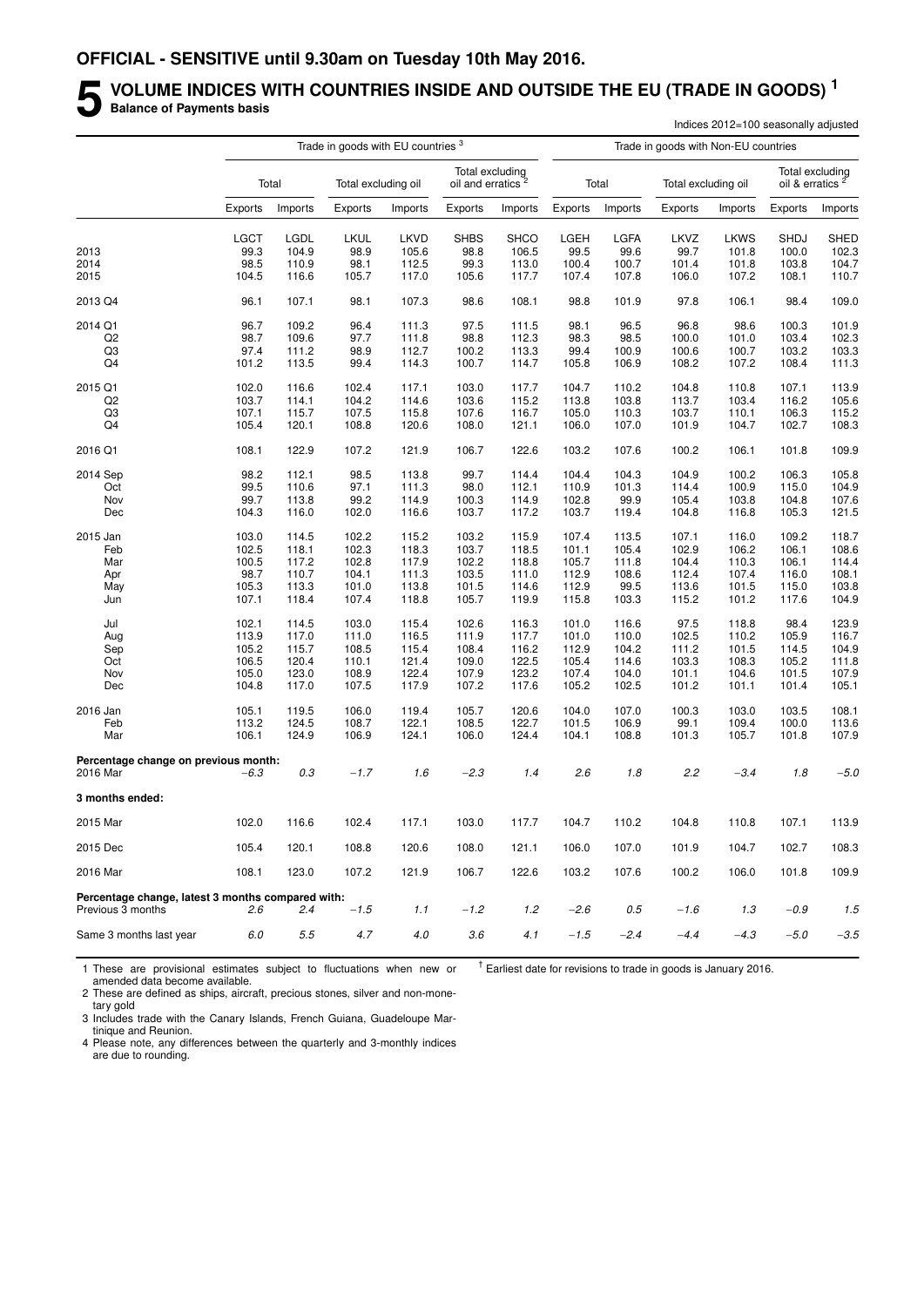#### **6 PRICE INDICES WITH COUNTRIES INSIDE AND OUTSIDE THE EU (TRADE IN GOODS) <sup>1</sup> Balance of Payments basis**

|                                                   |         |         |                                               |             |                                                  |             |         |         |                                      | Indices 2012=100 not seasonally adjusted |                             |                 |
|---------------------------------------------------|---------|---------|-----------------------------------------------|-------------|--------------------------------------------------|-------------|---------|---------|--------------------------------------|------------------------------------------|-----------------------------|-----------------|
|                                                   |         |         | Trade in goods with EU countries <sup>3</sup> |             |                                                  |             |         |         | Trade in goods with Non-EU countries |                                          |                             |                 |
|                                                   |         | Total   | Total excluding oil                           |             | Total excluding<br>oil and erratics <sup>2</sup> |             |         | Total   | Total excluding oil                  |                                          | oil & erratics <sup>2</sup> | Total excluding |
|                                                   | Exports | Imports | Exports                                       | Imports     | Exports                                          | Imports     | Exports | Imports | Exports                              | Imports                                  | Exports                     | Imports         |
|                                                   | LGCR    | LGDJ    | <b>LKUJ</b>                                   | <b>LKVB</b> | <b>SHBQ</b>                                      | <b>SHCM</b> | LGEF    | LGEY    | <b>LKVX</b>                          | <b>LKWQ</b>                              | <b>SHDH</b>                 | SHEB            |
| 2013                                              | 101.3   | 100.9   | 101.9                                         | 101.1       | 101.8                                            | 101.1       | 100.9   | 99.9    | 101.1                                | 100.1                                    | 101.0                       | 100.4           |
| 2014                                              | 93.7    | 95.9    | 95.5                                          | 96.6        | 95.3                                             | 96.5        | 97.6    | 94.7    | 98.6                                 | 96.9                                     | 97.9                        | 97.3            |
| 2015                                              | 82.6    | 92.5    | 90.1                                          | 95.0        | 89.7                                             | 95.0        | 94.7    | 87.0    | 98.6                                 | 96.7                                     | 98.2                        | 97.2            |
| 2013 Q4                                           | 99.6    | 99.9    | 100.3                                         | 100.2       | 100.2                                            | 100.2       | 99.2    | 97.6    | 99.5                                 | 97.9                                     | 99.4                        | 98.2            |
| 2014 Q1                                           | 96.3    | 97.0    | 96.9                                          | 97.2        | 96.7                                             | 97.2        | 98.8    | 96.1    | 99.2                                 | 96.7                                     | 98.4                        | 97.0            |
| Q2                                                | 94.8    | 95.9    | 95.3                                          | 96.1        | 95.5                                             | 96.0        | 98.1    | 95.2    | 98.6                                 | 95.8                                     | 97.7                        | 96.2            |
| Q3                                                | 94.0    | 95.5    | 95.5                                          | 96.0        | 95.1                                             | 96.0        | 97.0    | 94.7    | 97.9                                 | 96.5                                     | 96.9                        | 97.0            |
| Q4                                                | 89.7    | 95.3    | 94.2                                          | 97.0        | 93.7                                             | 97.0        | 96.4    | 92.7    | 98.7                                 | 98.4                                     | 98.4                        | 98.8            |
| 2015 Q1                                           | 84.9    | 93.9    | 92.3                                          | 96.5        | 91.7                                             | 96.5        | 96.0    | 88.9    | 99.9                                 | 98.5                                     | 99.7                        | 99.0            |
| Q2                                                | 83.6    | 91.8    | 89.5                                          | 93.9        | 89.5                                             | 93.8        | 95.7    | 88.7    | 99.1                                 | 96.8                                     | 98.5                        | 97.3            |
| Q3                                                | 81.2    | 92.6    | 88.8                                          | 95.2        | 88.4                                             | 95.2        | 93.4    | 85.9    | 97.4                                 | 95.9                                     | 97.0                        | 96.5            |
| Q4                                                | 80.9    | 91.7    | 89.6                                          | 94.6        | 89.1                                             | 94.6        | 93.7    | 84.5    | 98.2                                 | 95.4                                     | 97.7                        | 96.0            |
| 2016 Q1                                           | 82.1    | 92.8    | 92.7                                          | 96.3        | 92.3                                             | 96.3        | 95.7    | 85.3    | 101.0                                | 98.5                                     | 100.7                       | 99.0            |
| 2014 Sep                                          | 93.3    | 96.1    | 95.1                                          | 96.8        | 94.8                                             | 96.8        | 97.3    | 94.8    | 98.3                                 | 97.3                                     | 98.0                        | 97.7            |
| Oct                                               | 90.0    | 95.5    | 92.8                                          | 96.7        | 92.2                                             | 96.7        | 96.3    | 93.7    | 97.9                                 | 97.6                                     | 97.6                        | 98.0            |
| Nov                                               | 90.9    | 96.1    | 95.1                                          | 97.7        | 94.6                                             | 97.7        | 96.6    | 93.6    | 98.7                                 | 98.9                                     | 98.4                        | 99.4            |
| Dec                                               | 88.3    | 94.2    | 94.8                                          | 96.5        | 94.3                                             | 96.5        | 96.3    | 90.8    | 99.5                                 | 98.7                                     | 99.3                        | 99.2            |
| 2015 Jan                                          | 85.7    | 94.4    | 94.2                                          | 97.6        | 93.6                                             | 97.5        | 96.3    | 89.1    | 100.5                                | 99.6                                     | 100.3                       | 100.1           |
| Feb                                               | 85.2    | 93.2    | 92.5                                          | 96.0        | 91.9                                             | 96.1        | 95.0    | 88.2    | 98.7                                 | 97.8                                     | 98.5                        | 98.3            |
| Mar                                               | 83.8    | 93.9    | 90.3                                          | 95.9        | 89.6                                             | 95.8        | 96.7    | 89.3    | 100.4                                | 98.2                                     | 100.3                       | 98.8            |
| Apr                                               | 84.2    | 90.3    | 90.4                                          | 91.8        | 89.7                                             | 91.7        | 97.1    | 89.7    | 100.6                                | 98.3                                     | 100.6                       | 98.9            |
| May                                               | 82.9    | 92.3    | 88.2                                          | 94.5        | 89.4                                             | 94.5        | 94.9    | 89.0    | 98.0                                 | 96.6                                     | 98.1                        | 97.2            |
| Jun                                               | 83.7    | 92.9    | 89.8                                          | 95.3        | 89.3                                             | 95.3        | 95.2    | 87.5    | 98.5                                 | 95.5                                     | 96.9                        | 96.0            |
| Jul                                               | 81.0    | 91.7    | 87.3                                          | 94.3        | 86.7                                             | 94.3        | 94.5    | 87.1    | 98.2                                 | 96.0                                     | 96.6                        | 96.6            |
| Aug                                               | 80.6    | 92.6    | 88.7                                          | 95.1        | 88.3                                             | 95.2        | 92.3    | 85.2    | 96.4                                 | 95.5                                     | 96.5                        | 96.1            |
| Sep                                               | 82.2    | 93.6    | 90.5                                          | 96.2        | 90.1                                             | 96.2        | 93.4    | 85.5    | 97.7                                 | 96.2                                     | 97.9                        | 96.7            |
| Oct                                               | 82.3    | 92.5    | 90.4                                          | 95.0        | 90.0                                             | 95.0        | 93.3    | 85.2    | 97.4                                 | 95.5                                     | 97.5                        | 96.0            |
| Nov                                               | 80.1    | 90.5    | 88.5                                          | 93.8        | 88.0                                             | 93.8        | 92.6    | 84.0    | 96.9                                 | 94.6                                     | 97.1                        | 95.2            |
| Dec                                               | 80.3    | 92.2    | 89.8                                          | 95.1        | 89.3                                             | 95.1        | 95.2    | 84.3    | 100.1                                | 96.2                                     | 98.6                        | 96.8            |
| 2016 Jan                                          | 80.9    | 92.4    | 91.5                                          | 95.7        | 91.1                                             | 95.7        | 95.7    | 84.4    | 101.1                                | 97.7                                     | 99.6                        | 98.1            |
| Feb                                               | 81.9    | 93.1    | 92.9                                          | 96.5        | 92.5                                             | 96.5        | 95.0    | 84.8    | 100.5                                | 98.4                                     | 100.7                       | 98.8            |
| Mar                                               | 83.6    | 93.0    | 93.8                                          | 96.7        | 93.4                                             | 96.7        | 96.4    | 86.8    | 101.5                                | 99.5                                     | 101.7                       | 99.9            |
| Percentage change on previous month:              |         |         |                                               |             |                                                  |             |         |         |                                      |                                          |                             |                 |
| 2016 Mar                                          | 2.1     | $-0.1$  | 1.0                                           | 0.2         | 1.0                                              | 0.2         | 1.5     | 2.4     | 1.0                                  | 1.1                                      | 1.0                         | 1.1             |
| 3 months ended:                                   |         |         |                                               |             |                                                  |             |         |         |                                      |                                          |                             |                 |
| 2015 Mar                                          | 84.9    | 93.8    | 92.3                                          | 96.5        | 91.7                                             | 96.5        | 96.0    | 88.9    | 99.9                                 | 98.5                                     | 99.7                        | 99.1            |
| 2015 Dec                                          | 80.9    | 91.7    | 89.6                                          | 94.6        | 89.1                                             | 94.6        | 93.7    | 84.5    | 98.1                                 | 95.4                                     | 97.7                        | 96.0            |
| 2016 Mar                                          | 82.1    | 92.8    | 92.7                                          | 96.3        | 92.3                                             | 96.3        | 95.7    | 85.3    | 101.0                                | 98.5                                     | 100.7                       | 98.9            |
| Percentage change, latest 3 months compared with: |         |         |                                               |             |                                                  |             |         |         |                                      |                                          |                             |                 |
| Previous 3 months                                 | 1.5     | 1.2     | 3.5                                           | 1.8         | 3.6                                              | 1.8         | 2.1     | 1.0     | $3.0\,$                              | 3.2                                      | 3.0                         | 3.1             |
| Same 3 months last year                           | $-3.3$  | $-1.1$  | 0.4                                           | $-0.2$      | $0.7\,$                                          | $-0.2$      | $-0.3$  | $-4.0$  | 1.2                                  | $0.0\,$                                  | 1.0                         | $-0.1$          |

1 These are provisional estimates subject to fluctuations when new or amended data become available.

 $<sup>†</sup>$  Earliest date for revisions to trade in goods is January 2016.</sup>

2 These are defined as ships, aircraft, precious stones, silver and non-monetary gold.

3 Includes trade with the Canary Islands, French Guiana, Guadeloupe, Martinique and Reunion.

4 Please note, any differences between the quarterly and 3-monthly indices are due to rounding.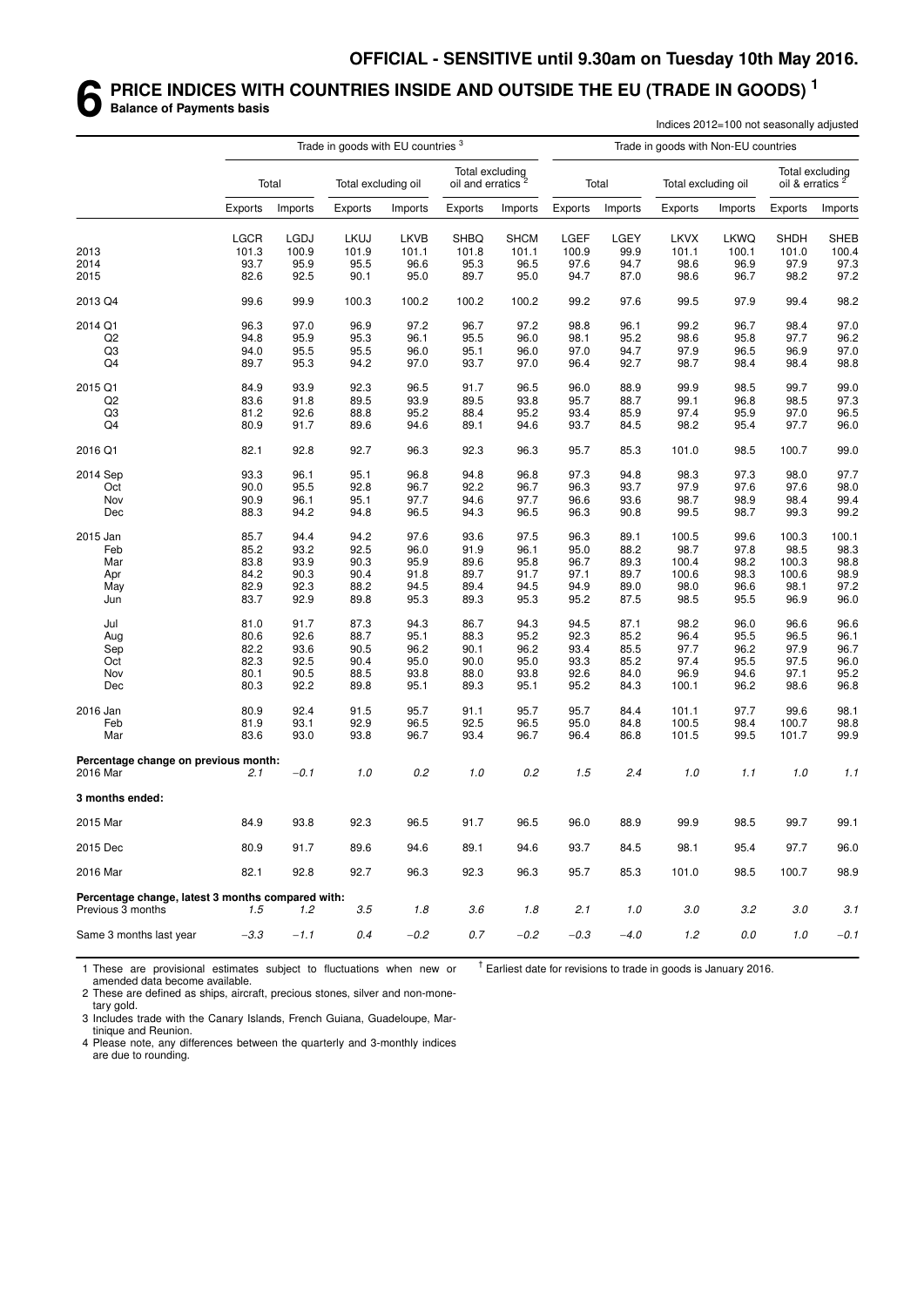# **7 TRADE IN OIL<sup>1</sup>**

**Balance of Payments basis**

|                                                                        |                                         |                    |                    | <b>Exports</b>          |                                       |                                 |                    |                    | Imports              |                                       |                                 |
|------------------------------------------------------------------------|-----------------------------------------|--------------------|--------------------|-------------------------|---------------------------------------|---------------------------------|--------------------|--------------------|----------------------|---------------------------------------|---------------------------------|
|                                                                        |                                         |                    |                    | Crude oil (SITC 333)    |                                       |                                 |                    |                    | Crude oil (SITC 333) |                                       |                                 |
|                                                                        | Balance of<br>Trade in Oil<br>£ million | Total<br>£ million | £ million          | million<br>tonnes       | Avg value <sup>2</sup><br>per tonne £ | Rest of<br>SITC 33<br>£ million | Total<br>£ million | £ million          | million<br>tonnes    | Avg value <sup>2</sup><br>per tonne £ | Rest of<br>SITC 33<br>£ million |
|                                                                        | <b>ENXQ</b>                             | ELBL               | <b>BQNI</b>        | <b>BOQM</b>             | <b>BPBN</b>                           | <b>BOQN</b>                     | <b>ENXO</b>        | <b>BQNJ</b>        | <b>BQBH</b>          | <b>BQAX</b>                           | <b>BQAY</b>                     |
| 2013                                                                   | $-9984$                                 | 39 161             | 19 3 24            | 35                      | 553                                   | 19837                           | 49 145             | 25 180             | 49                   | 518                                   | 23 965                          |
| 2014                                                                   | $-10154$                                | 32 804             | 17 477             | 37                      | 475                                   | 15 327                          | 42 958             | 21 246             | 47                   | 457                                   | 21 712                          |
| 2015                                                                   | $-8148$                                 | 20 959             | 10 462             | 37                      | 280                                   | 10 497                          | 29 107             | 11 831             | 44                   | 270                                   | 17 276                          |
| 2013 Q4                                                                | $-2496$                                 | 9010               | 4 9 3 1            | 9                       | 524                                   | 4 0 7 9                         | 11 506             | 5 0 4 3            | 10                   | 506                                   | 6463                            |
| 2014 Q1                                                                | $-1237$                                 | 9634               | 5 1 8 7            | 10                      | 511                                   | 4 4 4 7                         | 10871              | 5 1 5 1            | 11                   | 487                                   | 5720                            |
| Q <sub>2</sub>                                                         | $-2032$                                 | 8764<br>7536       | 4 4 4 2            | 9<br>8                  | 503                                   | 4 3 2 2                         | 10796              | 5 3 4 8<br>5813    | 11                   | 486                                   | 5 4 4 8                         |
| Q3<br>Q4                                                               | $-3988$<br>$-2897$                      | 6870               | 3933<br>3915       | 10                      | 486<br>401                            | 3 603<br>2955                   | 11 524<br>9767     | 4 9 3 4            | 13<br>13             | 463<br>393                            | 5711<br>4833                    |
|                                                                        |                                         |                    |                    |                         |                                       |                                 |                    |                    |                      |                                       |                                 |
| 2015 Q1<br>Q <sub>2</sub>                                              | $-2268$<br>$-2159$                      | 5 3 0 2<br>6014    | 2899<br>3 2 0 9    | 9<br>10                 | 322<br>326                            | 2 4 0 3<br>2805                 | 7570<br>8 1 7 3    | 3 1 6 2<br>3 1 6 0 | 11<br>10             | 279<br>306                            | 4 4 0 8<br>5013                 |
| Q3                                                                     | $-1696$                                 | 5 1 5 9            | 2 2 3 0            | 9                       | 254                                   | 2929                            | 6855               | 2650               | 10                   | 267                                   | 4 2 0 5                         |
| Q4                                                                     | $-2025$                                 | 4 4 8 4            | 2 1 2 4            | 10                      | 217                                   | 2 3 6 0                         | 6509               | 2859               | 13                   | 229                                   | 3650                            |
| 2016 Q1                                                                | $-1459$                                 | 4 0 6 5            | 2 1 4 9            | 11                      | 195                                   | 1916                            | 5 5 2 4            | 1807               | 10                   | 183                                   | 3717                            |
| 2014 Apr                                                               | $-505$                                  | 3073               | 1710               | 3                       | 500                                   | 1 3 6 3                         | 3578               | 1833               | 4                    | 485                                   | 1745                            |
| May                                                                    | $-798$                                  | 2993               | 1 4 8 4            | 3                       | 503                                   | 1509                            | 3791               | 1988               | 4                    | 485                                   | 1803                            |
| Jun                                                                    | $-729$                                  | 2698               | 1 2 4 8            | $\overline{c}$          | 507                                   | 1 450                           | 3 4 2 7            | 1 5 2 7            | 3                    | 489                                   | 1 900                           |
| Jul                                                                    | $-985$                                  | 2944               | 1 5 5 6            | 3                       | 504                                   | 1 3 8 8                         | 3929               | 1 907              | 4                    | 481                                   | 2 0 2 2                         |
| Aug                                                                    | $-1541$                                 | 1863               | 855                | $\overline{\mathbf{c}}$ | 480                                   | 1 0 0 8                         | 3 4 0 4            | 1 577              | 3                    | 462                                   | 1827                            |
| Sep                                                                    | $-1462$                                 | 2729               | 1 5 2 2            | 3                       | 472                                   | 1 207                           | 4 1 9 1            | 2 3 2 9            | 5                    | 449                                   | 1862                            |
| Oct                                                                    | $-1023$                                 | 2516               | 1 4 4 6            | 3                       | 440                                   | 1 0 7 0                         | 3539               | 1844               | 4                    | 442                                   | 1 6 9 5                         |
| Nov<br>Dec                                                             | $-648$<br>$-1226$                       | 2 2 1 1<br>2 1 4 3 | 1 3 8 6<br>1 0 8 3 | 3<br>3                  | 416<br>346                            | 825<br>1 0 6 0                  | 2859<br>3 3 6 9    | 1 3 8 9<br>1 701   | 4<br>5               | 396<br>349                            | 1 470<br>1 6 6 8                |
|                                                                        |                                         |                    |                    |                         |                                       |                                 |                    |                    |                      |                                       |                                 |
| 2015 Jan<br>Feb                                                        | $-325$<br>$-801$                        | 1842<br>1 704      | 1 0 2 2<br>918     | 3<br>3                  | 357<br>309                            | 820<br>786                      | 2 1 6 7<br>2505    | 929<br>938         | 3<br>3               | 288<br>272                            | 1 2 3 8<br>1 567                |
| Mar                                                                    | $-1142$                                 | 1756               | 959                | 3                       | 304                                   | 797                             | 2898               | 1 2 9 5            | 5                    | 278                                   | 1 603                           |
| Apr                                                                    | $-1125$                                 | 1650               | 769                | $\overline{\mathbf{c}}$ | 320                                   | 881                             | 2775               | 1 1 2 3            | 4                    | 289                                   | 1 652                           |
| May                                                                    | $-340$                                  | 2 2 5 9            | 1 2 2 1            | 4                       | 328                                   | 1 0 38                          | 2599               | 886                | 3                    | 330                                   | 1713                            |
| Jun                                                                    | $-694$                                  | 2 1 0 5            | 1 2 1 9            | $\overline{4}$          | 329                                   | 886                             | 2799               | 1 1 5 1            | 4                    | 307                                   | 1 648                           |
| Jul                                                                    | $-433$                                  | 1972               | 829                | 3                       | 291                                   | 1 1 4 3                         | 2 4 0 5            | 987                | 3                    | 297                                   | 1418                            |
| Aug                                                                    | $-674$                                  | 1 606              | 699                | 3                       | 228                                   | 907                             | 2 2 8 0            | 889                | 3                    | 265                                   | 1 3 9 1                         |
| Sep                                                                    | $-589$                                  | 1581               | 702                | 3                       | 245                                   | 879                             | 2 1 7 0            | 774                | 3                    | 238                                   | 1 3 9 6                         |
| Oct                                                                    | $-1062$                                 | 1506               | 703                | 3                       | 230                                   | 803                             | 2568               | 1 277              | 5                    | 242                                   | 1 2 9 1                         |
| Nov<br>Dec                                                             | $-500$<br>$-463$                        | 1596<br>1 3 8 2    | 743<br>678         | 3<br>3                  | 222<br>200                            | 853<br>704                      | 2096<br>1845       | 813<br>769         | 4<br>4               | 230<br>208                            | 1 2 8 3<br>1 0 7 6              |
|                                                                        |                                         |                    |                    |                         |                                       |                                 |                    |                    |                      |                                       |                                 |
| 2016 Jan<br>Feb                                                        | $-484$<br>$-299$                        | 1 3 2 4<br>1 3 5 8 | 709<br>737         | $\overline{4}$<br>3     | 193<br>215                            | 615<br>621                      | 1808<br>1657       | 708<br>399         | 4<br>2               | 186<br>173                            | 1 100<br>1 258                  |
| Mar                                                                    | $-676$                                  | 1 3 8 3            | 703                | $\overline{4}$          | 180                                   | 680                             | 2059               | 700                | 4                    | 186                                   | 1 3 5 9                         |
|                                                                        |                                         |                    |                    |                         |                                       |                                 |                    |                    |                      |                                       |                                 |
| Value change, latest month compared with:<br>Previous month            | $-377$                                  | 25                 | $-34$              |                         | $-35$                                 | 59                              | 402                | 301                | 1                    | 13                                    | 101                             |
| 3 months ended:                                                        |                                         |                    |                    |                         |                                       |                                 |                    |                    |                      |                                       |                                 |
| 2015 Mar                                                               | $-2268$                                 | 5 3 0 2            | 2899               | 9                       | 323                                   | 2 4 0 3                         | 7570               | 3 1 6 2            | 11                   | 279                                   | 4 4 0 8                         |
| 2015 Dec                                                               | $-2025$                                 | 4484               | 2 1 2 4            | 10                      | 217                                   | 2 3 6 0                         | 6509               | 2859               | 13                   | 227                                   | 3650                            |
| 2016 Mar                                                               | $-1459$                                 | 4065               | 2 1 4 9            | 11                      | 196                                   | 1916                            | 5 5 2 4            | 1807               | 10                   | 182                                   | 3717                            |
| Percentage change, latest 3 months compared with:<br>Previous 3 months |                                         | $-9.3$             | 1.2                | 12.4                    | -9.8                                  | $-18.8$                         | $-15.1$            | $-36.8$            | $-21.0$              | $-19.9$                               | 1.8                             |
| Same 3 months last year                                                |                                         | $-23.3$            | $-25.9$            | 22.3                    | -39.4                                 | $-20.3$                         | $-27.0$            | $-42.9$            | $-12.9$              | $-35.0$                               | $-15.7$                         |

1 Trade in petroleum and petroleum products. These figures differ from those published by the Department of Energy and Climate Change which are compiled from different sources and are on a time of shipment basis.

 $<sup>†</sup>$  Earliest date for revisions to trade in goods is January 2016.</sup>

Seasonally adjusted

2 The average value per tonne may reflect not only changes in price but also changes in the commodity mix.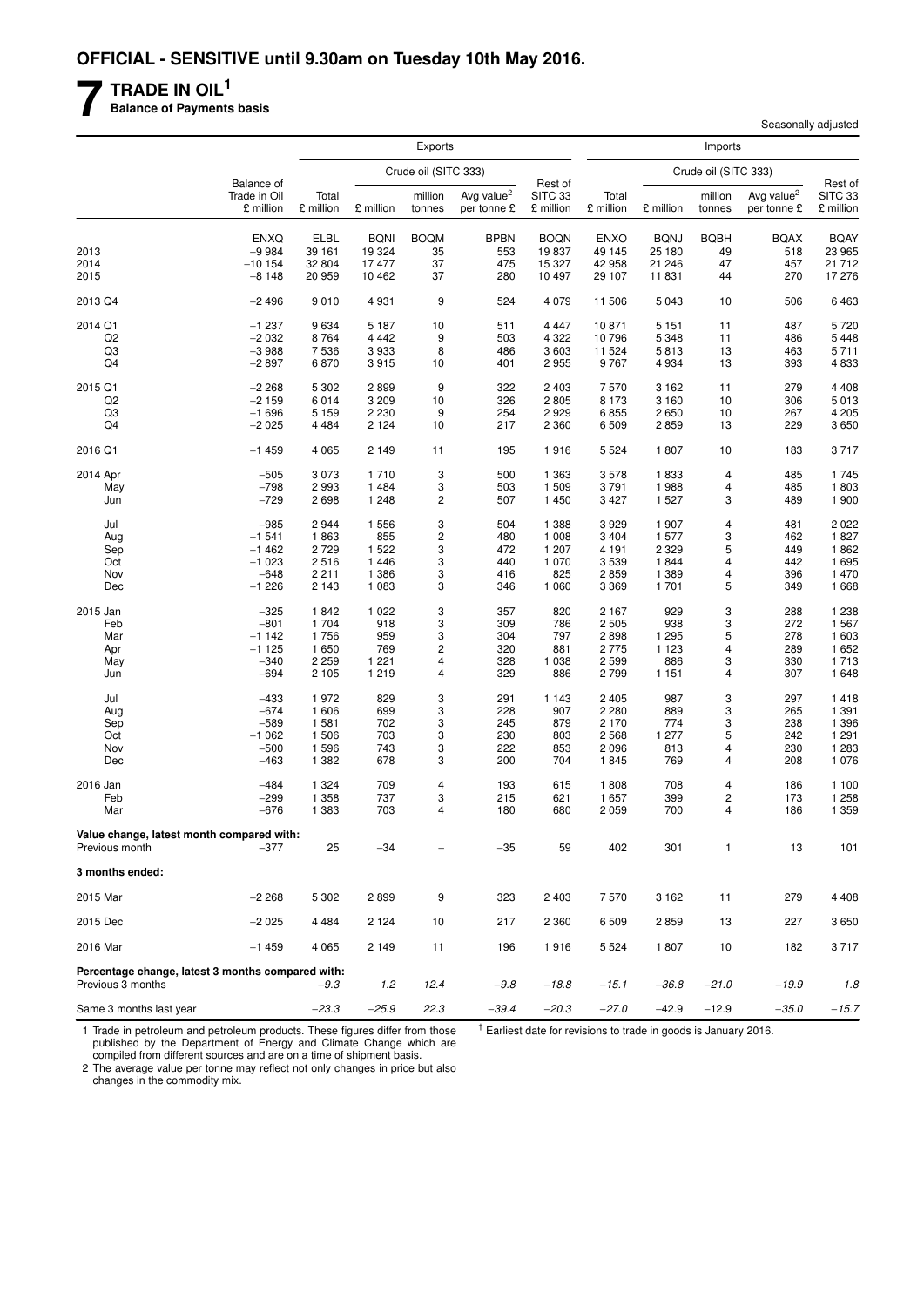#### **8 VALUE OF TRADE IN GOODS BY COMMODITY**

**Balance of Payments basis**

£ million seasonally adjusted

|                                                   |             | Food, beverages and<br>tobacco (SITC $0 + 1$ ) |             |             | <b>Basic materials</b><br>$(SITC 2 + 4)$ |             |             | Fuels (SITC 3) |                |
|---------------------------------------------------|-------------|------------------------------------------------|-------------|-------------|------------------------------------------|-------------|-------------|----------------|----------------|
|                                                   | Exports     | Imports                                        | Balance     | Exports     | Imports                                  | Balance     | Exports     | Imports        | <b>Balance</b> |
|                                                   | <b>BOPL</b> | <b>BQAR</b>                                    | <b>ELBE</b> | <b>BOPM</b> | <b>BQAS</b>                              | <b>ELBF</b> | <b>BOPN</b> | <b>BQAT</b>    | <b>ELBG</b>    |
| 2013                                              | 19709       | 38 755                                         | $-19046$    | 7638        | 12 4 28                                  | $-4790$     | 42748       | 61 495         | $-18747$       |
| 2014                                              | 18737       | 38 687                                         | $-19950$    | 6996        | 11 724                                   | $-4728$     | 35 990      | 52 951         | $-16961$       |
| 2015                                              | 18 350      | 38 502                                         | $-20152$    | 6 109       | 10 689                                   | $-4580$     | 24 003      | 37 901         | $-13898$       |
| 2014 Q2                                           | 4712        | 9750                                           | $-5038$     | 1676        | 2927                                     | $-1251$     | 9703        | 13 134         | $-3431$        |
| Q <sub>3</sub>                                    | 4 6 5 4     | 9610                                           | $-4956$     | 1817        | 2 9 0 6                                  | $-1089$     | 8 4 1 7     | 13 992         | $-5575$        |
| Q4                                                | 4730        | 9712                                           | $-4982$     | 1 7 3 7     | 2853                                     | $-1116$     | 7511        | 12 5 26        | $-5015$        |
| 2015 Q1                                           | 4613        | 9663                                           | $-5050$     | 1 603       | 2 7 6 4                                  | $-1161$     | 5870        | 10 031         | $-4161$        |
| Q2                                                | 4650        | 9501                                           | $-4851$     | 1 5 5 1     | 2 7 0 4                                  | $-1153$     | 6810        | 10 161         | $-3351$        |
| Q3                                                | 4 4 7 5     | 9699                                           | $-5224$     | 1 4 9 0     | 2610                                     | $-1120$     | 6 0 8 6     | 9213           | $-3127$        |
| Q <sub>4</sub>                                    | 4612        | 9639                                           | $-5027$     | 1 4 6 5     | 2611                                     | $-1146$     | 5 2 3 7     | 8496           | $-3259$        |
| 2016 Q1                                           | 4852        | 9757                                           | $-4905$     | 1 4 4 6     | 2 6 4 1                                  | $-1195$     | 4 4 3 3     | 7 1 8 4        | $-2751$        |
| 2015 Oct                                          | 1 5 5 4     | 3 2 6 6                                        | $-1712$     | 530         | 903                                      | $-373$      | 1808        | 3 3 5 0        | $-1542$        |
| Nov                                               | 1519        | 3 1 8 2                                        | $-1663$     | 462         | 876                                      | $-414$      | 1847        | 2719           | $-872$         |
| Dec                                               | 1539        | 3 1 9 1                                        | $-1652$     | 473         | 832                                      | $-359$      | 1 5 8 2     | 2427           | $-845$         |
| 2016 Jan                                          | 1628        | 3 1 9 9                                        | $-1571$     | 502         | 863                                      | $-361$      | 1 4 5 8     | 2 3 4 8        | $-890$         |
| Feb                                               | 1611        | 3 2 5 7                                        | $-1646$     | 476         | 876                                      | $-400$      | 1 478       | 2 2 2 0        | $-742$         |
| Mar                                               | 1613        | 3 3 0 1                                        | $-1688$     | 468         | 902                                      | $-434$      | 1 4 9 7     | 2616           | $-1119$        |
| 3 months ended:                                   |             |                                                |             |             |                                          |             |             |                |                |
| 2015 Mar                                          | 4613        | 9663                                           | $-5050$     | 1 603       | 2 7 6 4                                  | $-1161$     | 5870        | 10 031         | $-4161$        |
| 2015 Dec                                          | 4612        | 9639                                           | $-5027$     | 1 4 6 5     | 2611                                     | $-1146$     | 5 2 3 7     | 8496           | $-3259$        |
| 2016 Mar                                          | 4852        | 9757                                           | $-4905$     | 1446        | 2641                                     | $-1195$     | 4 4 3 3     | 7 1 8 4        | $-2751$        |
| Percentage change, latest 3 months compared with: |             |                                                |             |             |                                          |             |             |                |                |
| Previous 3 months                                 | 5.2         | 1.2                                            |             | $-1.3$      | 1.1                                      |             | $-15.4$     | $-15.4$        |                |
| Same 3 months last year                           | 5.2         | 1.0                                            |             | $-9.8$      | $-4.5$                                   |             | $-24.5$     | $-28.4$        |                |

|                                                            |             | Semi-manufactures<br>$(SITC 5 + 6)$ |             |             | Finished manufactures<br>$(SITC 7 + 8)$ |             |             | <b>Total manufactures</b><br>(SITC 5 to 8) |             |             | Unspecified goods |                |
|------------------------------------------------------------|-------------|-------------------------------------|-------------|-------------|-----------------------------------------|-------------|-------------|--------------------------------------------|-------------|-------------|-------------------|----------------|
|                                                            | Exports     | Imports                             | Balance     | Exports     | Imports                                 | Balance     | Exports     | Imports                                    | Balance     | Exports     | Imports           | <b>Balance</b> |
|                                                            | <b>BOPO</b> | <b>BQAU</b>                         | <b>ELBH</b> | <b>BOPP</b> | <b>BQAV</b>                             | <b>ELBI</b> | <b>BPAN</b> | <b>BQBD</b>                                | <b>ELBJ</b> | <b>BOQL</b> | <b>BQAW</b>       | <b>BQKX</b>    |
| 2013                                                       | 80 734      | 97 576                              | $-16842$    | 146 420     | 200 659                                 | $-54239$    | 227 154     | 298 235                                    | $-71081$    | 8977        | 10 544            | $-1567$        |
| 2014                                                       | 75 944      | 96 138                              | $-20194$    | 146 975     | 210 088                                 | $-63113$    | 222 919     | 306 226                                    | $-83307$    | 9 0 9 7     | 7 2 9 4           | 1803           |
| 2015                                                       | 78 950      | 94 849                              | $-15899$    | 150 255     | 218 505                                 | $-68250$    | 229 205     | 313 354                                    | $-84149$    | 7857        | 10 4 28           | $-2571$        |
| 2014 Q2                                                    | 18 4 45     | 24 193                              | $-5748$     | 36 475      | 51 962                                  | $-15487$    | 54 920      | 76 155                                     | $-21235$    | 2745        | 968               | 1 7 7 7        |
| Q <sub>3</sub>                                             | 18 945      | 24 175                              | $-5230$     | 36 466      | 52 514                                  | $-16048$    | 55 411      | 76 689                                     | $-21278$    | 2 103       | 1012              | 1 0 9 1        |
| Q <sub>4</sub>                                             | 19798       | 24 310                              | $-4512$     | 37 719      | 53 876                                  | $-16157$    | 57 517      | 78 186                                     | $-20669$    | 2895        | 4 1 3 0           | $-1235$        |
| 2015 Q1                                                    | 19 963      | 24 3 28                             | $-4365$     | 37 782      | 55 343                                  | $-17561$    | 57745       | 79 671                                     | $-21926$    | 1 653       | 2921              | $-1268$        |
| Q2                                                         | 20 905      | 23 8 28                             | $-2923$     | 38 148      | 53 746                                  | $-15598$    | 59 053      | 77 574                                     | $-18521$    | 2 3 2 6     | 1 1 9 5           | 1 1 3 1        |
| Q <sub>3</sub>                                             | 19 4 96     | 23 091                              | $-3595$     | 36 821      | 54 022                                  | $-17201$    | 56 317      | 77 113                                     | $-20796$    | 1892        | 3 4 0 5           | $-1513$        |
| Q <sub>4</sub>                                             | 18586       | 23 602                              | $-5016$     | 37 504      | 55 394                                  | $-17890$    | 56 090      | 78 996                                     | $-22906$    | 1986        | 2907              | $-921$         |
| 2016 Q1                                                    | 19 284      | 23 770                              | $-4486$     | 37891       | 57 645                                  | $-19754$    | 57 175      | 81 415                                     | $-24240$    | 1977        | 3580              | $-1603$        |
| 2015 Oct                                                   | 6 2 3 4     | 7973                                | $-1739$     | 12 651      | 18883                                   | $-6232$     | 18885       | 26 856                                     | $-7971$     | 712         | 349               | 363            |
| Nov                                                        | 6 2 6 2     | 7880                                | $-1618$     | 12 256      | 18 5 62                                 | $-6306$     | 18518       | 26 442                                     | $-7924$     | 665         | 1 3 6 6           | $-701$         |
| Dec                                                        | 6090        | 7749                                | $-1659$     | 12 597      | 17949                                   | $-5352$     | 18 687      | 25 698                                     | $-7011$     | 609         | 1 1 9 2           | $-583$         |
| 2016 Jan                                                   | 6 2 4 1     | 7922                                | $-1681$     | 12 616      | 18 213                                  | $-5597$     | 18857       | 26 135                                     | $-7278$     | 530         | 2495              | $-1965$        |
| Feb                                                        | 6788        | 8 0 38                              | $-1250$     | 12 471      | 19 5 67                                 | $-7096$     | 19 259      | 27 605                                     | $-8346$     | 415         | 706               | $-291$         |
| Mar                                                        | 6 2 5 5     | 7810                                | $-1555$     | 12 804      | 19865                                   | $-7061$     | 19 059      | 27 675                                     | $-8616$     | 1 0 3 2     | 379               | 653            |
| 3 months ended:                                            |             |                                     |             |             |                                         |             |             |                                            |             |             |                   |                |
| 2015 Mar                                                   | 19 963      | 24 3 28                             | $-4365$     | 37 782      | 55 343                                  | $-17561$    | 57 745      | 79 671                                     | $-21926$    | 1 653       | 2921              | $-1268$        |
| 2015 Dec                                                   | 18586       | 23 602                              | $-5016$     | 37 504      | 55 394                                  | $-17890$    | 56 090      | 78 996                                     | $-22906$    | 1986        | 2907              | $-921$         |
| 2016 Mar                                                   | 19 284      | 23 770                              | $-4486$     | 37891       | 57 645                                  | $-19754$    | 57 175      | 81 415                                     | $-24240$    | 1977        | 3580              | $-1603$        |
| Percentage change, latest 3 months compared with:          |             |                                     |             |             |                                         |             |             |                                            |             |             |                   |                |
| Previous 3 months                                          | 3.8         | 0.7                                 |             | 1.0         | 4.1                                     |             | 1.9         | 3.1                                        |             | $-0.5$      | 23.2              |                |
| Same 3 months last year                                    | $-3.4$      | $-2.3$                              |             | 0.3         | 4.2                                     |             | $-1.0$      | 2.2                                        |             | 19.6        | 22.6              |                |
| <b>EXCLUDING ERRATICS<sup>1</sup></b><br>Previous 3 months | 4.1         | 0.6                                 |             | 1.9         | 4.2                                     |             | 2.6         | 3.1                                        |             |             |                   |                |
| Same 3 months last year                                    | $-2.2$      | $-1.1$                              |             | $-1.5$      | 4.3                                     |             | $-1.7$      | 2.7                                        |             |             |                   |                |

1 These are defined as precious stone and silver in semi manufactures, as ships and aircraft in finished manufactures and as non monetary gold in miscellaneous trade.

 $<sup>†</sup>$  Earliest date for revisions to trade in goods is January 2016.</sup>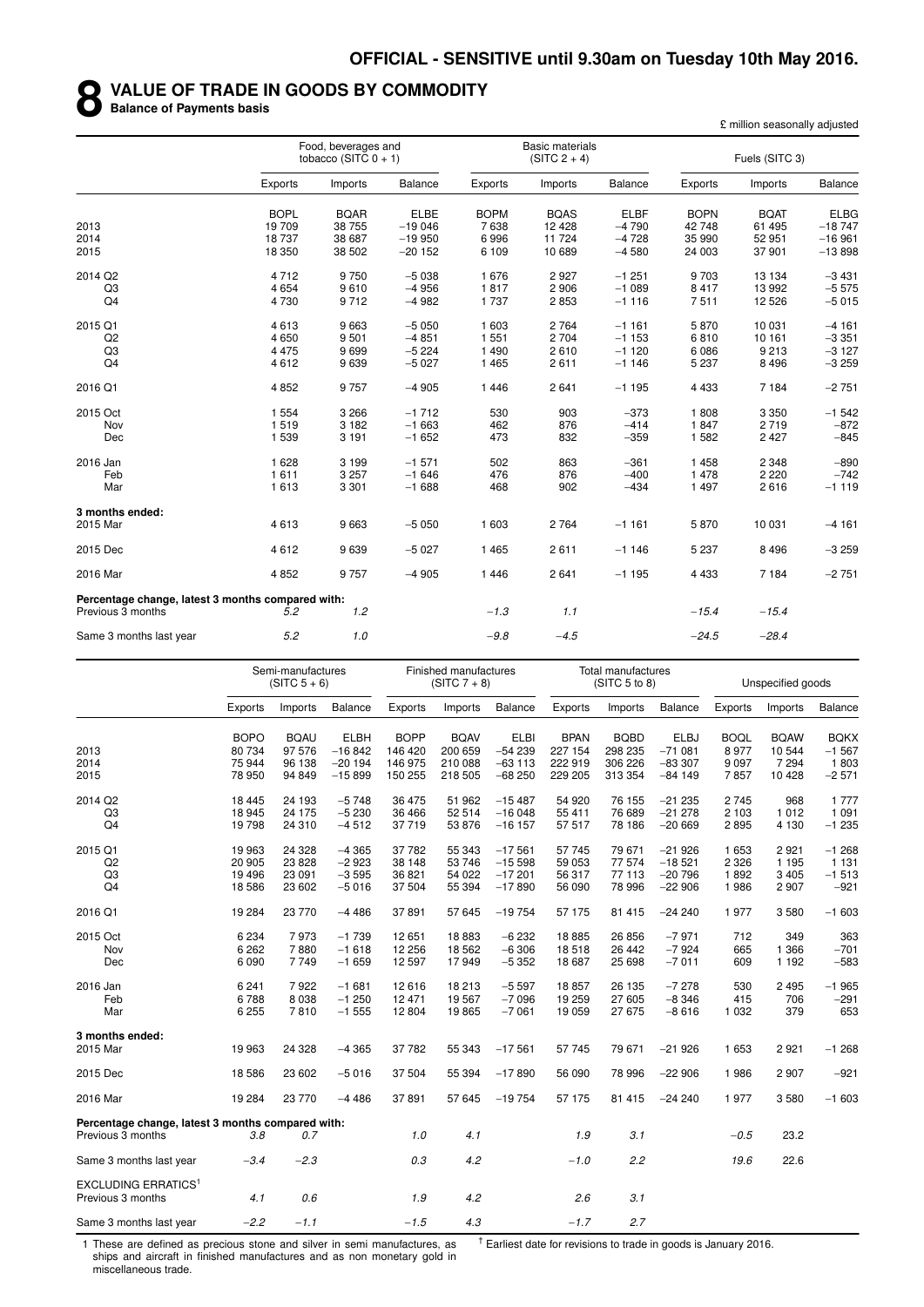#### **9 VOLUME INDICES (TRADE IN GOODS) BY COMMODITY <sup>1</sup> Balance of Payments basis**

|                                                                        | Indices 2012=100 seasonally adjusted |                                                  |             |                                          |             |                               |                                     |             |             |                                            |                                                |            |
|------------------------------------------------------------------------|--------------------------------------|--------------------------------------------------|-------------|------------------------------------------|-------------|-------------------------------|-------------------------------------|-------------|-------------|--------------------------------------------|------------------------------------------------|------------|
|                                                                        |                                      | Food, beverages<br>and tobacco<br>$(SITC 0 + 1)$ |             | <b>Basic materials</b><br>$(SITC 2 + 4)$ |             | Fuels<br>(SITC <sub>3</sub> ) | Semi-manufactures<br>$(SITC 5 + 6)$ |             |             | Finished<br>manufactures<br>$(SITC 7 + 8)$ | Total manufactures<br>(SITC <sub>5</sub> to 8) |            |
|                                                                        | Exports                              | Imports                                          | Exports     | Imports                                  | Exports     | Imports                       | Exports                             | Imports     | Exports     | Imports                                    | Exports                                        | Imports    |
| Weights <sup>2</sup><br>$(total trade = 1000)$                         | 63                                   | 90                                               | 28          | 26                                       | 144         | 159                           | 280                                 | 251         | 460         | 464                                        | 740                                            | 714        |
|                                                                        | <b>BPEM</b>                          | <b>BQBK</b>                                      | <b>BAFB</b> | <b>BQBL</b>                              | <b>BAFC</b> | <b>BQBM</b>                   | <b>BAHA</b>                         | <b>BQBN</b> | <b>BAHY</b> | <b>ELAB</b>                                | <b>BOGT</b>                                    | ELAJ       |
| 2013                                                                   | 99                                   | 102                                              | 96          | 118                                      | 99          | 95                            | 94                                  | 96          | 102         | 105                                        | 99                                             | 102        |
| 2014                                                                   | 100                                  | 101                                              | 94          | 127                                      | 96          | 94                            | 92                                  | 99          | 104         | 112                                        | 100                                            | 108        |
| 2015                                                                   | 107                                  | 104                                              | 81          | 127                                      | 111         | 107                           | 102                                 | 103         | 108         | 117                                        | 106                                            | 112        |
| 2013 Q4                                                                | 97                                   | 101                                              | 96          | 119                                      | 92          | 91                            | 93                                  | 93          | 103         | 108                                        | 100                                            | 103        |
| 2014 Q1                                                                | 96                                   | 101                                              | 95          | 129                                      | 100         | 86                            | 90                                  | 96          | 103         | 111                                        | 98                                             | 106        |
| Q <sub>2</sub>                                                         | 99                                   | 100                                              | 90          | 131                                      | 96          | 86                            | 89                                  | 100         | 103         | 112                                        | 98                                             | 108        |
| Q3                                                                     | 101                                  | 100                                              | 97          | 125                                      | 90          | 98                            | 92                                  | 100         | 104         | 112                                        | 100                                            | 108        |
| Q4                                                                     | 105                                  | 104                                              | 93          | 123                                      | 98          | 105                           | 99                                  | 101         | 106         | 113                                        | 103                                            | 109        |
| 2015 Q1                                                                | 106                                  | 104                                              | 82          | 125                                      | 102         | 107                           | 101                                 | 104         | 108         | 118                                        | 105                                            | 113        |
| Q <sub>2</sub>                                                         | 108                                  | 101                                              | 79          | 133                                      | 108         | 101                           | 109                                 | 102         | 110         | 115                                        | 110                                            | 111        |
| Q3                                                                     | 106                                  | 106                                              | 80          | 124                                      | 117         | 109                           | 102                                 | 102         | 107         | 115                                        | 105                                            | 110        |
| Q <sub>4</sub>                                                         | 109                                  | 107                                              | 81          | 124                                      | 115         | 112                           | 97                                  | 105         | 109         | 119                                        | 104                                            | 114        |
| 2016 Q1                                                                | 112                                  | 108                                              | 79          | 127                                      | 118         | 113                           | 99                                  | 103         | 107         | 121                                        | 104                                            | 115        |
| 2014 Apr                                                               | 97                                   | 106                                              | 95          | 131                                      | 101         | 85                            | 89                                  | 101         | 105         | 112                                        | 99                                             | 108        |
| May                                                                    | 98                                   | 103                                              | 87          | 129                                      | 101         | 92                            | 94                                  | 101         | 104         | 113                                        | 100                                            | 109        |
| Jun                                                                    | 100                                  | 92                                               | 90          | 132                                      | 86          | 82                            | 85                                  | 99          | 101         | 111                                        | 95                                             | 106        |
| Jul                                                                    | 100                                  | 91                                               | 102         | 131                                      | 101         | 98                            | 93                                  | 104         | 104         | 116                                        | 100                                            | 111        |
| Aug                                                                    | 101                                  | 103                                              | 104         | 124                                      | 70          | 82                            | 89                                  | 100         | 103         | 108                                        | 98                                             | 105        |
| Sep                                                                    | 103                                  | 104                                              | 86          | 121                                      | 98          | 113                           | 94                                  | 97          | 105         | 112                                        | 101                                            | 107        |
| Oct                                                                    | 104                                  | 102                                              | 91          | 121                                      | 98          | 102                           | 98                                  | 100         | 104         | 111                                        | 101                                            | 107        |
| Nov                                                                    | 104                                  | 104                                              | 95          | 124                                      | 91          | 89                            | 99                                  | 103         | 106         | 113                                        | 104                                            | 109        |
| Dec                                                                    | 107                                  | 107                                              | 94          | 125                                      | 106         | 124                           | 99                                  | 100         | 108         | 116                                        | 104                                            | 110        |
| 2015 Jan                                                               | 102                                  | 102                                              | 96          | 119                                      | 108         | 103                           | 102                                 | 103         | 109         | 115                                        | 106                                            | 111        |
| Feb                                                                    | 106                                  | 105                                              | 81          | 121                                      | 96          | 104                           | 98                                  | 104         | 106         | 119                                        | 103                                            | 114        |
| Mar                                                                    | 109                                  | 104                                              | 69          | 136                                      | 100         | 112                           | 103                                 | 105         | 108         | 120                                        | 106                                            | 115        |
| Apr                                                                    | 107                                  | 93                                               | 67          | 135                                      | 93          | 104                           | 112                                 | 102         | 109         | 116                                        | 111                                            | 111        |
| May                                                                    | 107                                  | 102                                              | 86          | 126                                      | 121         | 93                            | 103                                 | 99          | 109         | 115                                        | 107                                            | 110        |
| Jun                                                                    | 110                                  | 108                                              | 84          | 138                                      | 111         | 107                           | 111                                 | 105         | 112         | 115                                        | 112                                            | 112        |
| Jul                                                                    | 104                                  | 105                                              | 79          | 137                                      | 117         | 103                           | 92                                  | 103         | 104         | 116                                        | 100                                            | 112        |
| Aug                                                                    | 107                                  | 106                                              | 77          | 120                                      | 124         | 111                           | 103                                 | 102         | 108         | 115                                        | 106                                            | 110        |
| Sep                                                                    | 106                                  | 108                                              | 83          | 117                                      | 111         | 112                           | 111                                 | 101         | 109         | 114                                        | 110                                            | 109        |
| Oct                                                                    | 110                                  | 109                                              | 87          | 130                                      | 111         | 128                           | 98                                  | 105         | 110         | 122                                        | 105                                            | 116        |
| Nov<br>Dec                                                             | 109<br>109                           | 105<br>106                                       | 78<br>79    | 124<br>116                               | 121<br>114  | 105<br>103                    | 99<br>95                            | 106<br>103  | 107<br>110  | 121<br>115                                 | 104<br>104                                     | 115<br>111 |
|                                                                        |                                      |                                                  |             |                                          |             |                               |                                     |             |             |                                            |                                                |            |
| 2016 Jan                                                               | 112                                  | 106                                              | 84          | 123                                      | 115         | 114                           | 96                                  | 104         | 108         | 115                                        | 104                                            | 111        |
| Feb<br>Mar                                                             | 113<br>112                           | 108<br>110                                       | 77<br>76    | 124<br>134                               | 130<br>110  | 107<br>117                    | 105<br>96                           | 104<br>102  | 106<br>108  | 123<br>125                                 | 105<br>103                                     | 116<br>117 |
|                                                                        |                                      |                                                  |             |                                          |             |                               |                                     |             |             |                                            |                                                |            |
| 3 months ended:<br>2015 Mar                                            | 106                                  | 104                                              | 82          | 125                                      | 101         | 106                           | 101                                 | 104         | 108         | 118                                        | 105                                            | 113        |
| 2015 Dec                                                               | 109                                  | 107                                              | 81          | 123                                      | 115         | 112                           | 97                                  | 105         | 109         | 119                                        | 104                                            | 114        |
|                                                                        |                                      |                                                  |             |                                          |             |                               |                                     |             |             |                                            |                                                |            |
| 2016 Mar                                                               | 112                                  | 108                                              | 79          | 127                                      | 118         | 113                           | 99                                  | 103         | 107         | 121                                        | 104                                            | 115        |
| Percentage change, latest 3 months compared with:<br>Previous 3 months | 2.7                                  | 1.3                                              | $-2.9$      | 3.0                                      | 2.6         | 0.6                           | 1.7                                 | $-1.3$      | $-1.5$      | 1.4                                        | $-0.3$                                         | 0.6        |
|                                                                        |                                      |                                                  |             |                                          |             |                               |                                     |             |             |                                            |                                                |            |
| Same 3 months last year                                                | 6.3                                  | 4.2                                              | $-3.7$      | 1.3                                      | 16.8        | 6.0                           | $-2.0$                              | -0.6        | $-0.3$      | 2.5                                        | $-1.0$                                         | 1.2        |
| <b>EXCLUDING ERRATICS3</b><br>Previous 3 months                        |                                      |                                                  |             |                                          |             |                               | 2.0                                 | $-1.5$      | $-0.9$      | 2.0                                        | 0.3                                            | 0.9        |
| Same 3 months last year                                                |                                      |                                                  |             |                                          |             |                               | $-0.6$                              | 0.6         | $-2.8$      | 3.1                                        | $-1.9$                                         | 2.3        |

1 These are provisional estimates subject to fluctuations when new or amended data become available.

 $<sup>†</sup>$  Earliest date for revisions to trade in goods is January 2016.</sup>

2 The weights shown are in proportion to the total value of trade in 2012 and are used to combine the volume indices to calculate the totals for 2013 onwards. For 2012 and earlier, totals are calculated using the equivalent weights for the previous year (eg totals for 2012 use 2011 weights).

3 These are defined as precious stones and silver in semi manufactures, as ships and aircraft in finished manufactures and as non monetary gold in miscellaneous trade.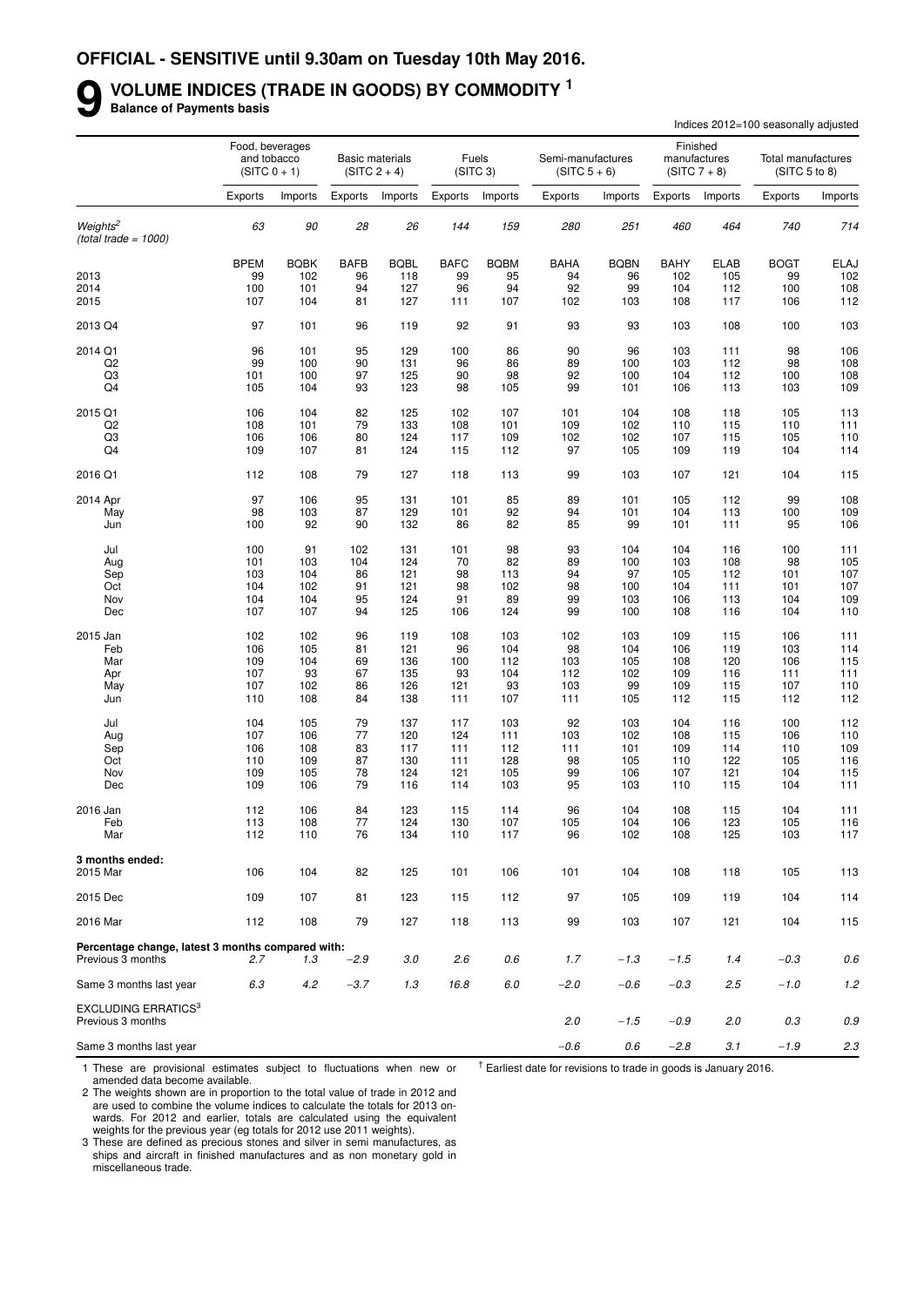# **10 PRICE INDICES (TRADE IN GOODS) BY COMMODITY <sup>1</sup> Balance of Payments Consistent basis**

|                                                   |             |                                                  |             |                                          |             |                               |                                     |             |             |                                            | Indices 2012=100 not seasonally adjusted |         |
|---------------------------------------------------|-------------|--------------------------------------------------|-------------|------------------------------------------|-------------|-------------------------------|-------------------------------------|-------------|-------------|--------------------------------------------|------------------------------------------|---------|
|                                                   |             | Food, beverages<br>and tobacco<br>$(SITC 0 + 1)$ |             | <b>Basic materials</b><br>$(SITC 2 + 4)$ |             | Fuels<br>(SITC <sub>3</sub> ) | Semi-manufactures<br>$(SITC 5 + 6)$ |             |             | Finished<br>manufactures<br>$(SITC 7 + 8)$ | Total manufactures<br>(SITC 5 to 8)      |         |
|                                                   | Exports     | Imports                                          | Exports     | Imports                                  | Exports     | Imports                       | Exports                             | Imports     | Exports     | Imports                                    | Exports                                  | Imports |
| Weights <sup>2</sup><br>$(total trade = 1000)$    | 68          | 89                                               | 29          | 29                                       | 138         | 152                           | 284                                 | 250         | 442         | 462                                        | 726                                      | 712     |
|                                                   | <b>BPAI</b> | <b>ELAN</b>                                      | <b>BPAW</b> | <b>ELAO</b>                              | <b>BPDU</b> | <b>ELAP</b>                   | <b>BQAA</b>                         | <b>ELAQ</b> | <b>BQAB</b> | ELAR                                       | <b>BQAI</b>                              | ELAY    |
| 2013                                              | 104         | 103                                              | 93          | 98                                       | 98          | 100                           | 101                                 | 99          | 102         | 101                                        | 102                                      | 100     |
| 2014                                              | 98          | 100                                              | 89          | 91                                       | 86          | 87                            | 96                                  | 94          | 99          | 98                                         | 98                                       | 97      |
| 2015                                              | 90          | 99                                               | 84          | 84                                       | 49          | 56                            | 92                                  | 89          | 99          | 99                                         | 97                                       | 96      |
| 2013 Q4                                           | 103         | 104                                              | 88          | 93                                       | 96          | 98                            | 99                                  | 97          | 101         | 99                                         | 100                                      | 98      |
| 2014 Q1                                           | 101         | 103                                              | 89          | 94                                       | 94          | 95                            | 97                                  | 95          | 100         | 97                                         | 99                                       | 96      |
| Q <sub>2</sub>                                    | 102         | 99                                               | 90          | 92                                       | 93          | 92                            | 95                                  | 94          | 99          | 97                                         | 97                                       | 96      |
| Q3                                                | 95          | 96                                               | 88          | 88                                       | 87          | 87                            | 96                                  | 94          | 99          | 99                                         | 98                                       | 97      |
| Q4                                                | 94          | 100                                              | 88          | 88                                       | 69          | 74                            | 95                                  | 94          | 100         | 100                                        | 98                                       | 98      |
| 2015 Q1                                           | 93          | 101                                              | 83          | 88                                       | 51          | 58                            | 94                                  | 91          | 101         | 100                                        | 98                                       | 97      |
| Q <sub>2</sub>                                    | 92          | 96                                               | 82          | 85                                       | 57          | 62                            | 92                                  | 88          | 99          | 99                                         | 96                                       | 95      |
| Q3                                                | 88          | 98                                               | 87          | 82                                       | 47          | 54                            | 91                                  | 89          | 98          | 99                                         | 95                                       | 96      |
| Q4                                                | 89          | 99                                               | 86          | 82                                       | 42          | 49                            | 92                                  | 87          | 99          | 99                                         | 96                                       | 95      |
| 2016 Q1                                           | 91          | 100                                              | 87          | 83                                       | 34          | 42                            | 95                                  | 90          | 103         | 102                                        | 100                                      | 98      |
| 2014 Apr                                          | 103         | 103                                              | 91          | 93                                       | 92          | 92                            | 96                                  | 95          | 101         | 98                                         | 99                                       | 97      |
| May                                               | 102         | 103                                              | 91          | 93                                       | 93          | 92                            | 96                                  | 94          | 99          | 97                                         | 98                                       | 96      |
| Jun                                               | 101         | 90                                               | 87          | 89                                       | 94          | 93                            | 93                                  | 92          | 97          | 97                                         | 95                                       | 95      |
| Jul                                               | 96          | 89                                               | 89          | 87                                       | 90          | 89                            | 95                                  | 94          | 98          | 98                                         | 97                                       | 97      |
| Aug                                               | 95          | 100                                              | 88          | 89                                       | 87          | 86                            | 97                                  | 94          | 100         | 99                                         | 98                                       | 97      |
| Sep                                               | 95          | 100                                              | 87          | 88                                       | 85          | 86                            | 95                                  | 94          | 100         | 99                                         | 98                                       | 97      |
| Oct                                               | 94          | 99                                               | 88          | 88                                       | 77          | 81                            | 95                                  | 94          | 98          | 99                                         | 97                                       | 97      |
| Nov                                               | 94          | 101                                              | 87          | 88                                       | 72          | 76                            | 95                                  | 95          | 101         | 100                                        | 99                                       | 98      |
| Dec                                               | 94          | 101                                              | 89          | 89                                       | 59          | 66                            | 95                                  | 94          | 101         | 100                                        | 99                                       | 97      |
| 2015 Jan                                          | 94          | 101                                              | 89          | 91                                       | 47          | 55                            | 95                                  | 93          | 102         | 101                                        | 99                                       | 98      |
| Feb                                               | 92          | 101                                              | 87          | 87                                       | 52          | 57                            | 93                                  | 91          | 100         | 99                                         | 98                                       | 96      |
| Mar                                               | 92          | 101                                              | 71          | 86                                       | 54          | 63                            | 93                                  | 90          | 101         | 100                                        | 98                                       | 96      |
| Apr                                               | 94          | 89                                               | 73          | 88                                       | 56          | 63                            | 93                                  | 88          | 101         | 99                                         | 98                                       | 95      |
| May                                               | 93          | 100                                              | 85          | 84                                       | 59          | 64                            | 88                                  | 87          | 99          | 99                                         | 95                                       | 95      |
| Jun                                               | 91          | 99                                               | 87          | 82                                       | 56          | 61                            | 94                                  | 89          | 97          | 98                                         | 96                                       | 95      |
| Jul                                               | 89          | 98                                               | 88          | 83                                       | 52          | 57                            | 92                                  | 89          | 96          | 98                                         | 95                                       | 95      |
| Aug                                               | 87          | 98                                               | 84          | 82                                       | 44          | 52                            | 90                                  | 89          | 98          | 99                                         | 95                                       | 95      |
| Sep                                               | 89          | 99                                               | 88          | 82                                       | 44          | 51                            | 92                                  | 88          | 99          | 101                                        | 96                                       | 96      |
| Oct                                               | 89          | 99                                               | 87          | 82                                       | 45          | 53                            | 91                                  | 88          | 99          | 99                                         | 96                                       | 95      |
| Nov                                               | 88          | 99                                               | 86          | 81                                       | 42          | 48                            | 90                                  | 86          | 98          | 98                                         | 95                                       | 94      |
| Dec                                               | 89          | 99                                               | 86          | 82                                       | 37          | 47                            | 94                                  | 87          | 100         | 100                                        | 98                                       | 95      |
| 2016 Jan                                          | 90          | 99                                               | 86          | 83                                       | 33          | 42                            | 96                                  | 89          | 101         | 101                                        | 99                                       | 97      |
| Feb                                               | 90          | 100                                              | 88          | 83                                       | 32          | 41                            | 94                                  | 89          | 103         | 102                                        | 99                                       | 98      |
| Mar                                               | 92          | 100                                              | 89          | 84                                       | 38          | 44                            | 95                                  | 91          | 104         | 102                                        | 100                                      | 98      |
| 3 months ended:<br>2015 Mar                       | 93          | 101                                              | 82          | 88                                       | 51          | 58                            | 94                                  | 91          | 101         | 100                                        | 98                                       | 97      |
| 2015 Dec                                          | 89          | 99                                               |             | 82                                       | 41          | 49                            | 92                                  | 87          | 99          | 99                                         | 96                                       | 95      |
|                                                   |             |                                                  | 86          |                                          |             |                               |                                     |             |             |                                            |                                          |         |
| 2016 Mar                                          | 91          | 100                                              | 88          | 83                                       | 34          | 42                            | 95                                  | 90          | 103         | 102                                        | 99                                       | 98      |
| Percentage change, latest 3 months compared with: |             |                                                  |             |                                          |             |                               |                                     |             |             |                                            |                                          |         |
| Previous 3 months                                 | 2.3         | 0.7                                              | 1.5         | 2.0                                      | $-16.9$     | $-14.2$                       | 3.6                                 | 3.1         | 3.7         | 2.7                                        | 3.1                                      | 3.2     |
| Same 3 months last year                           | $-2.2$      | $-1.3$                                           | 6.5         | $-5.3$                                   | $-32.7$     | $-27.4$                       | 1.4                                 | $-1.8$      | 1.7         | 1.7                                        | 1.0                                      | 1.0     |
| <b>EXCLUDING ERRATICS3</b><br>Previous 3 months   |             |                                                  |             |                                          |             |                               | 3.3                                 | 3.0         | 4.0         | 3.0                                        | 3.1                                      | 3.2     |
| Same 3 months last year                           |             |                                                  |             |                                          |             |                               | $0.0\,$                             | $-1.4$      | 2.0         | 2.3                                        | $1.0$                                    | $1.0$   |

1 These are provisional estimates subject to fluctuations when new or amended data become available.

 $<sup>†</sup>$  Earliest date for revisions to trade in goods is January 2016.</sup>

2 The weights shown are in proportion to the total value of trade in 2012 and are used to combine the volume indices to calculate the totals for 2013 onwards. For 2012 and earlier, totals are calculated using the equivalent weights for the previous year (eg totals for 2012 use 2011 weights).

3 These are defined as precious stones and silver in semi manufactures, as ships and aircraft in finished manufactures and as non monetary gold in miscellaneous trade.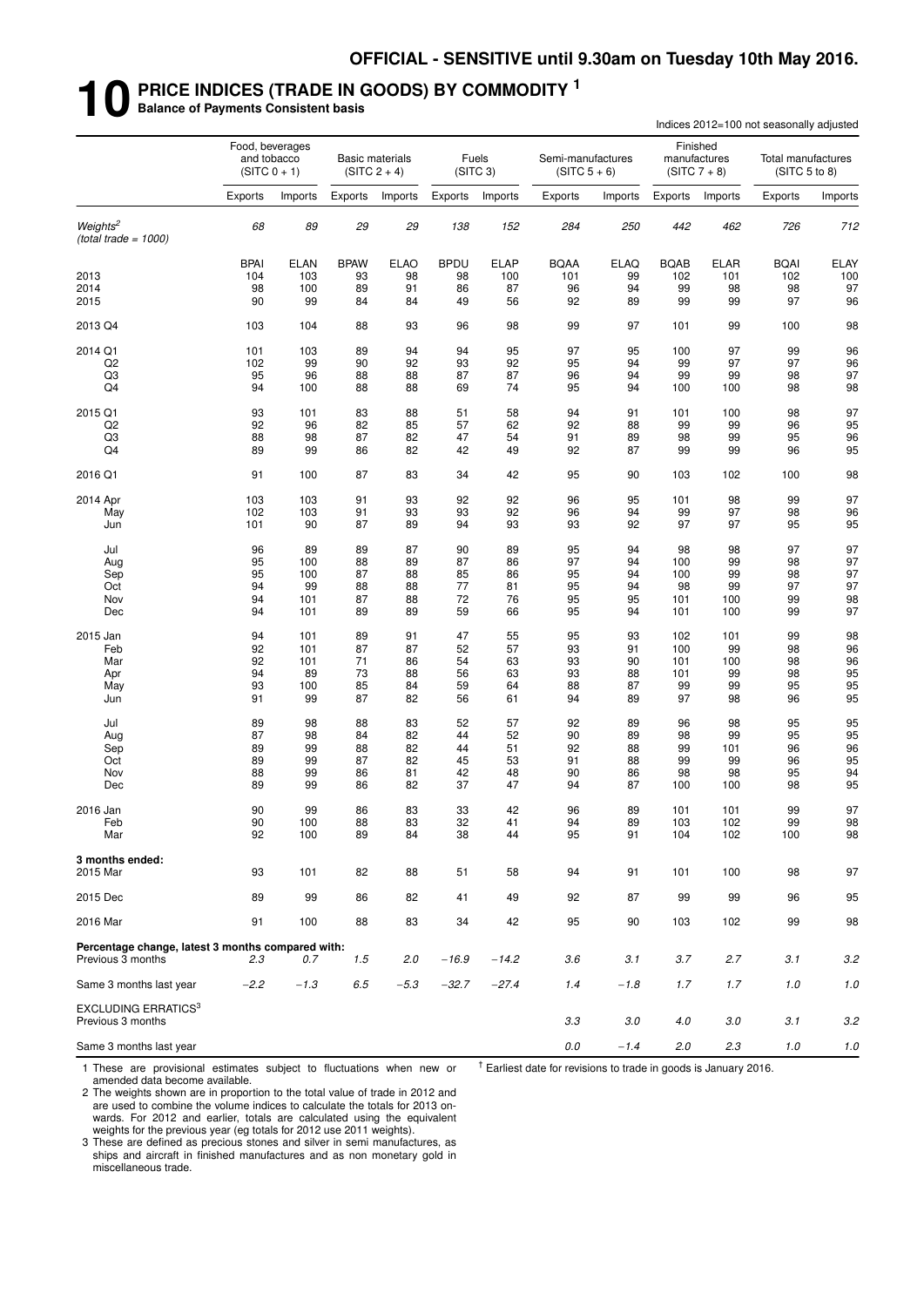# **11 TRADE IN GOODS WITH SELECTED EU TRADING PARTNERS Balance of Payments Consistent basis**

|                                                                        |                    |                      |                    |                    |                    |                     |                    |                    |                      |                    | £ million seasonally adjusted |                    |
|------------------------------------------------------------------------|--------------------|----------------------|--------------------|--------------------|--------------------|---------------------|--------------------|--------------------|----------------------|--------------------|-------------------------------|--------------------|
|                                                                        |                    | Belgium & Luxembourg |                    |                    | France             |                     |                    | Germany            |                      |                    | Irish Republic                |                    |
|                                                                        | Exports            | Imports              | Balance            | Exports            | Imports            | <b>Balance</b>      | Exports            | Imports            | <b>Balance</b>       | Exports            | Imports                       | <b>Balance</b>     |
|                                                                        | <b>CHNQ</b>        | <b>CHNY</b>          | <b>CHNF</b>        | <b>ENYL</b>        | <b>ENYP</b>        | <b>ENYT</b>         | <b>ENYO</b>        | <b>ENYS</b>        | <b>ENYW</b>          | <b>CHNS</b>        | <b>CHOA</b>                   | <b>CHNH</b>        |
| 2013                                                                   | 14 142             | 20817                | $-6675$            | 21 129             | 24 4 24            | $-3295$             | 30 593             | 57 592             | $-26999$             | 18750              | 12 542                        | 6 208              |
| 2014<br>2015                                                           | 12 317<br>11 773   | 21 4 4 3<br>21 467   | -9 126<br>$-9694$  | 19 089<br>17960    | 25 274<br>24 3 95  | $-6185$<br>$-6435$  | 30 730<br>30 585   | 60 820<br>62 073   | $-30000$<br>$-31488$ | 18 145<br>16811    | 11911<br>12765                | 6 234<br>4 0 4 6   |
|                                                                        |                    |                      |                    |                    |                    |                     |                    |                    |                      |                    |                               |                    |
| 2013 Q4                                                                | 3 1 7 1            | 5 1 1 6              | $-1945$            | 5 0 7 8            | 6 0 63             | $-985$              | 7 3 3 0            | 14 559             | $-7229$              | 4697               | 3 2 9 3                       | 1 4 0 4            |
| 2014 Q1<br>Q <sub>2</sub>                                              | 3 1 3 1<br>3 1 1 8 | 5 1 5 3<br>5 3 4 7   | $-2022$<br>$-2229$ | 4819<br>4 4 8 3    | 6 3 9 0<br>6 3 9 8 | $-1571$<br>$-1915$  | 7373<br>8 1 5 5    | 14 649<br>15 008   | $-7276$<br>$-6853$   | 4855<br>4576       | 3 1 4 4<br>2695               | 1711<br>1881       |
| Q3                                                                     | 2893               | 5 4 4 1              | $-2548$            | 5 0 3 2            | 6 189              | $-1157$             | 7558               | 15 497             | $-7939$              | 4 4 4 0            | 2 9 9 2                       | 1 4 4 8            |
| Q4                                                                     | 3 1 7 5            | 5 5 0 2              | $-2327$            | 4 7 5 5            | 6 2 9 7            | $-1542$             | 7644               | 15 6 66            | $-8022$              | 4 2 7 4            | 3 0 8 0                       | 1 1 9 4            |
| 2015 Q1                                                                | 2780               | 5 0 4 2              | $-2262$            | 4 5 2 6            | 6 3 5 2            | $-1826$             | 7728               | 15 700             | $-7972$              | 4 1 2 7            | 3 0 9 3                       | 1 0 3 4            |
| Q2                                                                     | 2834               | 5482                 | $-2648$            | 4 7 0 5            | 5893               | $-1188$             | 7925               | 15 615             | $-7690$              | 4 1 5 9            | 3 0 8 8                       | 1 0 7 1            |
| Q3<br>Q4                                                               | 3 1 2 3<br>3 0 3 6 | 5 4 5 9<br>5484      | $-2336$<br>$-2448$ | 4 3 8 1<br>4 3 4 8 | 5867<br>6 2 8 3    | $-1486$<br>$-1935$  | 7561<br>7371       | 15 276<br>15 482   | $-7715$<br>$-8111$   | 4 2 9 9<br>4 2 2 6 | 3 2 0 9<br>3 3 7 5            | 1 0 9 0<br>851     |
|                                                                        |                    |                      |                    |                    |                    |                     |                    |                    |                      |                    |                               |                    |
| 2016 Q1                                                                | 2 7 7 4            | 5 609                | $-2835$            | 4 4 8 7            | 6 172              | $-1685$             | 7903               | 15 668             | $-7765$              | 3913               | 3 0 9 1                       | 822                |
| 2015 Oct                                                               | 1 0 2 2            | 1796                 | $-774$             | 1626               | 1963               | $-337$              | 2 3 7 3            | 5419               | $-3046$              | 1446               | 1 1 1 9                       | 327                |
| Nov<br>Dec                                                             | 1 0 1 8<br>996     | 1846<br>1842         | $-828$<br>$-846$   | 1 3 5 9<br>1 3 6 3 | 2 3 1 6<br>2 0 0 4 | $-957$<br>$-641$    | 2 6 3 3<br>2 3 6 5 | 5 1 5 5<br>4 9 0 8 | $-2522$<br>$-2543$   | 1 373<br>1 4 0 7   | 1 0 9 8<br>1 1 5 8            | 275<br>249         |
| 2016 Jan                                                               | 927                | 1866                 | $-939$             | 1441               | 1932               | $-491$              | 2 5 4 0            | 5 0 2 9            | $-2489$              | 1 2 8 4            | 998                           | 286                |
| Feb                                                                    | 913                | 1884                 | $-971$             | 1461               | 2 1 3 2            | $-671$              | 2787               | 5 3 9 2            | $-2605$              | 1 3 0 5            | 1 0 3 9                       | 266                |
| Mar                                                                    | 934                | 1859                 | $-925$             | 1 5 8 5            | 2 1 0 8            | $-523$              | 2576               | 5 2 4 7            | $-2671$              | 1 3 2 4            | 1 0 5 4                       | 270                |
| 3 months ended:                                                        |                    |                      |                    |                    |                    |                     |                    |                    |                      |                    |                               |                    |
| 2015 Mar                                                               | 2780               | 5 0 4 2              | $-2262$            | 4526               | 6 3 5 2            | $-1826$             | 7728               | 15 700             | $-7972$              | 4 1 2 7            | 3 0 9 3                       | 1 0 3 4            |
| 2015 Dec                                                               | 3 0 3 6            | 5 4 8 4              | $-2448$            | 4 3 4 8            | 6 2 8 3            | $-1935$             | 7 3 7 1            | 15 482             | -8 111               | 4 2 2 6            | 3 3 7 5                       | 851                |
| 2016 Mar                                                               | 2 7 7 4            | 5 609                | $-2835$            | 4 4 8 7            | 6 172              | $-1685$             | 7903               | 15 6 68            | $-7765$              | 3913               | 3 0 9 1                       | 822                |
| Percentage change, latest 3 months compared with:<br>Previous 3 months | $-8.6$             | 2.3                  |                    | 3.2                | $-1.8$             |                     | 7.2                | 1.2                |                      | $-7.4$             | $-8.4$                        |                    |
| Same 3 months last year                                                | $-0.2$             | 11.2                 |                    | $-0.9$             | $-2.8$             |                     | 2.3                | $-0.2$             |                      | $-5.2$             | $-0.1$                        |                    |
|                                                                        |                    | Italy                |                    |                    | Netherlands        |                     |                    | Spain              |                      |                    | Sweden                        |                    |
|                                                                        |                    |                      |                    | Exports            |                    |                     |                    |                    | <b>Balance</b>       | Exports            |                               |                    |
|                                                                        | Exports            | Imports              | Balance            |                    | Imports            | <b>Balance</b>      | Exports            | Imports            |                      |                    | Imports                       | <b>Balance</b>     |
|                                                                        | <b>CHNO</b>        | <b>CHNW</b>          | CHOE               | <b>CHNP</b>        | <b>CHNX</b>        | <b>CHNE</b>         | <b>CHNV</b>        | <b>CHOD</b>        | <b>CHNM</b>          | <b>CHNA</b>        | <b>CHND</b>                   | <b>CHVI</b>        |
| 2013<br>2014                                                           | 8945<br>8808       | 15 291<br>16 581     | $-6346$<br>$-7773$ | 25 958<br>22 367   | 35 260<br>33 160   | $-9302$<br>$-10793$ | 8737<br>9 2 9 9    | 12 441<br>13813    | $-3704$<br>$-4514$   | 5812<br>5 3 5 5    | 7621<br>8 1 7 1               | $-1809$<br>$-2816$ |
| 2015                                                                   | 8574               | 15 966               | $-7392$            | 17 304             | 31 262             | $-13958$            | 8935               | 14 080             | $-5145$              | 4 4 5 0            | 7 0 0 5                       | $-2555$            |
| 2013 Q4                                                                | 2 2 0 8            | 4 0 0 8              | $-1800$            | 6 0 0 6            | 8861               | $-2855$             | 2 2 0 4            | 3 2 9 7            | $-1093$              | 1466               | 1838                          | $-372$             |
| 2014 Q1                                                                | 2 1 3 8            | 3959                 | -1 821             | 5956               | 8666               | $-2710$             | 2 3 9 2            | 3 4 0 5            | $-1013$              | 1 307              | 2073                          | $-766$             |
| Q2                                                                     | 2 2 5 6            | 3887                 | $-1631$            | 5921               | 8 3 6 6            | $-2445$             | 2 3 8 4            | 3515               | $-1131$              | 1 3 5 3            | 2 1 3 6                       | $-783$             |
| Q3                                                                     | 2 3 1 4            | 4 2 5 5              | $-1941$            | 5 2 5 0            | 8 1 8 8            | $-2938$             | 2 2 6 4            | 3 4 0 3            | $-1139$              | 1 3 9 2            | 2 0 0 5                       | $-613$             |
| Q4                                                                     | 2 100              | 4 4 8 0              | $-2380$            | 5 2 4 0            | 7940               | $-2700$             | 2 2 5 9            | 3 4 9 0            | $-1231$              | 1 3 0 3            | 1957                          | $-654$             |
| 2015 Q1                                                                | 2 152              | 4 0 5 3              | $-1901$            | 4 2 5 6            | 8 2 1 1            | $-3955$             | 2 2 2 6            | 3 3 5 1            | $-1125$              | 1 1 9 2            | 1815                          | $-623$             |
| Q2<br>Q3                                                               | 2 1 6 1<br>2 1 6 5 | 4 1 5 1<br>3831      | $-1990$<br>$-1666$ | 4415<br>4 3 5 4    | 7719<br>7631       | $-3304$<br>$-3277$  | 2 2 2 9<br>2 2 6 3 | 3 4 0 9<br>3665    | $-1180$<br>$-1402$   | 1 2 0 8<br>1 0 4 9 | 1666<br>1821                  | $-458$<br>$-772$   |
| Q4                                                                     | 2096               | 3931                 | $-1835$            | 4 2 7 9            | 7701               | $-3422$             | 2 2 1 7            | 3655               | $-1438$              | 1 0 0 1            | 1703                          | $-702$             |
| 2016 Q1                                                                | 2 2 6 5            | 4 108                | $-1843$            | 4510               | 8 3 3 1            | $-3821$             | 2 2 0 1            | 3828               | $-1627$              | 1 0 9 0            | 1 5 2 6                       | $-436$             |
| 2015 Oct                                                               | 717                | 1 3 1 2              | $-595$             | 1511               | 2 5 7 1            | $-1060$             | 745                | 1 2 6 7            | $-522$               | 320                | 622                           | $-302$             |
| Nov                                                                    | 692                | 1 3 2 2              | $-630$             | 1 3 4 4            | 2 5 3 4            | $-1190$             | 718                | 1 2 5 4            | $-536$               | 349                | 573                           | $-224$             |
| Dec                                                                    | 687                | 1 297                | $-610$             | 1424               | 2 5 9 6            | $-1172$             | 754                | 1 1 3 4            | $-380$               | 332                | 508                           | $-176$             |
| 2016 Jan                                                               | 727                | 1 3 4 2              | $-615$             | 1 477              | 2718               | $-1241$             | 706                | 1 2 2 0            | $-514$               | 339                | 587                           | $-248$             |
| Feb<br>Mar                                                             | 752<br>786         | 1 378<br>1 3 8 8     | $-626$<br>$-602$   | 1489<br>1 544      | 2838<br>2 7 7 5    | $-1349$<br>$-1231$  | 742<br>753         | 1 2 6 6<br>1 3 4 2 | $-524$<br>$-589$     | 377<br>374         | 453<br>486                    | $-76$<br>$-112$    |
| 3 months ended:                                                        |                    |                      |                    |                    |                    |                     |                    |                    |                      |                    |                               |                    |
|                                                                        |                    |                      |                    |                    |                    |                     |                    |                    |                      |                    |                               |                    |
| 2015 Mar                                                               | 2 1 5 2            | 4 0 5 3              | $-1901$            | 4 2 5 6            | 8 2 1 1            | $-3955$             | 2 2 2 6            | 3 3 5 1            | $-1125$              | 1 1 9 2            | 1815                          | $-623$             |
| 2015 Dec                                                               | 2096               | 3931                 | $-1835$            | 4 2 7 9            | 7 701              | $-3422$             | 2217               | 3655               | $-1438$              | 1 0 0 1            | 1703                          | $-702$             |
| 2016 Mar                                                               | 2 2 6 5            | 4 108                | $-1843$            | 4510               | 8 3 3 1            | $-3821$             | 2 2 0 1            | 3828               | $-1627$              | 1 0 9 0            | 1 5 2 6                       | $-436$             |
| Percentage change, latest 3 months compared with:<br>Previous 3 months | 8.1                | 4.5                  |                    | 5.4                | 8.2                |                     | $-0.7$             | 4.7                |                      | 8.9                | $-10.4$                       |                    |
| Same 3 months last year                                                | 5.3                | 1.4                  |                    | 6.0                | 1.5                |                     | $-1.1$             | 14.2               |                      | $-8.6$             | $-15.9$                       |                    |

 $\frac{1}{1}$  Earliest date for revisions to trade in goods is January 2016.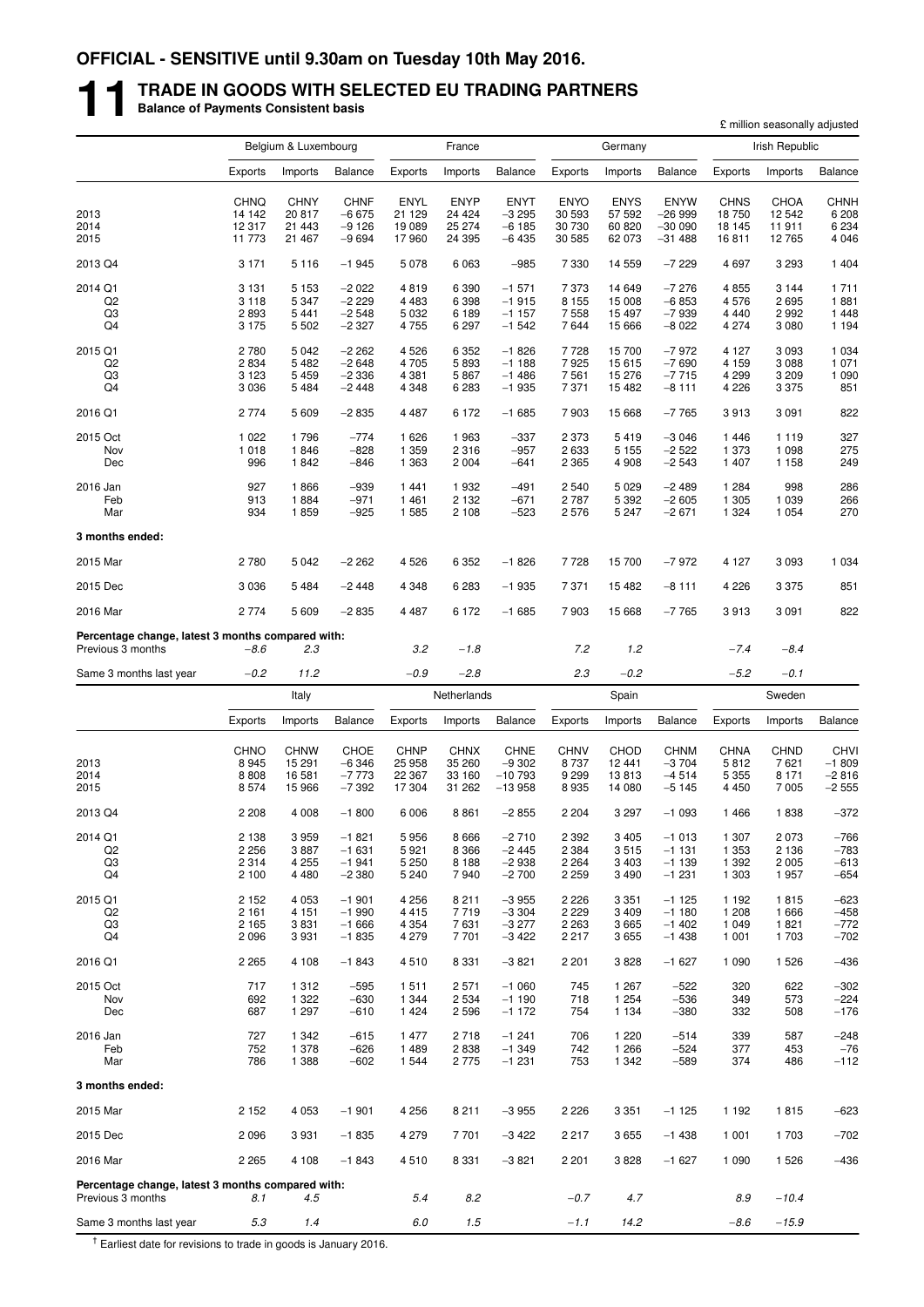# **12 TRADE IN GOODS WITH SELECTED NON-EU TRADING PARTNERS Balance of Payments Consistent basis**

|                                                                        |                |                    |                    |                    |                    |                    |                 |                    |                  |                    | £ million seasonally adjusted |                  |
|------------------------------------------------------------------------|----------------|--------------------|--------------------|--------------------|--------------------|--------------------|-----------------|--------------------|------------------|--------------------|-------------------------------|------------------|
|                                                                        |                | Canada             |                    |                    | China              |                    |                 | Hong Kong          |                  |                    | Japan                         |                  |
|                                                                        | Exports        | Imports            | Balance            | Exports            | Imports            | <b>Balance</b>     | Exports         | Imports            | Balance          | Exports            | Imports                       | <b>Balance</b>   |
|                                                                        | <b>EOBC</b>    | <b>EOBW</b>        | <b>EOCQ</b>        | <b>ERDN</b>        | ERDZ               | EREL               | <b>ERDG</b>     | <b>ERDS</b>        | <b>EREE</b>      | <b>EOBD</b>        | <b>EOBX</b>                   | EOCR             |
| 2013                                                                   | 3 9 8 5        | 5 7 3 1            | $-1746$            | 13 4 67            | 35 930             | $-22463$           | 5614            | 7 3 6 6            | $-1752$          | 4793               | 7606                          | $-2813$          |
| 2014                                                                   | 3 2 3 4        | 7 2 3 6            | $-4002$            | 15511              | 36 900             | $-21389$           | 6 3 5 2         | 7461               | $-1109$          | 4 2 7 0            | 7 277                         | $-3007$          |
| 2015                                                                   | 4 0 3 2        | 6806               | $-2774$            | 12746              | 37881              | $-25135$           | 5725            | 6678               | $-953$           | 4566               | 6885                          | $-2319$          |
| 2013 Q4                                                                | 1012           | 1 1 8 6            | $-174$             | 3 4 3 4            | 10 071             | $-6637$            | 1 3 4 4         | 1872               | $-528$           | 1 1 4 6            | 1893                          | -747             |
| 2014 Q1                                                                | 835<br>717     | 1 3 9 3<br>1 3 3 1 | $-558$<br>$-614$   | 3417<br>3932       | 9 3 7 6<br>9 4 9 6 | $-5959$<br>$-5564$ | 1598<br>1469    | 2010<br>1 9 9 1    | $-412$           | 1072<br>1 0 6 3    | 1798<br>1882                  | $-726$           |
| Q <sub>2</sub><br>Q3                                                   | 770            | 1968               | $-1198$            | 3922               | 8702               | $-4780$            | 1637            | 1692               | $-522$<br>$-55$  | 1 0 8 3            | 1812                          | $-819$<br>$-729$ |
| Q <sub>4</sub>                                                         | 912            | 2 5 4 4            | $-1632$            | 4 2 4 0            | 9 3 2 6            | $-5086$            | 1648            | 1768               | $-120$           | 1 0 5 2            | 1785                          | $-733$           |
| 2015 Q1                                                                | 1 0 7 4        | 1 3 1 5            | $-241$             | 3 0 8 8            | 10 545             | $-7457$            | 1522            | 1749               | $-227$           | 1 1 5 4            | 1738                          | $-584$           |
| Q2<br>Q <sub>3</sub>                                                   | 965<br>974     | 1 3 3 1<br>1993    | $-366$<br>$-1019$  | 4 1 1 1            | 8 4 8 3            | $-4372$<br>$-7105$ | 1470<br>1 3 5 4 | 1 651<br>1 622     | $-181$<br>$-268$ | 1 0 6 6            | 1679<br>1750                  | $-613$<br>$-583$ |
| Q <sub>4</sub>                                                         | 1 0 1 9        | 2 1 6 7            | $-1148$            | 2 5 2 2<br>3 0 2 5 | 9627<br>9 2 2 6    | $-6201$            | 1 379           | 1656               | $-277$           | 1 1 6 7<br>1 1 7 9 | 1718                          | $-539$           |
| 2016 Q1                                                                | 1 1 4 5        | 2918               | $-1773$            | 3 3 5 6            | 9 2 2 5            | $-5869$            | 1416            | 1561               | $-145$           | 1 202              | 2 0 4 4                       | $-842$           |
| 2015 Oct                                                               | 350            | 360                | $-10$              | 981                | 3 2 2 7            | $-2246$            | 469             | 532                | $-63$            | 422                | 603                           | $-181$           |
| Nov                                                                    | 324            | 1 0 2 3            | $-699$             | 977                | 2987               | $-2010$            | 462             | 563                | $-101$           | 384                | 590                           | $-206$           |
| Dec                                                                    | 345            | 784                | $-439$             | 1 0 6 7            | 3012               | $-1945$            | 448             | 561                | $-113$           | 373                | 525                           | $-152$           |
| 2016 Jan                                                               | 464            | 1792               | $-1328$            | 1 0 7 9            | 3 0 3 0            | $-1951$            | 470             | 543                | $-73$            | 432                | 678                           | $-246$           |
| Feb<br>Mar                                                             | 397<br>284     | 742<br>384         | $-345$<br>$-100$   | 984<br>1 2 9 3     | 3 1 1 4<br>3 0 8 1 | $-2130$<br>$-1788$ | 485<br>461      | 494<br>524         | $-9$<br>$-63$    | 375<br>395         | 658<br>708                    | $-283$<br>$-313$ |
|                                                                        |                |                    |                    |                    |                    |                    |                 |                    |                  |                    |                               |                  |
| 3 months ended:                                                        |                |                    |                    |                    |                    |                    |                 |                    |                  |                    |                               |                  |
| 2015 Mar                                                               | 1 0 7 4        | 1 3 1 5            | $-241$             | 3 0 8 8            | 10 545             | $-7457$            | 1 5 2 2         | 1749               | $-227$           | 1 1 5 4            | 1738                          | $-584$           |
| 2015 Dec                                                               | 1 0 1 9        | 2 1 6 7            | $-1148$            | 3 0 2 5            | 9 2 2 6            | $-6201$            | 1 3 7 9         | 1656               | $-277$           | 1 1 7 9            | 1718                          | $-539$           |
| 2016 Mar                                                               | 1 1 4 5        | 2918               | $-1773$            | 3 3 5 6            | 9 2 2 5            | $-5869$            | 1416            | 1561               | $-145$           | 1 2 0 2            | 2044                          | $-842$           |
| Percentage change, latest 3 months compared with:<br>Previous 3 months | 12.4           | 34.7               |                    | 10.9               | 0.0                |                    | 2.7             | $-5.7$             |                  | 2.0                | 19.0                          |                  |
| Same 3 months last year                                                | 6.6            | 121.9              |                    | 8.7                | $-12.5$            |                    | $-7.0$          | $-10.7$            |                  | 4.2                | 17.6                          |                  |
|                                                                        | Norway         |                    |                    | South Korea        |                    |                    | Switzerland     |                    |                  |                    | USA inc Puerto Rico           |                  |
|                                                                        | Exports        | Imports            | Balance            | Exports            | Imports            | <b>Balance</b>     | Exports         | Imports            | <b>Balance</b>   | Exports            | Imports                       | <b>Balance</b>   |
|                                                                        | <b>EPLX</b>    | <b>EPMX</b>        | <b>EPNX</b>        | ERDM               | <b>ERDY</b>        | <b>EREK</b>        | <b>EPLV</b>     | <b>EPMV</b>        | EPNV             | J9C5               | J9C6                          | J9C4             |
| 2013                                                                   | 3451           | 17 447             | $-13996$           | 5 1 7 2            | 3 3 9 6            | 1776               | 6 107           | 8 1 8 2            | $-2075$          | 40 260             | 27 569                        | 12 691           |
| 2014                                                                   | 3740           | 18 4 8 9           | $-14749$           | 5611               | 3 2 0 7            | 2 4 0 4            | 10 318          | 7841               | 2 4 7 7          | 37 364             | 28 28 3                       | 9 0 8 1          |
| 2015                                                                   | 3 2 9 4        | 13 124             | $-9830$            | 4971               | 4 4 4 0            | 531                | 7 3 3 2         | 8 4 5 3            | $-1121$          | 47486              | 34 865                        | 12 621           |
| 2013 Q4                                                                | 803            | 3910               | $-3107$            | 1967               | 935                | 1 0 3 2            | 1 4 2 2         | 2 0 7 9            | $-657$           | 9613               | 6688                          | 2925             |
| 2014 Q1                                                                | 979            | 4 4 7 2            | $-3493$            | 1 6 9 3            | 724                | 969                | 1 5 8 2         | 1748               | $-166$           | 9629               | 6 3 3 6                       | 3 2 9 3          |
| Q <sub>2</sub><br>Q3                                                   | 1 0 5 8<br>942 | 5 2 4 0<br>4 1 4 4 | $-4182$<br>$-3202$ | 1 657<br>1 1 8 3   | 729<br>915         | 928<br>268         | 1 6 2 6<br>2831 | 1783<br>2 4 5 3    | $-157$<br>378    | 9022<br>9 1 8 0    | 6 184<br>7652                 | 2838<br>1 5 2 8  |
| Q <sub>4</sub>                                                         | 761            | 4 6 3 3            | $-3872$            | 1 0 7 8            | 839                | 239                | 4 279           | 1857               | 2422             | 9533               | 8 1 1 1                       | 1 4 2 2          |
| 2015 Q1                                                                | 855            | 3713               | $-2858$            | 1 340              | 963                | 377                | 1879            | 1897               | $-18$            | 11 628             | 8 2 4 2                       | 3 3 8 6          |
| Q <sub>2</sub>                                                         | 810            | 3 0 5 0            | $-2240$            | 1 2 2 7            | 1 5 5 5            | $-328$             | 2 0 0 9         | 2 2 2 4            | $-215$           | 12915              | 8 5 3 5                       | 4 3 8 0          |
| Q <sub>3</sub><br>Q4                                                   | 707<br>922     | 3 0 38<br>3 3 2 3  | $-2331$<br>$-2401$ | 1 2 1 2<br>1 1 9 2 | 966<br>956         | 246<br>236         | 1 553<br>1891   | 2 2 1 4<br>2 1 1 8 | $-661$<br>$-227$ | 11 981<br>10 962   | 9 1 9 5<br>8893               | 2786<br>2 0 6 9  |
| 2016 Q1                                                                | 727            | 3 0 0 7            | $-2280$            | 1 0 5 5            | 966                | 89                 | 1 669           | 2 0 0 2            | $-333$           | 11 106             | 9 5 5 4                       | 1 5 5 2          |
| 2015 Oct                                                               | 314            | 1 2 4 9            | $-935$             | 330                | 332                | $-2$               | 425             | 777                | $-352$           | 3938               | 2833                          | 1 1 0 5          |
| Nov                                                                    | 233            | 1 0 9 8            | $-865$             | 408                | 326                | 82                 | 655             | 635                | 20               | 3730               | 3 0 7 8                       | 652              |
| Dec                                                                    | 375            | 976                | $-601$             | 454                | 298                | 156                | 811             | 706                | 105              | 3 2 9 4            | 2982                          | 312              |
| 2016 Jan                                                               | 239            | 1 1 1 0            | $-871$             | 240                | 313                | $-73$              | 438             | 677                | $-239$           | 3910               | 3 2 8 3                       | 627              |
| Feb<br>Mar                                                             | 260<br>228     | 864<br>1 0 3 3     | $-604$<br>$-805$   | 409<br>406         | 304<br>349         | 105<br>57          | 434<br>797      | 654<br>671         | $-220$<br>126    | 3711<br>3485       | 3 0 0 6<br>3 2 6 5            | 705<br>220       |
|                                                                        |                |                    |                    |                    |                    |                    |                 |                    |                  |                    |                               |                  |
| 3 months ended:                                                        |                |                    |                    |                    |                    |                    |                 |                    |                  |                    |                               |                  |
| 2015 Mar                                                               | 855            | 3713               | $-2858$            | 1 340              | 963                | 377                | 1879            | 1897               | $-18$            | 11 628             | 8 2 4 2                       | 3 3 8 6          |
| 2015 Dec                                                               | 922            | 3 3 2 3            | $-2401$            | 1 1 9 2            | 956                | 236                | 1891            | 2 1 1 8            | $-227$           | 10 962             | 8893                          | 2 0 6 9          |
| 2016 Mar                                                               | 727            | 3 0 0 7            | $-2280$            | 1 0 5 5            | 966                | 89                 | 1 6 6 9         | 2 0 0 2            | $-333$           | 11 106             | 9 5 5 4                       | 1 5 5 2          |
| Percentage change, latest 3 months compared with:<br>Previous 3 months | -21.1          | $-9.5$             |                    | $-11.5$            | 1.0                |                    | $-11.7$         | $-5.5$             |                  | 1.3                | 7.4                           |                  |
| Same 3 months last year                                                | $-15.0$        | $-19.0$            |                    | $-21.3$            | 0.3                |                    | $-11.2$         | $5.5\,$            |                  | $-4.5$             | 15.9                          |                  |
|                                                                        |                |                    |                    |                    |                    |                    |                 |                    |                  |                    |                               |                  |

 $\frac{1}{1}$  Earliest date for revisions to trade in goods is January 2016.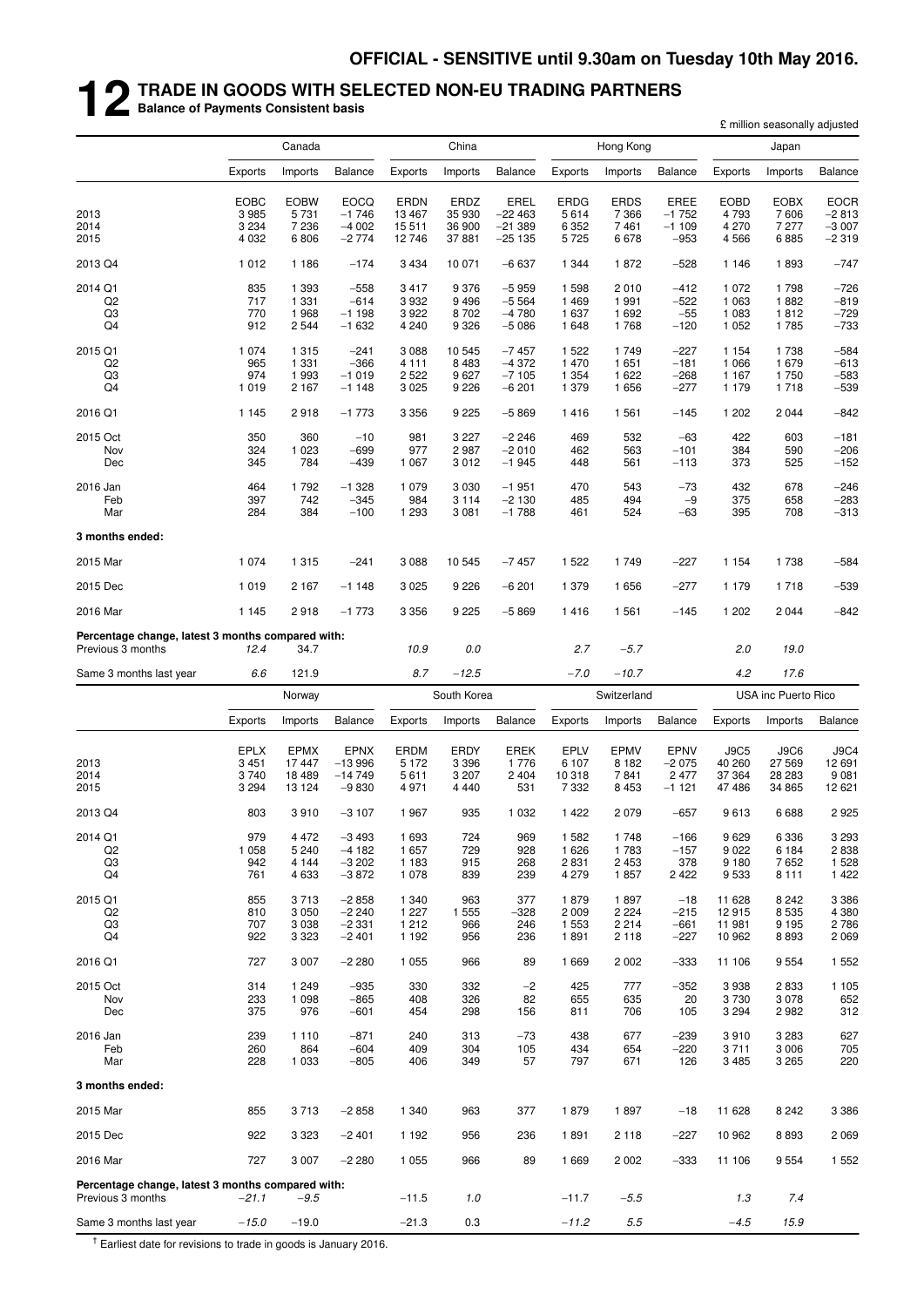#### **13** TRADE IN GOODS EXCLUDING ADJUSTMENTS TO TRADE<br>THESE SERIES ARE AVAILABLE ON REQUEST. **ASSOCIATED WITH MTIC FRAUD1 2 THESE SERIES ARE AVAILABLE ON REQUEST.** THE SERIES ARE ANNOUNCED A SERIES AND RESERVED ASSESSED.

| E million                                |                                                 | THESE SERIES ARE AVAILABLE ON REQUEST.      |                                          |                                     |  |  |  |  |  |  |  |  |
|------------------------------------------|-------------------------------------------------|---------------------------------------------|------------------------------------------|-------------------------------------|--|--|--|--|--|--|--|--|
| Chained<br>volume measure                | <b>Current price</b>                            | <b>Current price</b>                        | <b>Current price</b>                     | <b>MTIC fraud</b><br>trade adj'ment |  |  |  |  |  |  |  |  |
| Total imports<br>less MTIC<br>adjustment | Total non-EU imports<br>less MTIC<br>adjustment | Total EU imports<br>less MTIC<br>adjustment | Total imports<br>less MTIC<br>adjustment | Value of<br>trade                   |  |  |  |  |  |  |  |  |

Sep Oct Nov

2008 2009 2010 2011 2012 2013 2014 2015 2016 2014 Q1 Q2 Q3 Q4 2015 Q1  $Q2$ Q3  $\overline{Q4}$ 2016 Q1 Q2 2015 Jan Feb Mar Apr May Jun Jul Aug

2016 Jan

Feb Mar

Dec

Apr May

Percentage change, latest 3 months compared with: Previous 3 months

Same 3 months last year

#### Percentage change, latest quarter compared with:

Previous quarter

Same quarter last year

1 Trade in goods excluding adjustments associated with MTIC fraud data have been removed as the impact of MTIC fraud on UK trade figures is now minimal. This data table will be removed shortly. The series are still available as a data download from the ONS website.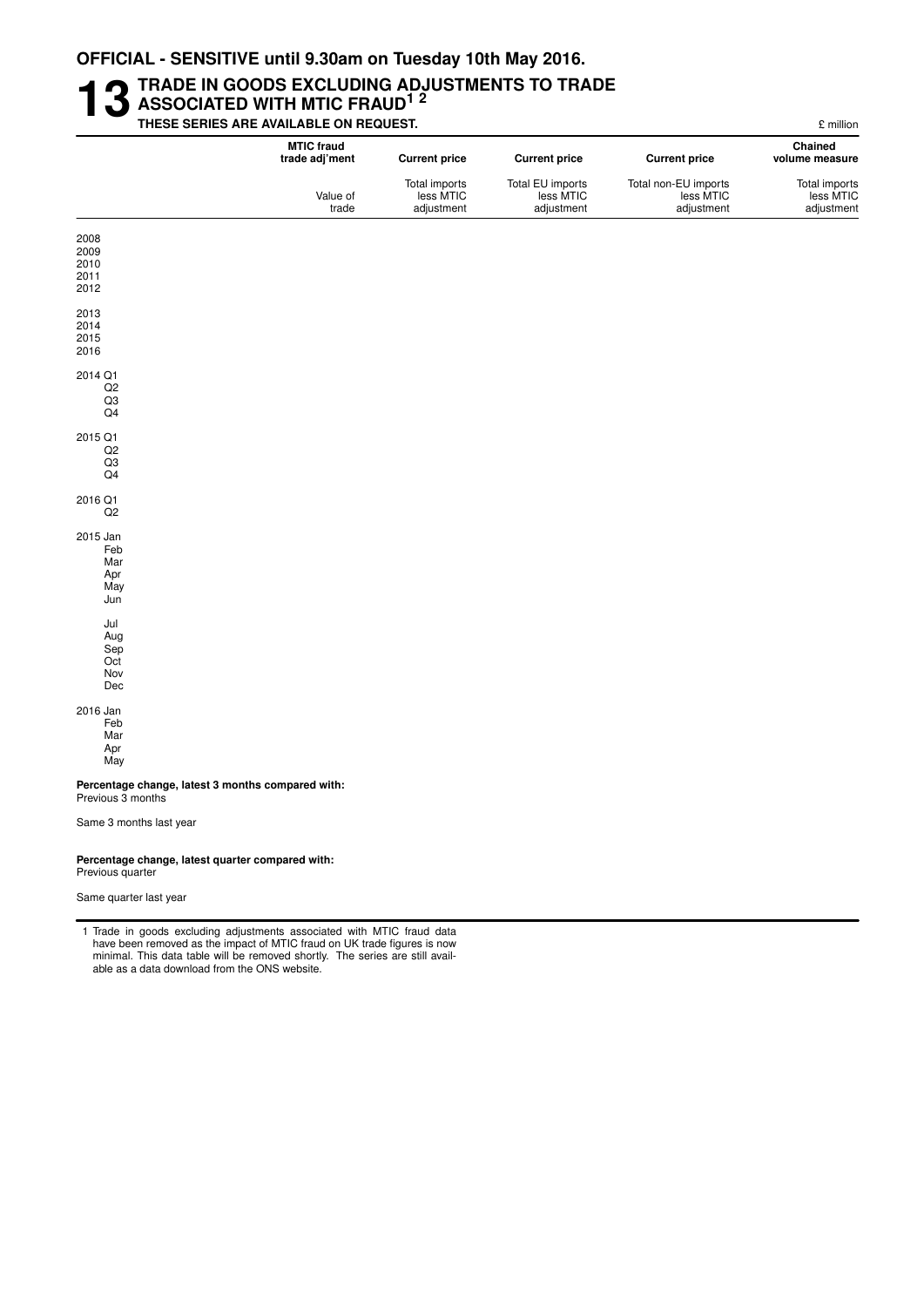### **14. UK'S TOP 50 EXPORT MARKETS AND IMPORT <sup>3</sup> SOURCES IN 2015**

|                |                             |           |                   |            |                |                             |           | <b>IMPORT SOURCES</b> |            |
|----------------|-----------------------------|-----------|-------------------|------------|----------------|-----------------------------|-----------|-----------------------|------------|
|                | Country                     | Value     | % of Total        | Cumulative |                | Country                     | Value     | % of Total            | Cumulative |
|                |                             | £ million | <b>UK Exports</b> | percentage |                |                             | £ million | UK Imports            | percentage |
| 1              | <b>United States</b>        | 47 486    | 16.6              | 16.6       | $\mathbf{1}$   | Germany                     | 62 073    | 15.1                  | 15.1       |
| $\overline{c}$ | Germany                     | 30 585    | 10.7              | 27.3       | $\overline{c}$ | China                       | 37881     | 9.2                   | 24.3       |
|                | France                      | 17960     | 6.3               | 33.6       | 3              | <b>United States</b>        | 34 865    | 8.5                   | 32.8       |
|                | Netherlands                 | 17 304    | 6.1               | 39.7       | $\overline{4}$ | Netherlands                 | 31 26 2   | 7.6                   | 40.4       |
|                | Irish Republic              | 16811     | 5.9               | 45.6       | 5              | France                      | 24 3 95   | 5.9                   | 46.3       |
|                | China                       | 12746     | 4.5               | 50.1       | 6              | Belgium & Luxembourg        | 21 467    | 5.2                   | 51.5       |
|                | Belgium & Luxembourg        | 11 773    | 4.1               | 54.2       | $\overline{7}$ | Italy                       | 15 966    | 3.9                   | 55.4       |
| 8              | Spain                       | 8935      | 3.1               | 57.3       | 8              | Spain                       | 14 080    | 3.4                   | 58.8       |
| 9              | Italy                       | 8574      | 3.0               | 60.3       | 9              | Norway                      | 13 124    | 3.2                   | 62.0       |
|                | Switzerland                 | 7 3 3 2   | 2.6               | 62.9       | 10             | <b>Irish Republic</b>       | 12765     | 3.1                   | 65.1       |
|                | <b>United Arab Emirates</b> | 6 2 3 6   | 2.2               | 65.1       | 11             | Switzerland                 | 8 4 5 3   | 2.1                   | 67.2       |
| 12             | Hong Kong                   | 5725      | 2.0               | 67.1       | 12             | Poland                      | 8 2 8 0   | 2.0                   | 69.2       |
|                | South Korea                 | 4971      | 1.7               | 68.8       | 13             | India                       | 7 1 6 1   | 1.7                   | 70.9       |
| 13             | Saudi Arabia                | 4706      | 1.6               | 70.4       | 14             | Turkey                      | 7 0 3 2   | 1.7                   | 72.6       |
|                | Japan                       | 4566      | 1.6               | 72.0       | 15             | Sweden                      | 7 0 0 5   | 1.7                   | 74.3       |
| 16             | Sweden                      | 4 4 5 0   | 1.6               | 73.6       | 16             | Japan                       | 6885      | 1.7                   | 76.0       |
| 17             | India                       | 4 277     | 1.5               | 75.1       | 17             | Canada                      | 6806      | 1.7                   | 77.7       |
| 18             | Canada                      | 4 0 3 2   | 1.4               | 76.5       | 18             | Hong Kong                   | 6678      | 1.6                   | 79.3       |
| 19             | Australia                   | 3996      | 1.4               | 77.9       | 19             | Czech Republic              | 5 0 0 0   | 1.2                   | 80.5       |
| 20             | Singapore                   | 3940      | 1.4               | 79.3       | 20             | South Korea                 | 4 4 4 0   | 1.1                   | 81.6       |
| 21             | Poland                      | 3648      | 1.3               | 80.6       | 21             | Russia                      | 4 3 9 6   | 1.1                   | 82.7       |
| 22             | Turkey                      | 3595      | 1.3               | 81.9       | 22             | Denmark                     | 3 5 2 3   | 0.9                   | 83.6       |
| 23             | Norway                      | 3 2 9 4   | 1.2               | 83.1       | 23             | Taiwan                      | 3 2 3 8   | 0.8                   | 84.4       |
| 24             | Russia                      | 2835      | 1.0               | 84.1       | 24             | Vietnam                     | 3 2 1 6   | 0.8                   | 85.2       |
| 25             | Denmark                     | 2 3 2 9   | 0.8               | 84.9       | 25             | Austria                     | 3 0 8 4   | 0.8                   | 86.0       |
| 26             | South Africa                | 2 3 2 8   | 0.8               | 85.7       | 26             | Thailand                    | 2 6 3 7   | 0.6                   | 86.6       |
| 27             | Brazil                      | 2 2 4 6   | 0.8               | 86.5       | 27             | Qatar                       | 2628      | 0.6                   | 87.2       |
| 28             | Qatar                       | 2 1 3 4   | 0.7               | 87.2       | 28             | Hungary                     | 2587      | 0.6                   | 87.8       |
| 29             | <b>Czech Republic</b>       | 1987      | 0.7               | 87.9       | 29             | South Africa                | 2 4 8 2   | 0.6                   | 88.4       |
| 30             | Austria                     | 1576      | 0.6               | 88.5       | 30             | Portugal                    | 2 4 0 5   | 0.6                   | 89.0       |
| 31             | Malaysia                    | 1413      | 0.5               | 89.0       | 31             | Finland                     | 2 101     | 0.5                   | 89.5       |
| 32             | Mexico                      | 1 3 5 2   | 0.5               | 89.5       | 32             | Slovakia                    | 2 0 6 2   | 0.5                   | 90.0       |
| 33             | Finland                     | 1 3 1 3   | 0.5               | 90.0       | 33             | Brazil                      | 2 0 4 1   | 0.5                   | 90.5       |
| 34             | Thailand                    | 1 2 9 3   | 0.5               | 90.5       | 34             | Bangladesh                  | 2 0 2 5   | 0.5                   | 91.0       |
| 35             | Hungary                     | 1 2 9 0   | 0.5               | 91.0       | 35             | <b>United Arab Emirates</b> | 2015      | 0.5                   | 91.5       |
| 36             | Portugal                    | 1 2 7 5   | 0.4               | 91.4       | 36             | Singapore                   | 1943      | 0.5                   | 92.0       |
| 37             | Nigeria                     | 1 2 6 7   | 0.4               | 91.8       | 37             | Australia                   | 1923      | 0.5                   | 92.5       |
| 38             | Taiwan                      | 1 2 2 4   | 0.4               | 92.2       | 38             | Saudi Arabia                | 1 906     | 0.5                   | 93.0       |
| 39             | Israel                      | 1 1 5 1   | 0.4               | 92.6       | 39             | Malaysia                    | 1891      | 0.5                   | 93.5       |
| 40             | Egypt                       | 1 0 7 5   | 0.4               | 93.0       | 40             | Algeria                     | 1840      | 0.4                   | 93.9       |
| 41             | Romania                     | 983       | 0.3               | 93.3       | 41             | Romania                     | 1 5 6 4   | 0.4                   | 94.3       |
| 42             | Greece                      | 909       | 0.3               | 93.6       | 42             | Nigeria                     | 1 4 9 8   | 0.4                   | 94.7       |
| 43             | Azerbaijan                  | 701       | 0.2               | 93.8       | 43             | Sri Lanka                   | 1 170     | 0.3                   | 95.0       |
| 44             | Kuwait                      | 604       | 0.2               | 94.0       | 44             | Indonesia                   | 1 1 2 1   | 0.3                   | 95.3       |
| 45             | New Zealand                 | 598       | 0.2               | 94.2       | 45             | Pakistan                    | 1 0 9 4   | 0.3                   | 95.6       |
| 46             | <b>FYR Macedonia</b>        | 558       | 0.2               | 94.4       | 46             | Israel                      | 1 0 7 0   | 0.3                   | 95.9       |
|                | Pakistan                    | 539       | 0.2               | 94.6       | 47             | Mexico                      | 1 0 2 3   | 0.2                   | 96.1       |
|                | Morocco                     | 520       | 0.2               | 94.8       | 48             | New Zealand                 | 917       | 0.2                   | 96.3       |
|                | Indonesia                   | 503       | 0.2               | 95.0       | 49             | Cambodia                    | 834       | 0.2                   | 96.5       |
|                | Gibraltar                   | 494       | 0.2               | 95.2       | 50             | Lithuania                   | 795       | 0.2                   | 96.7       |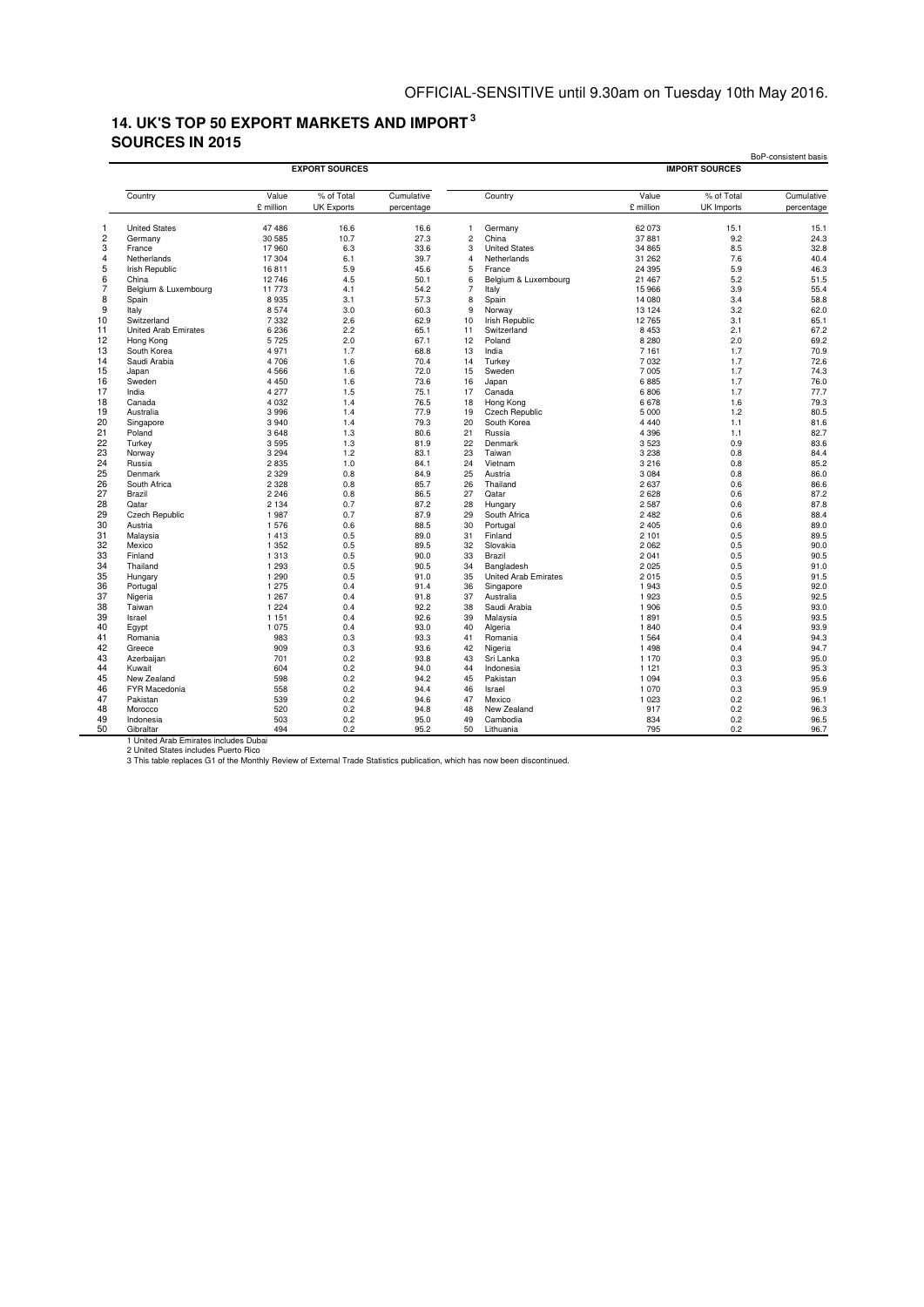### **15. UK'S TOP 30 EXPORT AND IMPORT COMMODITIES IN 2015 <sup>1</sup>**

### **By SITC (R4) Division**

|                |                                  | <b>EXPORTS</b>  |          |                                               |            |                |                                  | <b>IMPORTS</b>  |         |                                    |                          |
|----------------|----------------------------------|-----------------|----------|-----------------------------------------------|------------|----------------|----------------------------------|-----------------|---------|------------------------------------|--------------------------|
|                | Commodity                        | Division        | Value    | % of Total<br>£ million UK Exports percentage | Cumulative |                | Commodity                        | Division        | Value   | % of Total<br>£ million UK Imports | Cumulative<br>percentage |
|                |                                  |                 |          |                                               |            |                |                                  |                 |         |                                    |                          |
|                | Mechanical machinery             | 71:74 minus 716 | 38 576   | 13.5                                          | 13.5       |                | Electrical machinery             | 716+75+76+77    | 53 372  | 13.0                               | 13.0                     |
| $\overline{c}$ | Cars                             | 781             | 25 640   | 9.0                                           | 22.5       | $\overline{c}$ | Mechanical machinery             | 71:74 minus 716 | 35 865  | 8.7                                | 21.7                     |
| 3              | Medicinal & pharmaceutical produ | 54              | 24 45 2  | 8.6                                           | 31.1       | 3              | Cars                             | 781             | 31 628  | 7.7                                | 29.4                     |
| $\overline{4}$ | Electrical machinery             | 716+75+76+77    | 24 102   | 8.4                                           | 39.5       |                | Medicinal & pharmaceutical produ | 54              | 25 4 34 | 6.2                                | 35.6                     |
| 5              | Other miscellaneous manufactures | 80              | 12757    | 4.5                                           | 44.0       |                | Other miscellaneous manufactures | 80              | 25 410  | 6.2                                | 41.8                     |
| 6              | Aircraft                         | 792             | 12 3 76  | 4.3                                           | 48.3       |                | Road vehicles other than cars    | 78 minus 781    | 18 3 28 | 4.5                                | 46.3                     |
|                | Scientific & photographic        | $87 + 88$       | 11 345   | 4.0                                           | 52.3       |                | Clothing                         | 84              | 18 090  | 4.4                                | 50.7                     |
| 8              | Refined oil                      | 334+335         | 10 4 9 7 | 3.7                                           | 56.0       | 8              | Refined oil                      | 334+335         | 17 276  | 4.2                                | 54.9                     |
| 9              | Crude oil                        | 333             | 10 4 62  | 3.7                                           | 59.7       |                | Crude oil                        | 333             | 11831   | 2.9                                | 57.8                     |
| 10             | Organic chemicals                | 51              | 8751     | 3.1                                           | 62.8       | 10             | Scientific & photographic        | $87 + 88$       | 11 505  | 2.8                                | 60.6                     |
| 11             | Unspecified goods                | g               | 7857     | 2.8                                           | 65.6       | 11             | Unspecified goods                | 9               | 10 4 28 | 2.5                                | 63.1                     |
| 12             | Road vehicles other than cars    | 78 minus 781    | 6444     | 2.3                                           | 67.9       | 12             | Aircraft                         | 792             | 10 401  | 2.5                                | 65.6                     |
| 13             | Beverages                        | 11              | 6383     | 2.2                                           | 70.1       | 13             | Fuels other than oil             | $32 + 34 + 35$  | 8794    | 2.1                                | 67.7                     |
| 14             | Works of art                     | 896             | 6083     | 2.1                                           | 72.2       | 14             | Miscellaneous metal manufactures | 69              | 8 3 0 7 | 2.0                                | 69.7                     |
| 15             | Clothing                         | 84              | 5788     | 2.0                                           | 74.2       | 15             | Vegetables & fruit               | 05              | 7 5 5 6 | 1.8                                | 71.5                     |
| 16             | Plastics                         | $57 + 58$       | 5427     | 1.9                                           | 76.1       | 16             | Plastics                         | $57 + 58$       | 7459    | 1.8                                | 73.3                     |
| 17             | Non-ferrous metals excl. silver  | 68 minus 681    | 5 2 9 7  | 1.9                                           | 78.0       | 17             | Organic chemicals                | 51              | 6 6 3 4 | 1.6                                | 74.9                     |
| 18             | Miscellaneous metal manufactures | 69              | 5 1 4 6  | 1.8                                           | 79.8       | 18             | Beverages                        | 11              | 5819    | 1.4                                | 76.3                     |
| 19             | Fertilisers & other chemicals    | $56 + 59$       | 4916     | 1.7                                           | 81.5       | 19             | Meat & meat preparations         | 01              | 5758    | 1.4                                | 77.7                     |
| 20             | Toilet & cleansing preparations  | 55              | 4870     | 1.7                                           | 83.2       | 20             | Paper & paperboard               | 64              | 5 6 4 2 | 1.4                                | 79.1                     |
| 21             | Iron & steel                     | 67              | 4733     | 1.7                                           | 84.9       | 21             | Toilet & cleansing preparations  | 55              | 5 5 0 2 | 1.3                                | 80.4                     |
| 22             | Jewellery                        | 897             | 4 2 7 6  | 1.5                                           | 86.4       | 22             | Non-ferrous metals excl. silver  | 68 minus 681    | 5 1 4 3 | 1.3                                | 81.7                     |
| 23             | Metal ores & scrap               | 28              | 3 1 4 2  | 1.1                                           | 87.5       | 23             | Iron & steel                     | 67              | 5 0 0 7 | 1.2                                | 82.9                     |
| 24             | Fuels other than oil             | $32 + 34 + 35$  | 3 0 4 4  | 1.1                                           | 88.6       | 24             | Textile fabrics                  | 65              | 4 9 5 4 | 1.2                                | 84.1                     |
| 25             | <b>Textile fabrics</b>           | 65              | 2701     | 0.9                                           | 89.5       | 25             | Footwear                         | 85              | 4 7 4 5 | 1.2                                | 85.3                     |
| 26             | Cereals                          | 04              | 2 1 3 3  | 0.7                                           | 90.2       | 26             | Works of art                     | 896             | 4 1 0 1 | 1.0                                | 86.3                     |
| 27             | Paper & paperboard               | 64              | 1967     | 0.7                                           | 90.9       | 27             | Fertilisers & other chemicals    | $56 + 59$       | 4 0 2 3 | 1.0                                | 87.3                     |
| 28             | Mineral manufactures less precio | 66-667          | 1892     | 0.7                                           | 91.6       | 28             | Mineral manufactures less precio | 66 minus 667    | 3866    | 0.9                                | 88.2                     |
| 29             | Dyeing, tanning & colouring mate | 53              | 1862     | 0.7                                           | 92.3       | 29             | Metal ores & scrap               | 28              | 3 2 0 9 | 0.8                                | 89.0                     |
| 30             | Rubber manufactures              | 62              | 1678     | 0.6                                           | 92.9       | 30             | Cereals                          | 04              | 3 1 2 6 | 0.8                                | 89.8                     |

computer components.

1 This table replaces G2 of the Monthly Review of External Trade Statistics publication, which has now been discontinued.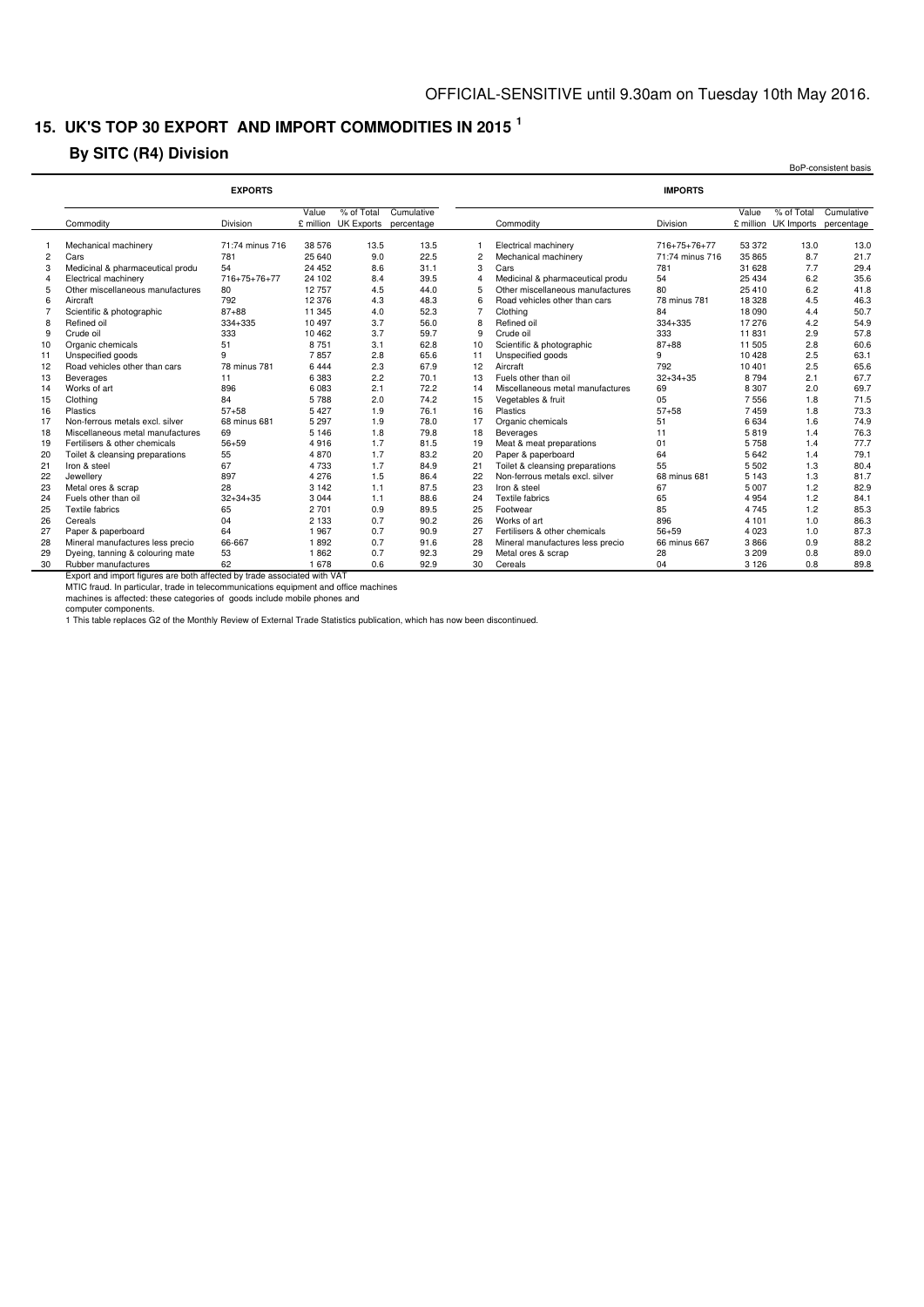# **16 SELECTED AVERAGE STERLING EXCHANGE RATES**

| Not seasonally adjusted |  |
|-------------------------|--|
|-------------------------|--|

|                              | Sterling<br>effective<br>exchange<br>rate index <sup>1</sup> | Euro                                                | Australian<br>dollar                                | Canadian<br>dollar                                  | Danish<br>kroner                                     | Hong<br>Kong<br>dollar                                  | Japanese<br>yen                                             | New<br>Zealand<br>dollar                            | Norwegian<br>kroner                            | South<br>African<br>rand                                | Swedish<br>kronor                                | Swiss<br>franc                                      | United<br><b>States</b><br>dollar                   |
|------------------------------|--------------------------------------------------------------|-----------------------------------------------------|-----------------------------------------------------|-----------------------------------------------------|------------------------------------------------------|---------------------------------------------------------|-------------------------------------------------------------|-----------------------------------------------------|------------------------------------------------|---------------------------------------------------------|--------------------------------------------------|-----------------------------------------------------|-----------------------------------------------------|
| 2007<br>2008<br>2009<br>2010 | <b>BK67</b><br>103.7142<br>91.1352<br>80.6318<br>80.3935     | <b>THAP</b><br>1.4619<br>1.2588<br>1.1233<br>1.1664 | <b>AJFP</b><br>2.3899<br>2.1881<br>1.9905<br>1.6828 | <b>AJFB</b><br>2.1467<br>1.9621<br>1.7800<br>1.5925 | <b>AJFK</b><br>10.8921<br>9.3853<br>8.3644<br>8.6869 | <b>AJFU</b><br>15.6201<br>14.4304<br>12.1432<br>12.0099 | <b>AJFO</b><br>235.7603<br>192.4993<br>146.4476<br>135.5170 | <b>AJFV</b><br>2.7217<br>2.6061<br>2.4860<br>2.1426 | AJFJ<br>11.7222<br>10.3404<br>9.8174<br>9.3384 | <b>AJFW</b><br>14.1110<br>15.1339<br>13.1066<br>11.3082 | AJFI<br>13.5226<br>12.0951<br>11.9376<br>11.1270 | <b>AJFD</b><br>2.4019<br>1.9995<br>1.6961<br>1.6100 | <b>AUSS</b><br>2.0020<br>1.8541<br>1.5656<br>1.5454 |
| 2011                         | 79.9456                                                      | 1.1527                                              | 1.5544                                              | 1.5862                                              | 8.5880                                               | 12.4792                                                 | 127.8283                                                    | 2.0299                                              | 8.9872                                         | 11.6336                                                 | 10.4080                                          | 1.4214                                              | 1.6033                                              |
| 2012                         | 83.0058                                                      | 1.2337                                              | 1.5302                                              | 1.5839                                              | 9.1832                                               | 12.2956                                                 | 126.4747                                                    | 1.9571                                              | 9.2225                                         | 13.0139                                                 | 10.7368                                          | 1.4867                                              | 1.5851                                              |
| 2013                         | 81.4083                                                      | 1.1776                                              | 1.6226                                              | 1.6120                                              | 8.7827                                               | 12.1343                                                 | 152.5990                                                    | 1.9077                                              | 9.1942                                         | 15.0910                                                 | 10.1877                                          | 1.4493                                              | 1.5641                                              |
| 2014                         | 86.9440                                                      | 1.2411                                              | 1.8263                                              | 1.8188                                              | 9.2515                                               | 12.7771                                                 | 174.1169                                                    | 1.9846                                              | 10.3696                                        | 17.8648                                                 | 11.2908                                          | 1.5068                                              | 1.6480                                              |
| 2015                         | 91.4014                                                      | 1.3782                                              | 2.0368                                              | 1.9552                                              | 10.2796                                              | 11.8505                                                 | 185.0795                                                    | 2.1940                                              | 12.3260                                        | 19.5028                                                 | 12.8927                                          | 1.4711                                              | 1.5285                                              |
| 2013 Q2                      | 80.5162                                                      | 1.1756                                              | 1.5522                                              | 1.5723                                              | 8.7649                                               | 11.9203                                                 | 151.6852                                                    | 1.8725                                              | 8.9533                                         | 14.5650                                                 | 10.0742                                          | 1.4473                                              | 1.5358                                              |
| Q3                           | 81.2341                                                      | 1.1708                                              | 1.6926                                              | 1.6107                                              | 8.7315                                               | 12.0243                                                 | 153.3291                                                    | 1.9435                                              | 9.2882                                         | 15.4753                                                 | 10.1586                                          | 1.4451                                              | 1.5504                                              |
| Q <sub>4</sub>               | 83.5560                                                      | 1.1890                                              | 1.7447                                              | 1.6981                                              | 8.8693                                               | 12.5488                                                 | 162.3887                                                    | 1.9556                                              | 9.8016                                         | 16.4336                                                 | 10.5317                                          | 1.4617                                              | 1.6185                                              |
| 2014 Q1                      | 85.5754                                                      | 1.2079                                              | 1.8452                                              | 1.8259                                              | 9.0144                                               | 12.8427                                                 | 170.0767                                                    | 1.9776                                              | 10.0832                                        | 17.9746                                                 | 10.6980                                          | 1.4779                                              | 1.6551                                              |
| Q <sub>2</sub>               | 86.9105                                                      | 1.2278                                              | 1.8044                                              | 1.8354                                              | 9.1629                                               | 13.0498                                                 | 171.8420                                                    | 1.9552                                              | 10.0803                                        | 17.7551                                                 | 11.1155                                          | 1.4968                                              | 1.6832                                              |
| Q <sub>3</sub>               | 88.0101                                                      | 1.2599                                              | 1.8052                                              | 1.8170                                              | 9.3888                                               | 12.9441                                                 | 173.5561                                                    | 1.9820                                              | 10.4318                                        | 17.9751                                                 | 11.5975                                          | 1.5265                                              | 1.6700                                              |
| Q <sub>4</sub>               | 87.2800                                                      | 1.2671                                              | 1.8500                                              | 1.7978                                              | 9.4298                                               | 12.2830                                                 | 180.9928                                                    | 2.0238                                              | 10.8831                                        | 17.7544                                                 | 11.7520                                          | 1.5261                                              | 1.5838                                              |
| 2015 Q1                      | 89.4047                                                      | 1.3463                                              | 1.9261                                              | 1.8786                                              | 10.0295                                              | 11.7414                                                 | 180.3916                                                    | 2.0149                                              | 11.7462                                        | 17.7847                                                 | 12.6271                                          | 1.4427                                              | 1.5139                                              |
| Q <sub>2</sub>               | 91.2000                                                      | 1.3863                                              | 1.9721                                              | 1.8862                                              | 10.3451                                              | 11.8922                                                 | 186.3821                                                    | 2.1045                                              | 11.8874                                        | 18.5672                                                 | 12.9011                                          | 1.4435                                              | 1.5340                                              |
| Q <sub>3</sub>               | 92.8528                                                      | 1.3937                                              | 2.1355                                              | 2.0260                                              | 10.3997                                              | 12.0062                                                 | 189.2610                                                    | 2.3788                                              | 12.7325                                        | 20.1211                                                 | 13.1446                                          | 1.4946                                              | 1.5488                                              |
| Q <sub>4</sub>               | 92.1481                                                      | 1.3862                                              | 2.1073                                              | 2.0244                                              | 10.3415                                              | 11.7601                                                 | 184.2832                                                    | 2.2779                                              | 12.9379                                        | 21.5380                                                 | 12.8979                                          | 1.5034                                              | 1.5173                                              |
| 2016 Q1                      | 87.0081                                                      | 1.2981                                              | 1.9858                                              | 1.9669                                              | 9.6844                                               | 11.1247                                                 | 164.8314                                                    | 2.1572                                              | 12.3670                                        | 22.6457                                                 | 12.1082                                          | 1.4224                                              | 1.4307                                              |
| 2014 Apr                     | 86.1889                                                      | 1.2125                                              | 1.7977                                              | 1.8401                                              | 9.0517                                               | 12.9832                                                 | 171.5772                                                    | 1.9450                                              | 10.0081                                        | 17.6482                                                 | 10.9570                                          | 1.4782                                              | 1.6743                                              |
| May                          | 86.8518                                                      | 1.2267                                              | 1.8100                                              | 1.8350                                              | 9.1563                                               | 13.0584                                                 | 171.3765                                                    | 1.9586                                              | 10.0011                                        | 17.5378                                                 | 11.0732                                          | 1.4970                                              | 1.6844                                              |
| Jun                          | 87.6907                                                      | 1.2436                                              | 1.8054                                              | 1.8314                                              | 9.2752                                               | 13.1051                                                 | 172.5376                                                    | 1.9617                                              | 10.2245                                        | 18.0640                                                 | 11.3068                                          | 1.5144                                              | 1.6906                                              |
| Jul                          | 88.7494                                                      | 1.2611                                              | 1.8182                                              | 1.8325                                              | 9.4033                                               | 13.2289                                                 | 173.6972                                                    | 1.9646                                              | 10.5801                                        | 18.1934                                                 | 11.6412                                          | 1.5324                                              | 1.7069                                              |
| Aug                          | 87.7731                                                      | 1.2542                                              | 1.7946                                              | 1.8250                                              | 9.3496                                               | 12.9507                                                 | 171.9172                                                    | 1.9793                                              | 10.3535                                        | 17.8067                                                 | 11.5255                                          | 1.5197                                              | 1.6709                                              |
| Sep                          | 87.5078                                                      | 1.2639                                              | 1.8013                                              | 1.7937                                              | 9.4093                                               | 12.6403                                                 | 174.8984                                                    | 2.0026                                              | 10.3480                                        | 17.9000                                                 | 11.6174                                          | 1.5265                                              | 1.6305                                              |
| Oct                          | 87.3544                                                      | 1.2678                                              | 1.8305                                              | 1.8023                                              | 9.4387                                               | 12.4649                                                 | 173.5926                                                    | 2.0410                                              | 10.5396                                        | 17.7716                                                 | 11.6389                                          | 1.5314                                              | 1.6068                                              |
| Nov                          | 86.9791                                                      | 1.2646                                              | 1.8256                                              | 1.7869                                              | 9.4103                                               | 12.2368                                                 | 183.5435                                                    | 2.0145                                              | 10.7499                                        | 17.4959                                                 | 11.6977                                          | 1.5209                                              | 1.5780                                              |
| Dec                          | 87.5065                                                      | 1.2686                                              | 1.8945                                              | 1.8033                                              | 9.4385                                               | 12.1278                                                 | 186.6684                                                    | 2.0137                                              | 11.3861                                        | 17.9818                                                 | 11.9275                                          | 1.5253                                              | 1.5640                                              |
| 2015 Jan                     | 87.7520                                                      | 1.3045                                              | 1.8755                                              | 1.8324                                              | 9.7058                                               | 11.7411                                                 | 179.0996                                                    | 1.9842                                              | 11.6367                                        | 17.5005                                                 | 12.2929                                          | 1.4269                                              | 1.5143                                              |
| Feb                          | 90.0559                                                      | 1.3503                                              | 1.9679                                              | 1.9175                                              | 10.0590                                              | 11.8919                                                 | 182.0840                                                    | 2.0577                                              | 11.6293                                        | 17.7641                                                 | 12.8129                                          | 1.4343                                              | 1.5334                                              |
| Mar                          | 90.4062                                                      | 1.3825                                              | 1.9363                                              | 1.8873                                              | 10.3117                                              | 11.6049                                                 | 180.0863                                                    | 2.0053                                              | 11.9571                                        | 18.0748                                                 | 12.7771                                          | 1.4653                                              | 1.4957                                              |
| Apr                          | 90.1613                                                      | 1.3856                                              | 1.9322                                              | 1.8451                                              | 10.3446                                              | 11.6009                                                 | 178.9468                                                    | 1.9712                                              | 11.7853                                        | 17.9743                                                 | 12.9345                                          | 1.4371                                              | 1.4967                                              |
| May                          | 91.3270                                                      | 1.3852                                              | 1.9599                                              | 1.8842                                              | 10.3352                                              | 11.9929                                                 | 186.8976                                                    | 2.0978                                              | 11.6720                                        | 18.5100                                                 | 12.8943                                          | 1.4406                                              | 1.5470                                              |
| Jun                          | 92.1117                                                      | 1.3879                                              | 2.0189                                              | 1.9253                                              | 10.3542                                              | 12.0701                                                 | 192.6963                                                    | 2.2314                                              | 12.1663                                        | 19.1556                                                 | 12.8766                                          | 1.4518                                              | 1.5568                                              |
| Jul                          | 93.3044                                                      | 1.4139                                              | 2.0997                                              | 1.9991                                              | 10.5501                                              | 12.0621                                                 | 191.8735                                                    | 2.3398                                              | 12.6368                                        | 19.3763                                                 | 13.2676                                          | 1.4845                                              | 1.5560                                              |
| Aug                          | 93.4500                                                      | 1.4004                                              | 2.1343                                              | 2.0479                                              | 10.4512                                              | 12.0825                                                 | 191.8750                                                    | 2.3774                                              | 12.8597                                        | 20.0699                                                 | 13.3402                                          | 1.5099                                              | 1.5583                                              |
| Sep                          | 91.8039                                                      | 1.3665                                              | 2.1739                                              | 2.0340                                              | 10.1956                                              | 11.8783                                                 | 184.1534                                                    | 2.4210                                              | 12.7167                                        | 20.9464                                                 | 12.8383                                          | 1.4913                                              | 1.5326                                              |
| Oct                          | 91.5676                                                      | 1.3657                                              | 2.1278                                              | 2.0038                                              | 10.1882                                              | 11.8880                                                 | 184.1200                                                    | 2.2920                                              | 12.6704                                        | 20.6775                                                 | 12.7672                                          | 1.4856                                              | 1.5339                                              |
| Nov                          | 93.3620                                                      | 1.4168                                              | 2.1261                                              | 2.0172                                              | 10.5700                                              | 11.7733                                                 | 186.3246                                                    | 2.3179                                              | 13.1231                                        | 21.4961                                                 | 13.1937                                          | 1.5343                                              | 1.5190                                              |
| Dec                          | 91.5147                                                      | 1.3769                                              | 2.0672                                              | 2.0531                                              | 10.2735                                              | 11.6129                                                 | 182.4126                                                    | 2.2233                                              | 13.0330                                        | 22.4812                                                 | 12.7390                                          | 1.4913                                              | 1.4983                                              |
| 2016 Jan                     | 88.5380                                                      | 1.3257                                              | 2.0550                                              | 2.0455                                              | 9.8924                                               | 11.1900                                                 | 169.9806                                                    | 2.2050                                              | 12.7052                                        | 23.5072                                                 | 12.3090                                          | 1.4505                                              | 1.4379                                              |
| Feb                          | 86.6981                                                      | 1.2890                                              | 2.0053                                              | 1.9740                                              | 9.6194                                               | 11.1273                                                 | 163.9100                                                    | 2.1560                                              | 12.3222                                        | 22.5476                                                 | 12.1298                                          | 1.4189                                              | 1.4296                                              |
| Mar                          | 85.7882                                                      | 1.2809                                              | 1.9003                                              | 1.8850                                              | 9.5512                                               | 11.0600                                                 | 160.8486                                                    | 2.1127                                              | 12.0897                                        | 21.9232                                                 | 11.8953                                          | 1.3993                                              | 1.4250                                              |

See Chapter 7 of the *Financial Statistics Explanatory Handbook* for further information.

*Source: Bank of England*

1 January 2005=100

2 This table replaces G3 of the Monthly Review of External Trade Statistics publication, which has now been discontinued.